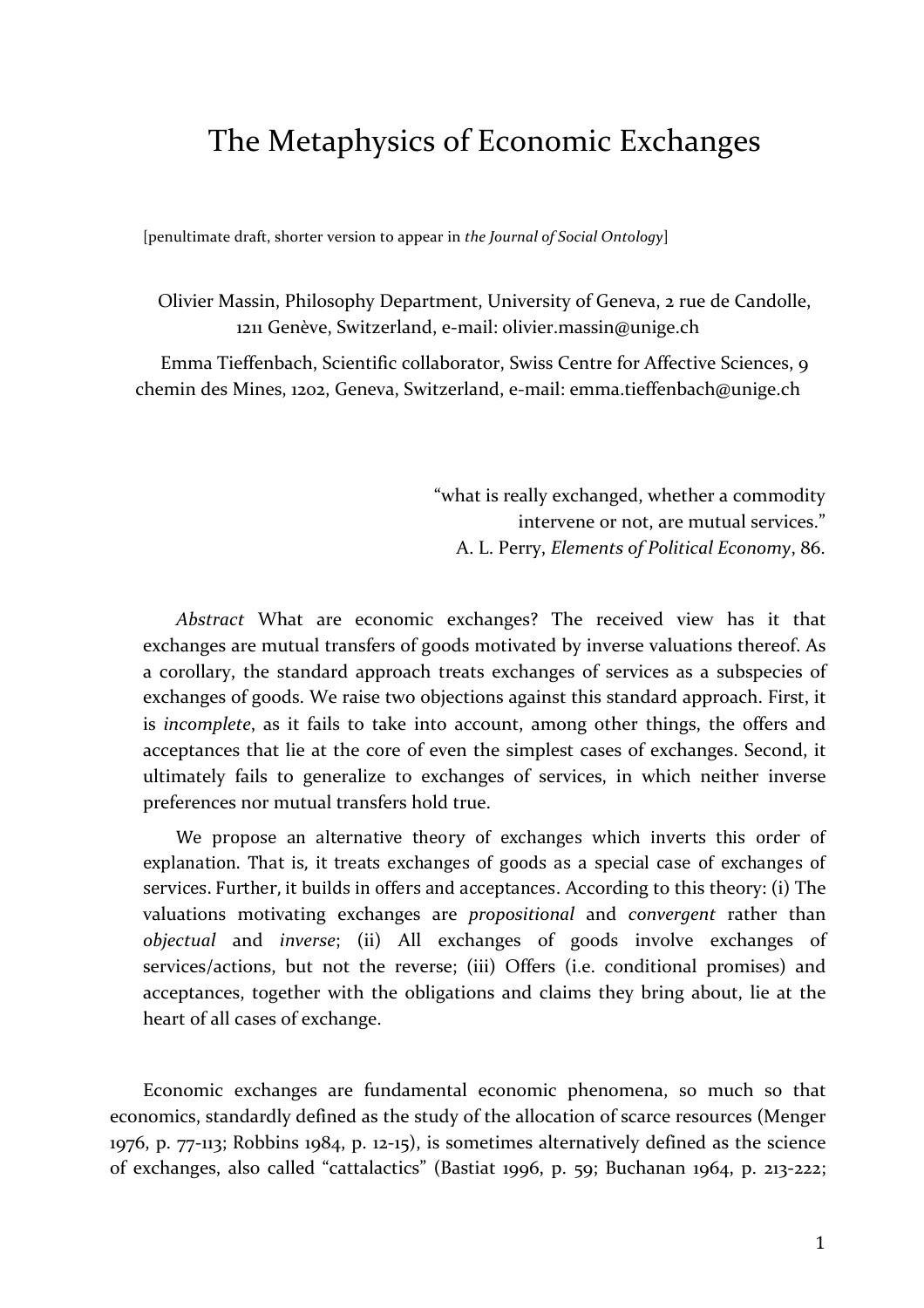Buchanan 2001, p. 27-32<sup>1</sup>). Given the centrality of the concept of exchange in economics, it is surprising how little attention has been paid to the nature of exchanges. Economists have extensively studied the conditions in which exchanges occur and the role that exchanges play in the determination of prices and equilibria. In collaboration with philosophers, they have assessed various normative issues pertaining to exchanges, such as the positive and negative externalities they bring forth, the irrationality of some exchanges, or the potential ethical issues raised by certain species or conditions of exchanges, such as asymmetries in bargaining power.

Surprisingly, however, historical and contemporary economics literature rarely addresses what exchanges are. The main exceptions are the early Austrian marginalists, who, insightfully if rather briskly, explicitly stated the account of exchanges that economists appear to implicitly rely on. However, in most textbooks the nature of exchanges is just assumed to be intuitively clear, and accounts of exchange-value, prices, efficiency, partial equibrium, etc.<sup>2</sup> are then developed on the basis of a pre-theoretical grasp of exchanges. For economic purposes, a pre-theoretical understanding of exchanges has proven amply sufficient. Our goal in this paper is nevertheless to develop a precise theory of what exchanges are. We want to highlight that, although we shall argue that the conception of exchange tacitly assumed in economics is misguided, we do not think that the various economic advances made on its basis are thereby flawed. As far as we can see, although standard microeconomics relies on a flawed conception of exchanges, it can easily be rephrased in terms of the theory we propose. The reason is that most economic theorizing does not in fact depend on a fine-grained and complete theory of exchange, and different accounts of exchanges can be plugged in.

Why then bother about the real nature of exchanges, if a clear and complete understanding of the nature of exchanges is supererogatory from the economic viewpoint? Here are two answers. First, getting clear on exchanges is important in itself, irrespective of the consequences this may have for economic theorizing. Exchanges are pervasive social phenomena, and scientists interested in the social world should be eager to get a proper understanding of them. In other words, rather than using exchanges as *explanantia* used to shed light on other phenomena (such as, typically, exchange value, prices), we believe that taking exchanges as *explananda* is an epistemically valuable inquiry.

 

<sup>&</sup>lt;sup>1</sup> Kirzner provides an illuminating historical overview of this proposal in Kirzner 1960, chap. 4.<br><sup>2</sup> It could be objected that standard microeconomics in fact does the reverse: rather than explaining

exchange-value and prices in terms of exchanges, it explains exchanges in terms of exchange-value and  $2$  It could be objected that standard microeconomics in fact does the reverse: rather than explaining exchange-value and prices in terms of exchanges, it explains exchanges in terms of exchange-value and prices. We submit that this tension disappears as soon as we distinguish the project of explaining *what exchanges are* from the project of explaining *what causes exchanges occur*. One cannot explain what exchanges are by appealing to exchange-value, on pain of vicious circularity (we need to grasp what exchanges are to understand the concept of exchange-value). But one surely can explain why such and such exchanges occur by appealing to exchanged-value of the exchanged items for the exchangers.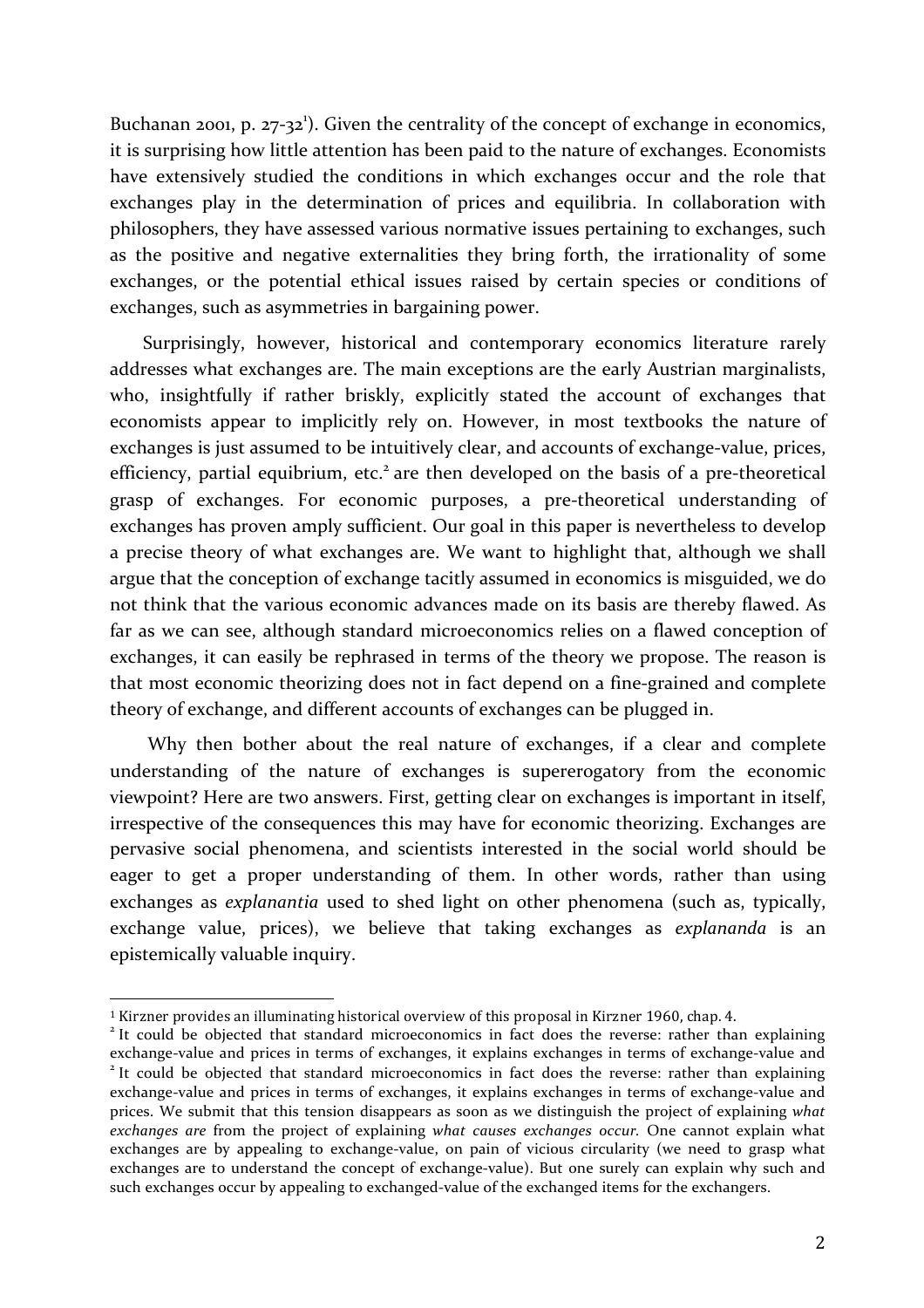Second, as we shall suggest, our proposal, rather than threatening widespread economic theories, may in fact help refine and strengthen some of them. For instance, our proposed theory may help refine the way rational choice theory is applied to economic issues by introducing the distinction between objectual and propositional preferences and spelling out the way they relate in the case of exchanges. Additionally, our theory may help connect price theory with other research fields, in particular legal studies of contract.

To arrive at a proper theory of exchanges, we shall first make explicit the recurring tacit assumptions made about the nature of exchanges across economic textbooks. This will allow us to formulate the standard theory of exchanges. This standard theory, we shall argue, is unsatisfying. We shall then propose an alternative theory of exchanges which, without threatening the important economic advances that have relied on the standard approach, handles exchanges of services more straightforwardly.

In section 1 we present the standard theory of exchanges and raise two worries against it. Section 2 stresses that the standard theory *fails* to *give a complete description of exchanges*; section 3 argues that the standard theory, being focused on goods, also *fails* to *give* necessary conditions for exchanges: it cannot account for exchanges of services, which are neither transferred, nor valued inversely. In section 4 we introduce the theory of exchanges we favour, which we call the *action theory*. Section 5 explains how the action theory, modelled on exchange of services, accounts for exchanges of goods. Section 6 compares the action theory of exchanges to the standard theory, and concludes that the action theory fares better in all respects. The appendix assesses one of the few alternative theory of exchanges proposed so far, which we call the *ownership theory of exchanges*. 

## Outline:

§1 Standard Theory of Exchange (STE) §2 The Incompleteness of the STE §3. The Restrictedness of the STE §4 The Action Theory of Exchanges (ATE) §5 Exchanges of goods with the ATE §6 Wrapping up: the ATE vs. the STE Appendix: the Ownership Theory of Exchange (OTE)

#### **1. The Standard Theory of Exchanges**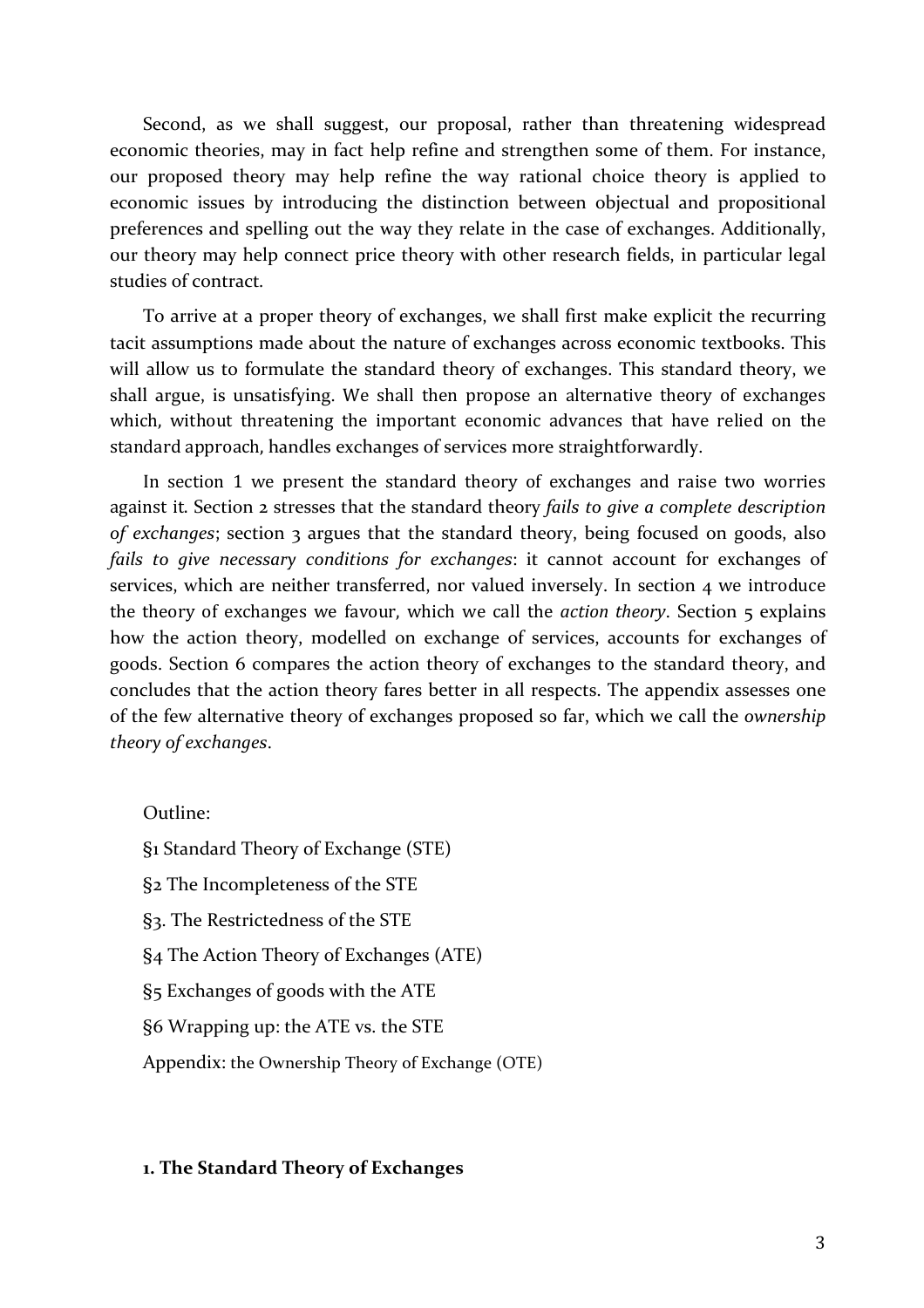#### 1.1. The Standard Theory introduced

For simplicity, we shall here focus on exchanges between *two* agents, involving only *two* entities exchanged. For example, what is it for Julie to sell her bike to Paul?

One intuitive answer (which, although rarely explicitly spelled out, is widely shared among economists, as we shall argue below) goes as follows: for Julie to sell her bike to Paul, it has to be the case that (i) Julie prefers Paul's money to her bike, (ii) Paul prefers Julie's bike to his money, and that, in virtue of these inverse preferences, (iii) Julie voluntarily transfers her bike to Paul and (iv) Paul voluntarily transfers his money to her. More generally, exchanges consist in mutual transfers of goods, motivated by the exchangers' inverse valuations of these goods —where by "inverse valuations" we simply mean that each exchanger values the good of the other more than his own.

**Standard theory of voluntary economic exchange (STE):** if *A* and *B* exchange their goods  $x$  and  $y$ , then:

(1) *Inverse preferences*: 

- $(1.1)$  *A* prefers *y* to *x*
- $(1.2.)$  *B* prefers *x* to *y*

(2) *Mutual transfers*: 

 $(2.1)$  *A* voluntarily transfers *x* to *B* 

 $(2.2.)$  *B* voluntarily transfers  $\gamma$  to *A* 

 $(3)$  (2.1.) partly because of  $(1.1)$ ;  $(2.2.)$  partly because of  $(1.2)$ .

The "because" in the last condition is the because of subjective reason: each exchanger's preference *motivates* him to transfer his good. Note that the STE only spells out a necessary condition for exchanges. It is not intended to give the complete story about them.

The STE is meant to be widely encompassing, being true of barters ("direct exchanges") as well as monetary exchanges ("indirect exchanges"). Hence the preferences at stake might be final or instrumental. Presumably, Julie's preference for money is instrumental, that is, she wants money because of its bargaining power; Paul's preference for the bike is, one would assume, not instrumental in this way. Presumably, Paul does not value the bike as a means of exchange.

Most importantly, the notion of "good" (or "commodity") employed in the STE is meant to be very generic: goods include *immaterial* or *intangible* goods as well as *tangible* goods. This distinction between tangible and intangible goods is crucial to the STE because it is meant to account for exchanges of services. To apply the STE to exchanges of services, one just needs to *identify services* as a sub-species of intangible goods. Therefore, a fundamental presupposition of the STE is that goods and services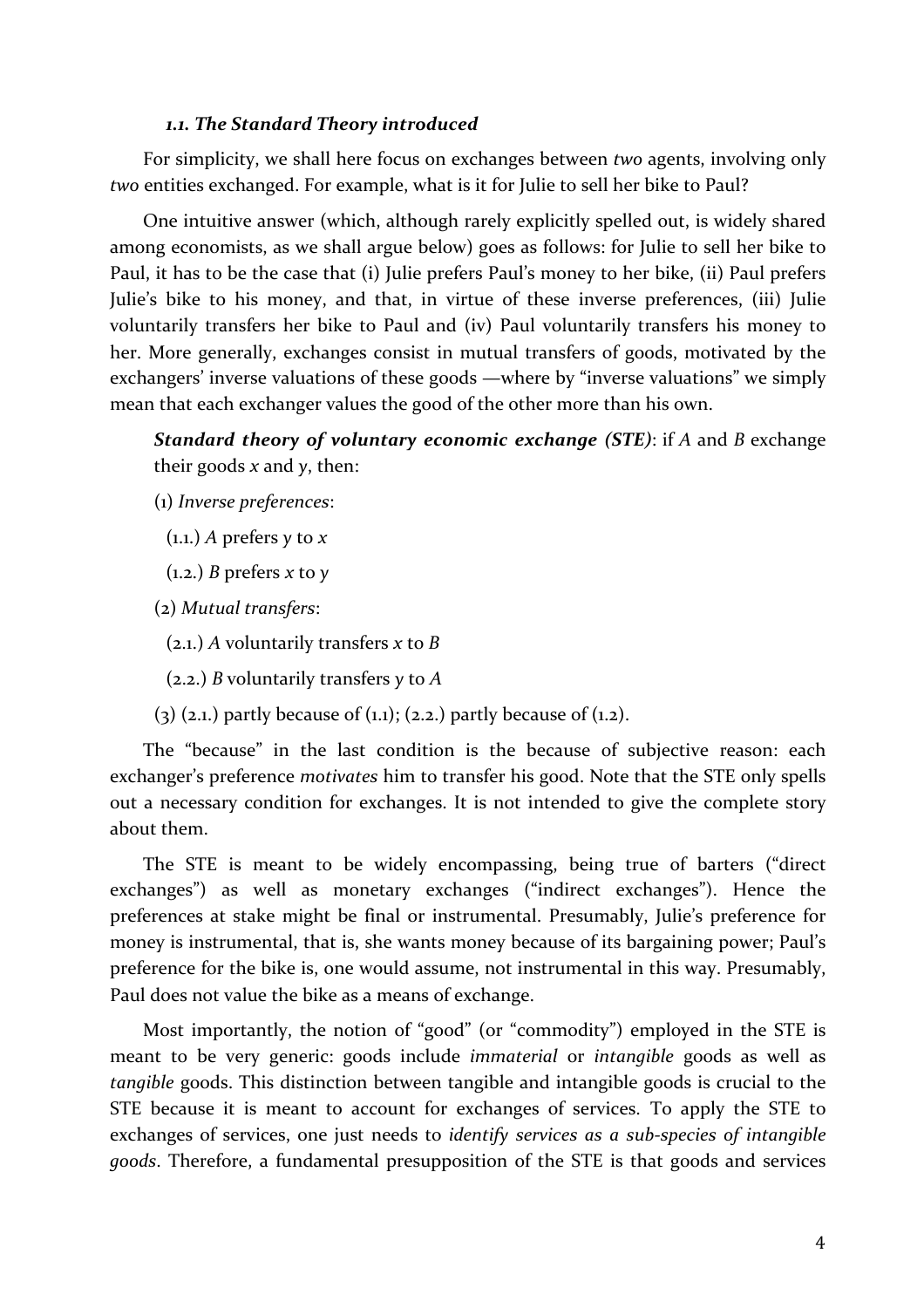belong to the same ontological category, namely the category of objects (an assumption we shall challenge below).

That exchangeables are material or immaterial goods (the latter of which includes services) is arguably the overarching feature of the STE. For once it is admitted that what is exchanged are the goods of the exchangers, the idea that exchanges essentially involve transfers of good becomes almost irresistible: how could an exchange take place without goods changing hands? And why would such a swapping of goods ever take place if the exchangers were not to value the exchanged goods in inverse fashion? How else are we to account for the motivation to exchange goods if not by these inverse valuations? 

This is precisely how the appeal to inverse preferences is justified. The idea is simply that exchanges would not take place in their absence. If potential exchangers were to value goods in exactly the same way, they would never bother exchanging. What is the point of exchanging a one-dollar coin against another, or a bottle of Château Margaux 1982 against an exactly identical bottle? Exchangers are willing to exchange because each exchanger values, *ex ante*, the other's good(s) more than his own. Each exchanger thus expects to be better off after the exchange. Such *ex ante* valuations might prove wrong. Exchangers might regret the exchange: they can be disappointed by the good they received, or the good they have given up might retrospectively appear more valuable to them. Still, agents engage in exchanges because they expect, correctly or not, that their satisfaction will increase as a result.

Although, following the standard contemporary microeconomics, we have equated the states motivating mutual transfers with *preferences*, the core idea need not be expressed in terms of preferences. The STE might be spelled out in terms of "*A* wants/desires/needs/values/likes... *x* more than *A* wants/desires/needs/values/likes... *y*" rather than "A prefers  $x$  to  $y$ ". A preference is a single attitude with a comparative content: *Prefers(x,y)*. On the other hand, *Liking more* and its cognates are pairs of attitudes, each with a typically non-comparative content: *Likes(x)* more than *Likes(y)*. One might think that preferences are internal relations supervening on monadic attitudes of different degrees, but the STE is not committed to such a reduction (Mulligan 2015). Since the following discussion of the STE and its rivals is meant to hold true whether these views are framed in terms of preferences or of liking more, we shall henceforth ignore this distinction, and use the terms "preferring", "liking more", "valuing more" interchangeably. In the present context, the three essential points about these comparative attitudes are:

- (i) that such attitudes be objectual rather than propositional. They target *goods (x's* and *y's*) rather than propositions or states of affairs *(p's* and *q's)*
- (ii) that some comparison takes places between these goods (either within the content of such objectual attitudes -preferences; or between such attitudes *liking more*);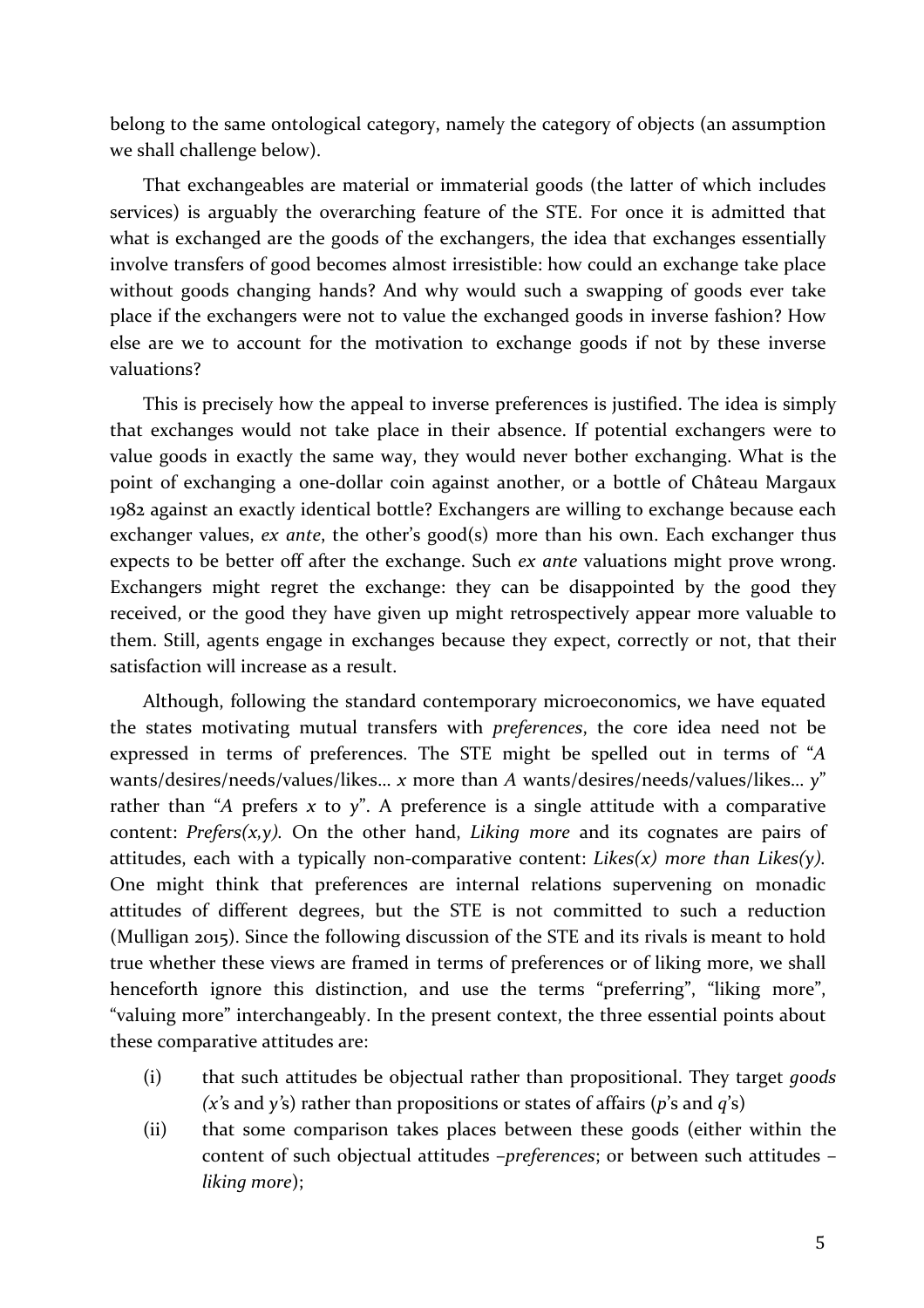(iii) that the valuations of the two exchangers be the inverse of each other, that is, that the good that one exchangers values more, or prefers, is the one that the other exchanges values less, or disprefers.

Thanks to the introduction of inverse preferences, upholders of the STE are in a position to reject two simplistic views of exchanges, which together are often thought to form a dilemma:

- Either exchanges are "exchanges of equivalent", in the sense that the goods exchanged are of equal values (Aristotle, *Nic. Ethic*, V, 5, 1133a, 24), and nobody gains from exchanging.
- Or the goods exchanged are of unequal values, and the profit of one exchanger is the loss of the other (a view often attributed to Montaigne, albeit mistakenly so, see Long, 2008).

One reason why both horns of the dilemma are unattractive is that, if exchanges are necessarily either pointless or detrimental to one exchanger, it becomes unclear why exchanges are so ubiquitous. Once inverse valuations are taken into account, the dilemma turns out to be a false one. Because exchangers value goods in reverse ways, both gain from exchanging. No contradiction is involved since the values motivating exchanges are subjective: in Julie's eyes, Paul's money has more value than her bike; in Paul's eyes, Julie's bike is more valuable than his money. (To anticipate: we shall agree that the dilemma above needs to be escaped, and we shall also agree that goods exchanges are in the end motivated by inverse preferences. But we shall argue in §6 that the fundamental sense in which *all* exchanges —of goods as well as of services— are mutually beneficial is that they satisfy *convergent* rather than inverse preferences of the exchangers.)

The STE is therefore committed to a *subjectivist understanding* of the values *motivating exchanges*. What prompts exchanges are not the objective values of the goods that are exchanged (for instance, the quantity of labour they incorporate) but rather the exchanger's subjective valuations of the goods at stake. More precisely, it is the subjective value of *an additional unit* of that good to the subject, given what he already possesses —the marginal utility of that  $good$ — that lies behind the subject's preferences. Thus the STE is naturally combined with a marginalist approach to economic value.

Additionally, the STE as it stands is compatible with (but does not entail) *methodological individualism*, the view that only individuals think and act. The valuations at stake in an exchange are the individual mental states of each exchanger. Likewise, the two transfers are two *individual* actions. No "we", no sense of "common interest", no "collective intentionality" or "joint action", is required for exchanges to take place.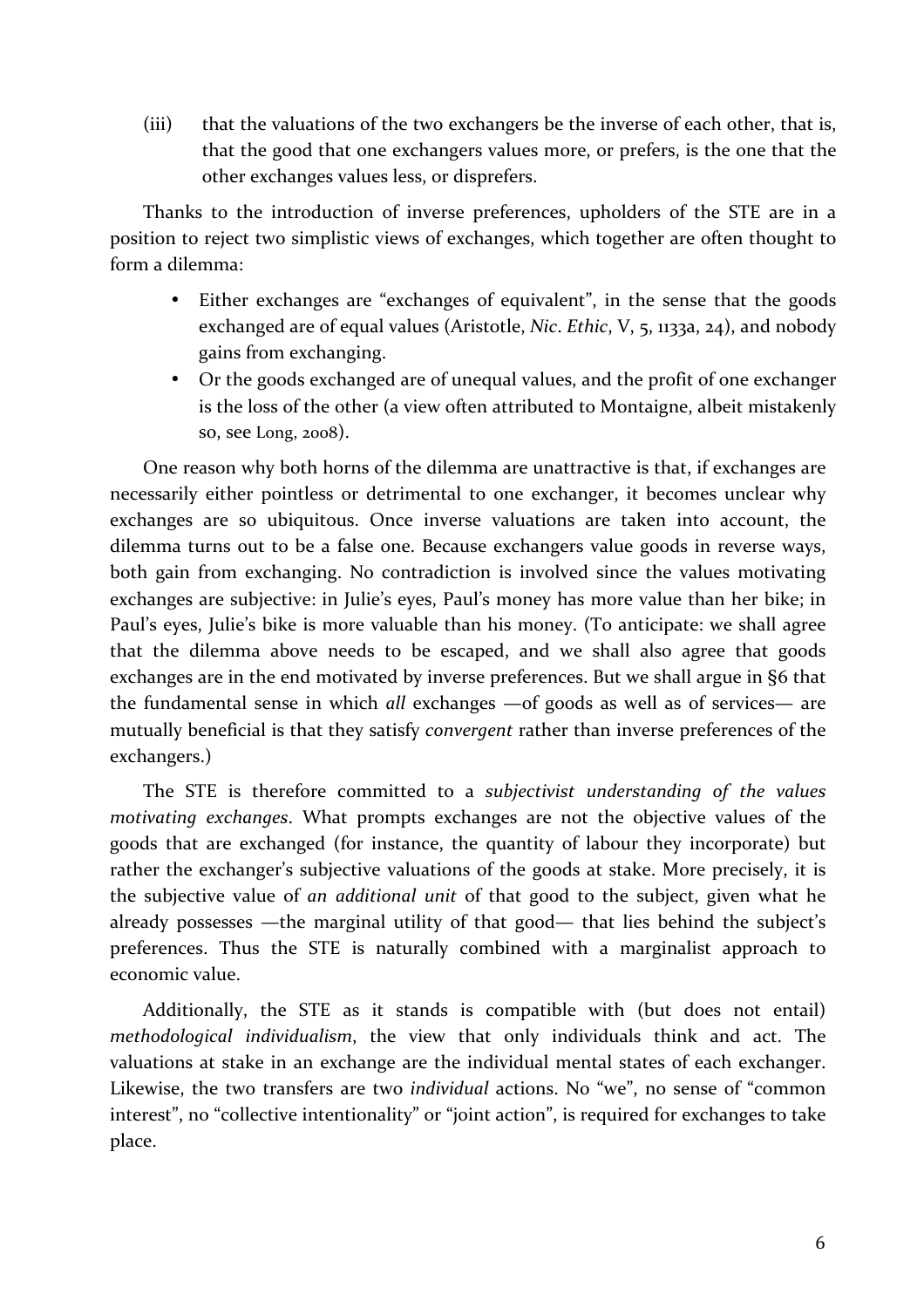#### 1.2. How Standard is the Standard Theory?

Few economists, we take it, would readily recognize in the STE the standard economic view of exchanges. A first reason for this may simply be terminological. Instead of "goods" one often finds "commodities", "resources" or even "values"; instead of "transferring" one often finds "ceding", "giving up", "delivering", "selling", etc.; instead of "*S* prefers *x* to *y*" one often finds "*S* values *x* more than *y*", "*x* has a higher (marginal, expected) utility for *S* than  $y''$ , "*x* is better for *S* than  $y''$ , "*S* is willing to give up *x* for  $y''$ ,  $etc.<sup>3</sup>$ .

But the main reason why the STE may not look like a standard piece of economic theorizing is that it is in fact virtually never *explicitly* spelled out in the economics literature. The main exceptions are Austrian economists, who, perhaps because they share philosophers' taste for a priori truths, definitions and metaphysical questions (Smith  $1990$ ), have paid explicit attention to the nature of exchanges. To our knowledge the most detailed version of the STE is the one advanced by Menger in his *Principles* of *Economics*:

> The most general form of the relationship responsible for human trade is therefore as follows; an economizing individual A, has a certain quantity of a good at his disposal which has a smaller value to him than a given quantity of another good in the possession of another economizing individual, B, who estimate the values of the same quantities of goods in reverse fashion, the given quantity of the second good having a smaller value to him than the given quantity of the first good which is at the disposal of A. [...] If, in addition, the two economizing individuals (a) recognize the situation and (b) have the power actually to perform the transfer of the goods, a relationship exists that makes it possible for them, by a mere agreement, to provide better or more completely, for the satisfaction of their needs than would be the case if the relashionship were not exploited. (Menger 1976, p. 179-180).

But, Austrian economists aside, economists generally take the phenomenon of exchange to be obvious enough to constitute an unanalysed *explanans*. In doing so, they nevertheless make a certain number of tacit assumptions about exchanges. The STE, we contend, captures these assumptions.

<sup>&</sup>lt;sup>3</sup> Note that our point is only that these expressions are often used interchangeably, not that they should be so used. Mulligan (2015) argues that preferring and liking more are distinct comparative attitudes; Broome (1991, p. 1-12) urges that *having higher utility* and *being better* have different meanings (although it is a substantive question whether they have the same extension).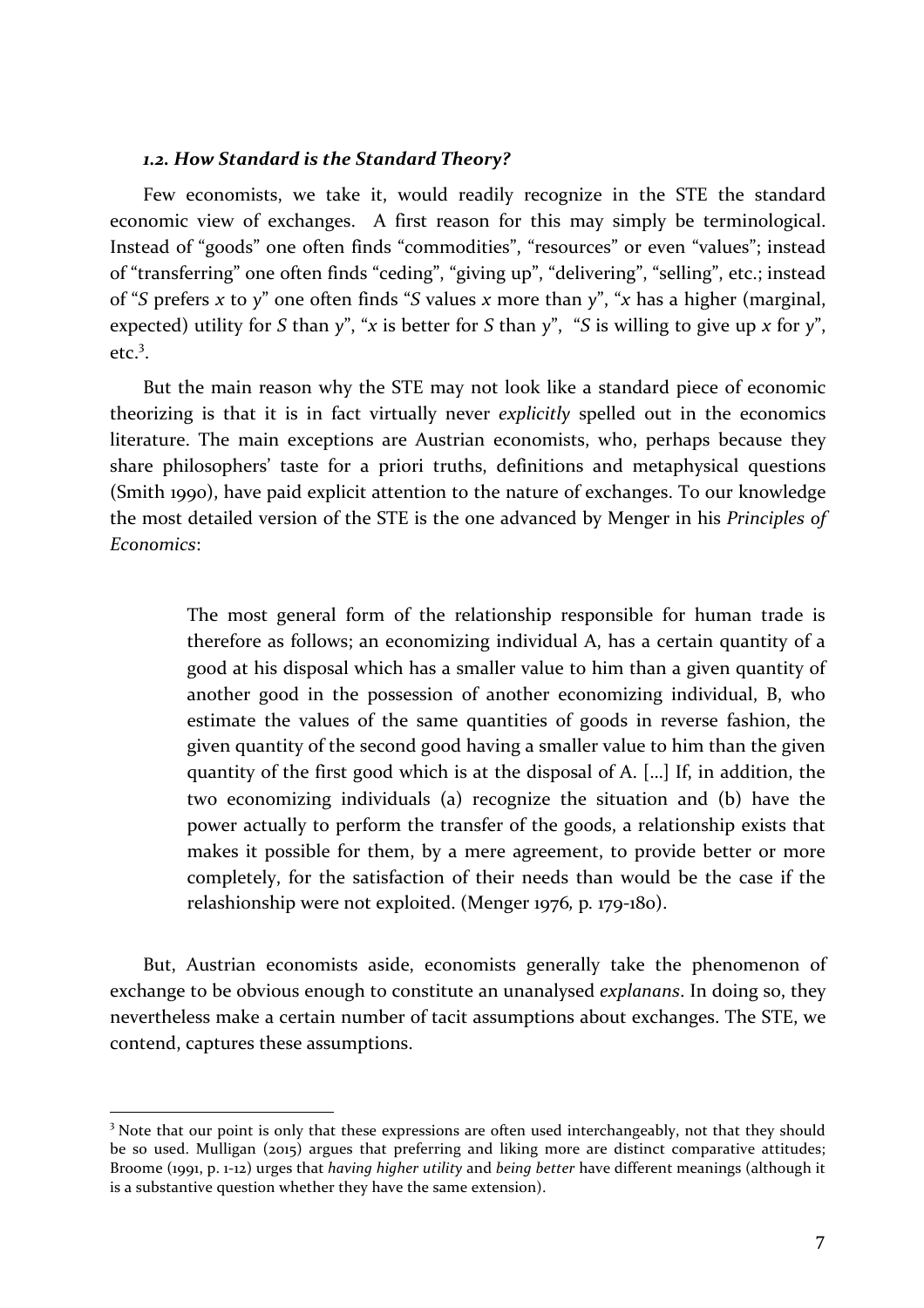As we saw, the three core assumptions of the STE are (i) that exchangeables are goods (material or immaterial); (ii) that exchanges involve mutual transfers of these goods; and (iii) that exchanges are motivated by inverse valuations of these goods. We shall now argue that, terminological variations aside, these three assumptions are standardly admitted across economic textbooks.

(i) Consider first the view that exchangeables are *goods* (or bundles, baskets thereof). This assumption is shared not only by Austrians, but by nearly all early neoclassical economists. Walras (1874, p. 70) refers to "commodities" ("*marchandises*"). He insists that exchangeables are commodities, and that these belong to the category of *things.* Following him, microeconomics assumes that trade bears on goods, commodities, or bundles thereof. One clear symptom of this is that the variables of economic formalizations are individual variables  $(x, y, z...)$ , not propositional ones  $(p, q, z)$ *r*...). The preferences appealed to in economic theorizing are objectual preferences (preferring x to y) rather than propositional ones (x prefers to F rather than to  $G$ ; x prefers that  $p$  rather than that  $q$ ). Indifference curves, for instance, are held to represent the possible combinations of two (bundles of) goods between which consumers are indifferent.

Is this objectual approach still true of contemporary microeconomics? This may appear doubtful at first. The theory of markets, as presented in today's advanced textbooks of microeconomics (e.g. Kreps 1990; Mas-Colell, Whinston, Green 1995), is an application of expected utility theory and game theory, which do not presuppose that people's preferences are about commodities. In rational choice theory, preferences bear on choice alternatives, and in so far as microeconomics is now based on it, it is no more object-driven. Or so one might think. But it turns out that, when rational choice theory is put to use to understand markets, economics textbooks revert back to the traditional assumption that commodities are "the objects of choice for the consumer" (Mas-Colell, Whinston, Green, p. 17; see also Kreps, 1990, p. 18-19, Arnold 2015, p. 26). That being said, the fact that contemporary microeconomics relies on rational choice theory, whose preferences are action-directed, is the reason why the action-theory of exchange we shall propose as a replacement for the STE can easily be plugged in standard economic theorizing. Hence our critique of the STE is quite innocuous from the point of view of standard microeconomics: although microeconomics widely assumes a flawed theory of exchanges, it need not do so, given its commitment to rational choice, which is why its key proposals continue to hold, mutatis mutandis, under a better conception of exchanges.

Further, given that services can be exchanged, one direct consequence of the common view that exchangeables are goods is that *services* belong *themselves* to the *category* of *goods* or *commodities*, albeit of an intangible sort. As amply document by Hill (1999), the view that services are intangible goods is an orthodox position within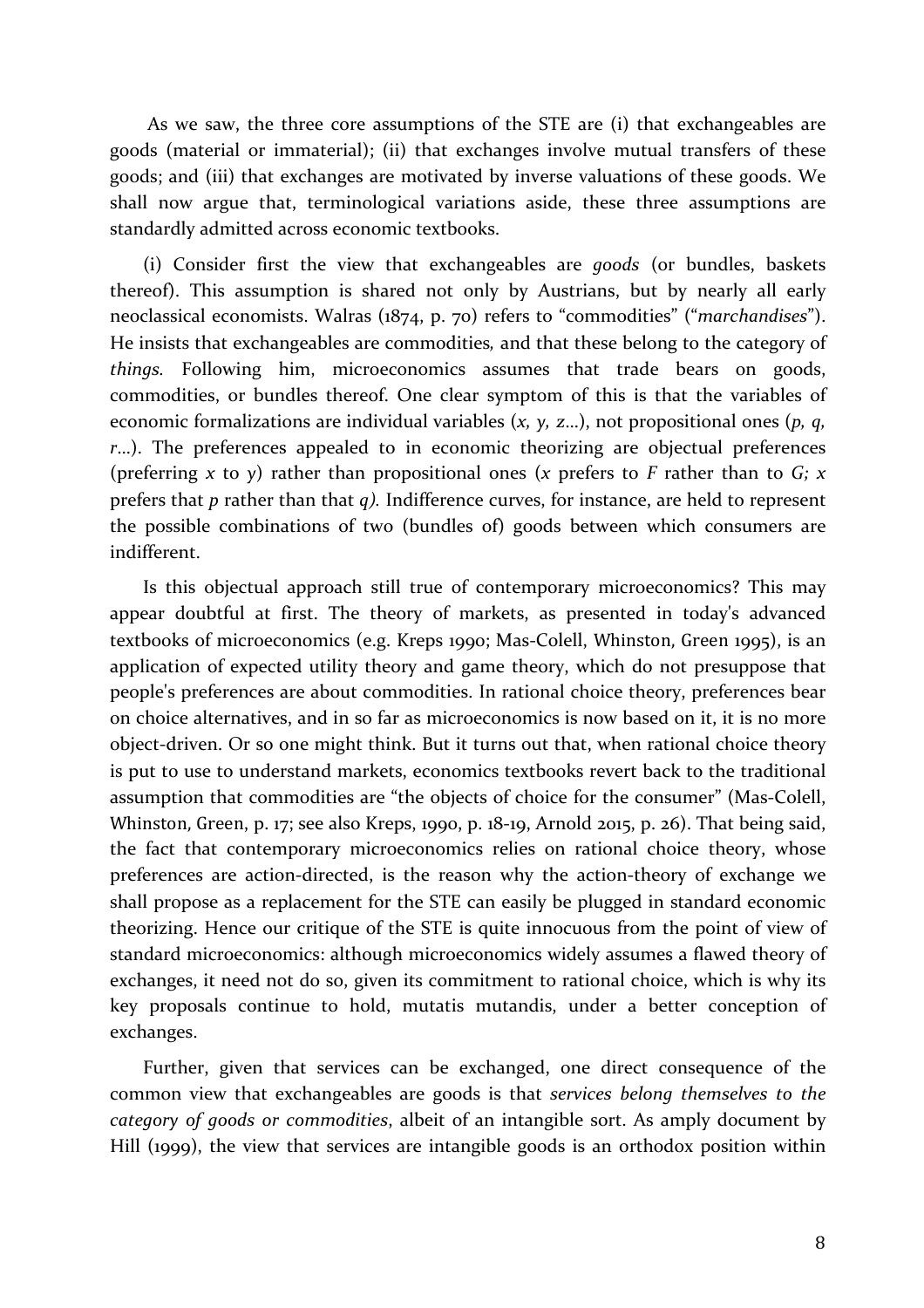the history of economics, and it is standardly accepted in contemporary economic textbooks (Varian 1992; Mas-Colell, Whinston, Green 1995, p. 17).

Microeconomics, we granted, does not *need* to rely on the STE. But as a matter of fact it does. Why is that so? More generally, why does economics tend to give priority to goods over services by subsuming the later under the former? One chief reason for this, noticed by Hill, is that economics is often conceived as bearing on *wealth* (itself conceived in terms of possession of goods) and, relatedly, as studying the allocation of scarce resources. Under this conception of economics, the only way for services to be included in its field of inquiry is for them to make a difference in the wealth of individuals (or nations). For this, services need to be seen as *allocatable ressources*, that is, as goods. If, on the other hand, being rendered a service does not consist in being allocated a good, then it does not necessarily make one richer, which led Smith to call service rendering "unproductive labour" (Smith, 1904, Book II, Ch. III). In other words, if wealth and allocation of scarce resources are the focus of economics, then either services have to be equated with allocatable objects  $\frac{d}{dt}$ . goods— or they are not of immediate interest to economics. The first option is by now widely accepted, and as a consequence exchanges of services are seen as sub-cases of exchanges of goods.

(ii) Consider, second, the assumption that exchanges involve *transfers* of goods. We noted that this is a very natural view to hold once exchangeables have been equated with goods, and it is unsurprisingly widely accepted. Menger speaks of "mutual transfers" (Menger 1976, p. 177-178); Fischer writes that "An *exchange* consists of two mutual and voluntary transfers, each in consideration of the other" (Fisher 1912, chap 1,  $\S$ 1: 3); more recently, Arnold writes that "Exchange, or trade, is the process of giving up one thing for something else" (Arnold 2015, p. 26); and Rutherford defines exchanges in terms of "The mutual transfer of goods, money or something of value between two or more parties" (Rutherford 2002, entry "Exchanges").

(iii) Consider, finally, the view that exchanges are motivated by inverse valuations of goods. This way of putting it is admittedly quite Austrian. For instance, Wieser writes "Each of the two parties entering into a natural exchange desires to secure for himself superior value. Each surrenders something to which he attaches less utility-value than he does to the good or service which he obtains in exchange. [...] it must happen that the two parties estimate the two objects of exchange in a directly opposite manner so that both may be able simultaneously to receive better value by the same transaction." (Wieser, 1927, p. 167 —similar Austrian descriptions are to be found in Menger 1976, p. 179-180, Bohm-Bawerk 1881, p. 179-180; von Mises 1949, p. 204-205; Rothbard 2009, p. 880-881; Kirzner 1960, p. 76; to which Wicksteed 1910, p. 126-157, may be added).

But even though the phraseology of "inverse valuation", "reverse preference", or "valuing goods in reverse fashion" is typically Austrian, the idea behind it—that, in any exchange, one prefers what one gets to what one cedes— is shared far beyond the Austrian heterodoxy. The idea is usually expressed in terms of mutual advantages: the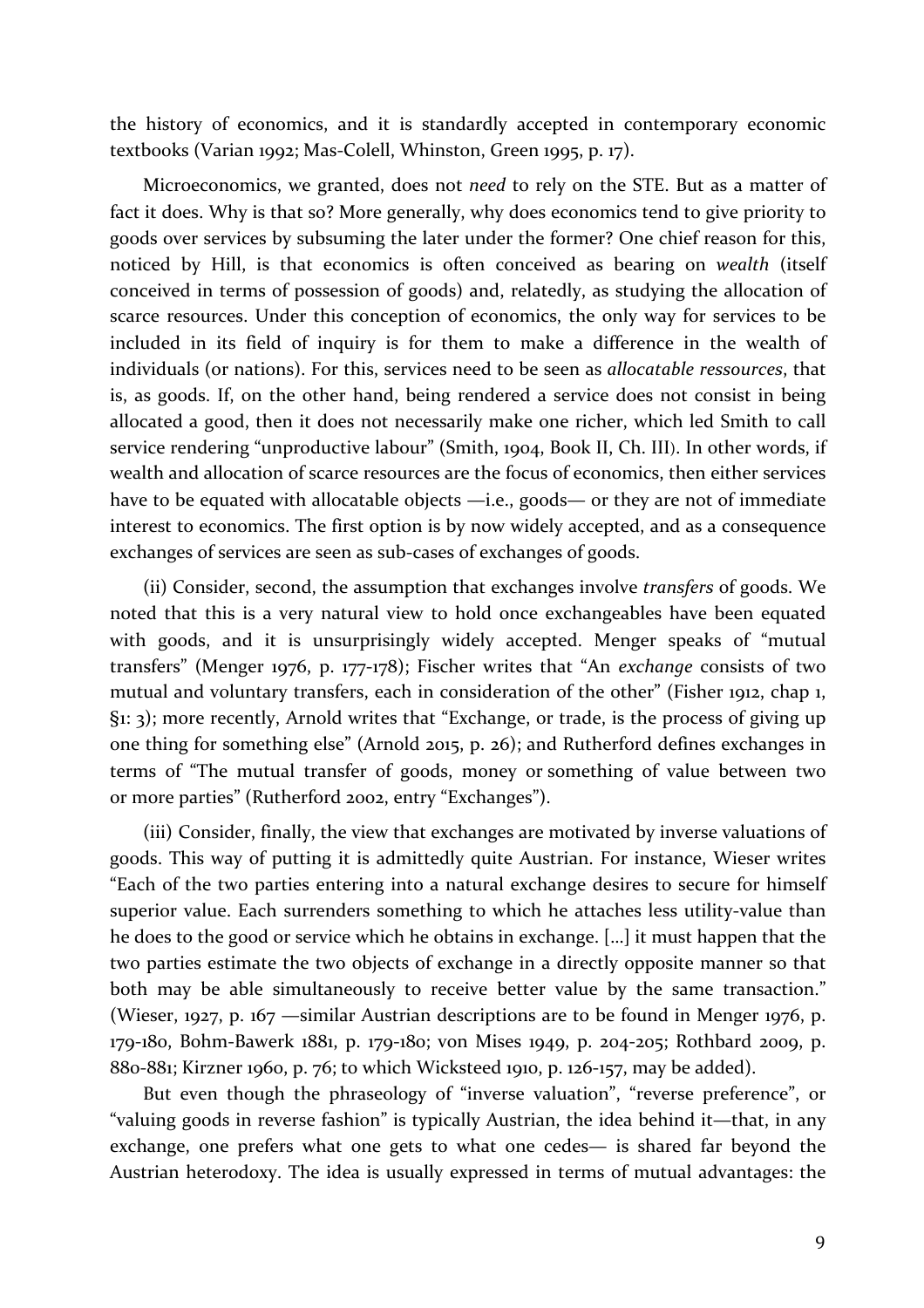reason why exchanges are mutually beneficial (*ex ante*, but no necessarily *ex post<sup>4</sup>*), it is claimed, is precisely that each exchanger values the good of the other more than his own. Hence the exchangers expect to be better off by swapping goods.

The idea is already to be found in Aquinas: "buying and selling seem to be established for the common advantage of both parties, one of whom requires that which belongs to the other, and vice versa." (Aquinas 1920, question 77, chap.1). But the first complete formulation should be credited to Condillac: "Indeed, if one always exchanged equal value for equal value, there would be no gain to be made for either of the contracting parties. Now, both of them make a gain, or ought to make one. Why? The fact is that with things only having value in relation to our needs, what is greater for one person is less for another, and vice versa." (Condillac 1776, chap. 6, p. 120). Following him, the French philosopher and economist Destutt de Tracy writes even more explicitly in 1823: "Whenever I make an exchange freely, and without constraint, it is because I desire the thing I receive more than that I give; and, on the contrary, he with whom I bargain desires what I offer more than that which he renders me." (Destutt de Tracy  $1817$ , chap. 1, 61-62). Such claims were still relatively rare and controversial at the time. Thus Say  $(1855, book I, chap. 2, p. 61)$  and Bastiat  $(1850, p. 66-72)$  strongly criticize Condillac's view of the mutual benefits of exchange. But they became commonplace in the wake of marginalist theories. Here is Jevons:

Imagine that there is one trading body possessing only corn, and another possessing only beef. It is certain that, under these circumstances, a portion of the corn may be given in exchange for a portion of the beef with a considerable increase of utility. How are we to determine at what point the exchange will cease to be beneficial? [...] *if,* to the trading body which possesses corn, ten pounds of *corn are less useful than one of beef, that body will desire to carry the exchange further.* Should the other body possessing beef find one pound less useful than ten *pounds of corn, this body will also be desirous to continue the exchange.* Exchange will thus go on until each party has obtained all the benefit that is possible, and loss of utility would result if more were exchanged. (Jevons 1888, p. 95-96, our italics).

This by now standard way of explaining not only why exchanges are mutually beneficial, but also at which point they will cease to be, by appealing to differences in the marginal utility of the exchangers is nothing less than a strongly refined version of the inverse preferences idea. Exchanges of two kinds of goods between two individuals will carry on as long as an additional unit of the other's goods has, for each exchanger more utility for him than the last unit of his own goods. Jevons' proposal was reformulated ten years later by Edgeworth through the introduction of indifference curves. His famous "box", which vividly illustrates Jevon's marginalist story above, is one

 $4$  Rothbard (2004, p. 885) is especially clear on the *ex ante/ex post* distinction.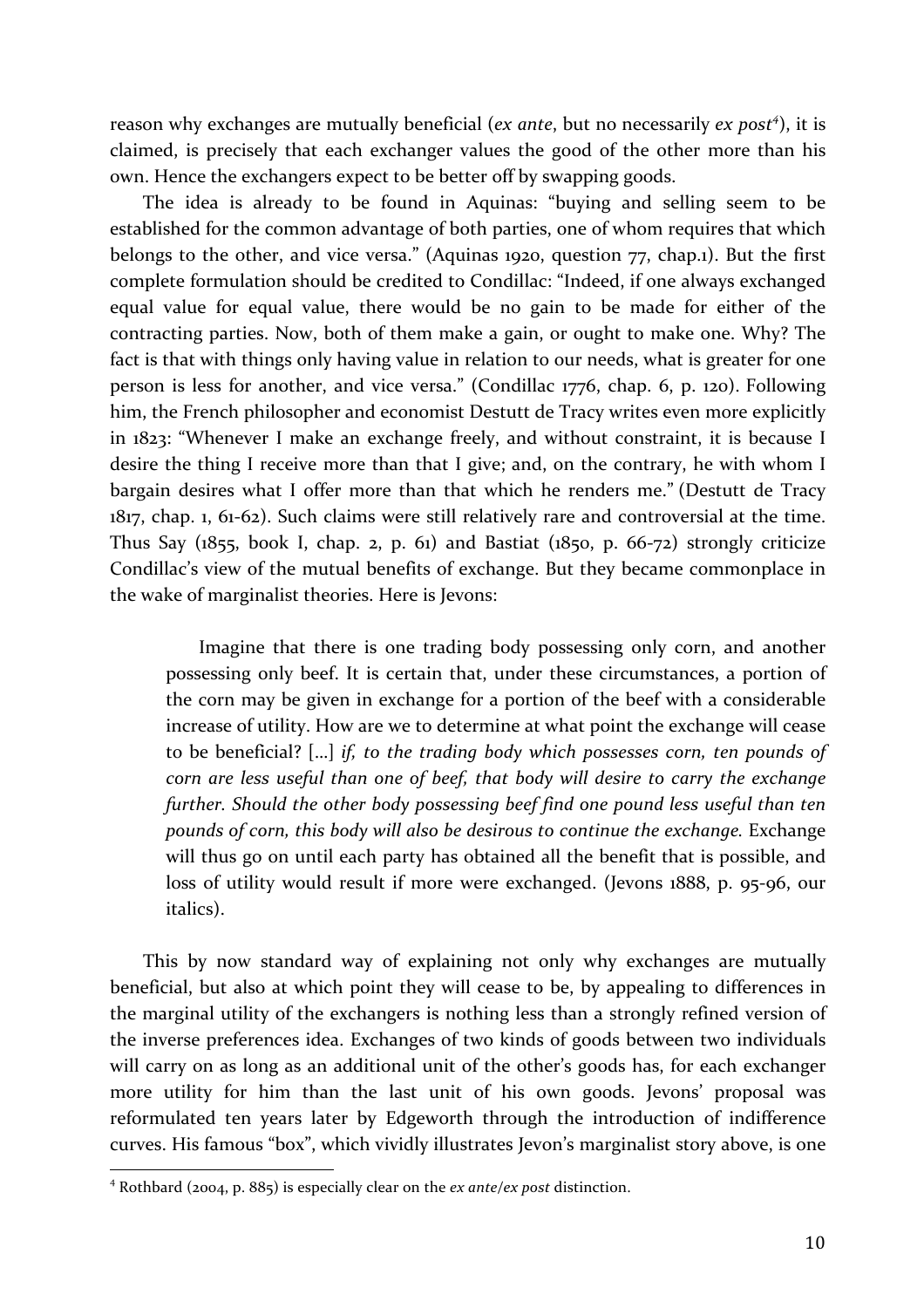place where the inverse preference story surfaces in textbooks of microeconomics. Although the idea that two individuals will gain from exchange as long as each continues to prefer something the other has to something he himself has is now typically couched in mathematical and technical terms —Edgeworth box, marginal rate of substitution— colloquial formulations of the idea have not disappeared. For instance, Marshall writes: "If each gives up that which has for him the lower utility and receives that which has the higher, each will gain by the exchange." (Marshall 1920, chap.  $5$ , §1). In their recent textbooks, Pindyck and Rubinfeld explain that "There is thus room for mutually advantageous trade because James values clothing more highly than Karen does, whereas Karen values food more highly than James does." (Pindyck, Rubinfeld  $2005$ , p.  $603$ ). Finally, note that outside economics the same basic idea spontaneously surfaces in some philosophical writings. For instance, Reinach writes: "Where two persons each have an object in their possession and each of the persons wants what the other has and is willing to give up his own thing for the sake of getting it, the immediate exchange of the things is the indicated way of satisfying the desire of both." (Reinach  $1983, p. 3$ .

The three central features of the STE are therefore assumptions widely shared, not only by Austrian economists, but in most of the historical and contemporary economics literature. We conclude that the view that exchanges are mutual transfers of goods motivated by inverse valuations thereof correctly captures the economists' implicit, pretheoretical conception of exchanges. We shall now raise two sets of objections against this theory.

### 2. The Incompleteness of the Standard Theory

### *2.1. What the STE leaves unexplained*

Our first set of worries is that the STE leaves several intuitively important features of exchange unaccounted for. We only get a partial insight into the nature of exchanges. To reach a more complete account of exchanges, at least four points will need to be explained:

1. *Bridging the gap*. The explanatory step from inverse preferences (1) to mutual transfers  $(2)$  is incomplete as it stands. The preferences are held to motivate the transfers, but are clearly not sufficient to do so. Why should Julie's preferring Paul's money to her bike lead her to transfer her bike to Paul? Absent further explanation, such behaviour seems plainly irrational: systematically transferring what we own and disprefer to those who own what we prefer is in general a very ineffective method to get us what we want. Paul is quite likely to take the bike and keep his money. So something must happen between  $(1)$  and  $(2)$  which makes it rational for Julie to transfer her bike to Paul so as to get his money.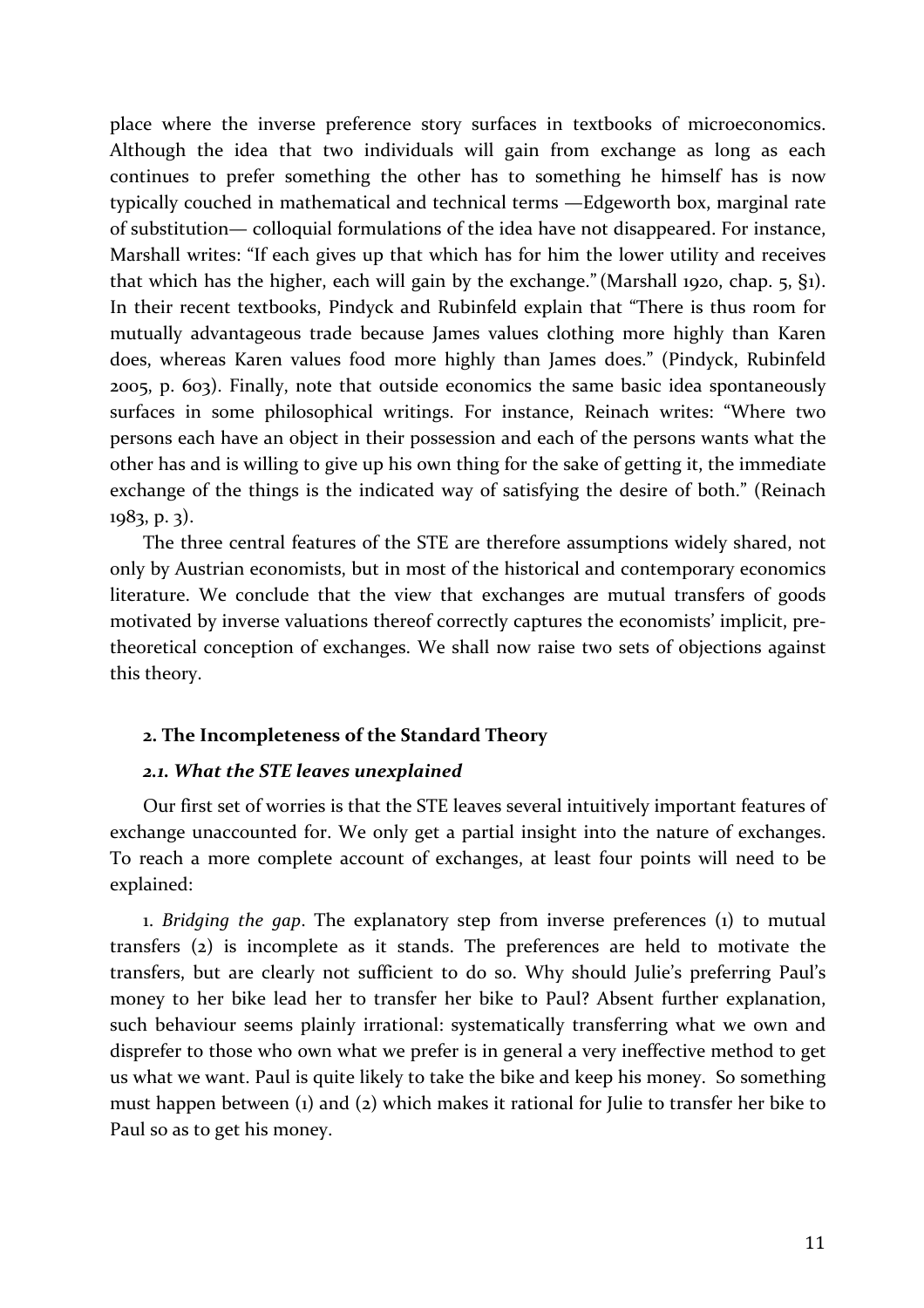2. *The quid pro quo.* A related worry is that the STE as it stands does not account for the *quid* pro *quo* of exchanges, the idea that things are exchanged *against* other things (Perry 1878, p. 76; Kirzner 1960, p. 76; Brennan, Pettit 2000, p. 82). What is missing in the STE is an understanding of the explanatory connection between the two transfers: Julie transfers her bike to Paul *against* Paul's money. And likewise, Paul gives her money *for* Julie's bike.

3. *Claims and obligations*. Another connected worry is that claims and obligations arise at some point in any exchange, and the STE leaves them unexplained. Suppose Julie transfers her bike to Paul, and that Paul goes away with the bike, without transferring his money to her. Surely, something has gone wrong: if they were indeed in the process of exchanging, Paul had at that point an obligation to transfer his money to Julie, and Julie had, conversely, a claim to Paul's money since she already transferred her bike to him. It is only when the exchange is completed —when Paul has transferred his money— that such claims and obligation disappear. The STE *per se* does not explain the arising and vanishing of such transitory claims and obligations.

4. *The buying/selling distinction*. Any exchange, intuitively, involves something being bought and something being sold. But the STE as it stands is mute with respect to this buying/selling distinction. How should we account for it?

These three last points, we submit, are necessary features of our ordinary concept of economic exchange. If two individuals enter into some social interaction that fails to involve buying and selling, they cannot properly be said to be exchanging. The same holds if their interaction fails to display any quid pro quo, or any correlative claims and obligations. Clearly, as long as exchange is used as an *explanans* for other economic phenomena, a complete theory of exchange is unneeded. If, for instance, our focus is on explaining market prices, then accounting for the transitory claims and obligations that arise and vanish through exchanges is likely to be of little importance. But if one is to explain exchanges per se, they clearly do matter.

### *2.2 Completing the STE?*

Can the STE be completed so as to account for these four *explananda*? Some hints about how to account for the first three are to be found in Menger's quote above. Menger adds that the individuals must "recognize" that they "value the goods in reverse fashion" (1976, p. 179-180). That is, the content of the other's preferences needs to be *common knowledge*. Further, he adds that, once these inverse valuations of goods are mutually known, an exchange may occur "by mere agreement" of the parties (1976, p. 179). Common knowledge and agreement may be thought to readily account for our three first points. (1) The reason why Julie transfers her bike to Paul is that Paul has agreed to reciprocate by transferring his money to Julie. And both reach these agreements in virtue of knowing the preferences of each other. (2) The *quid pro quo* of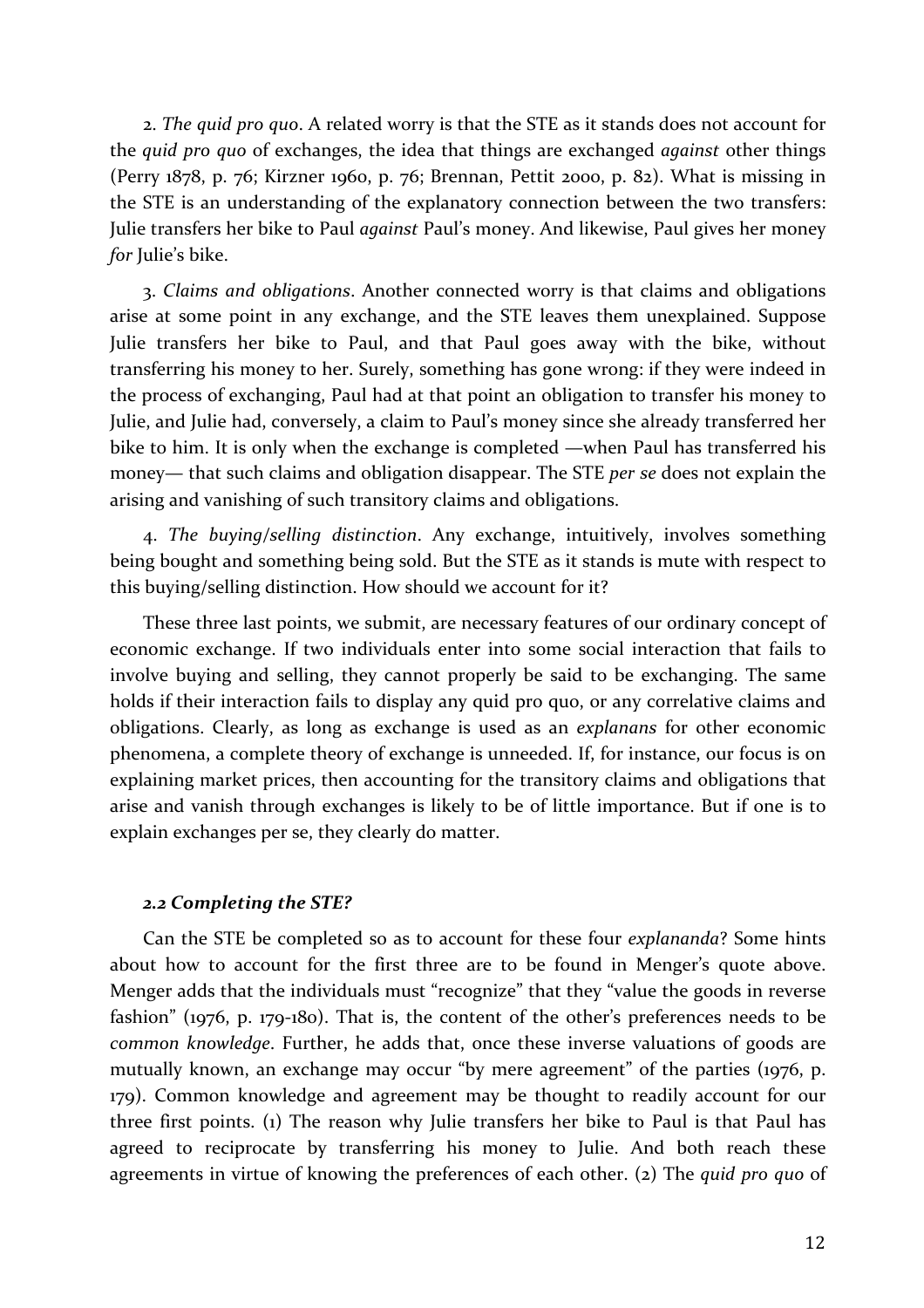exchange is also explained. Julie transfers her bike against Paul's money because this is what she and Paul mutually agreed to be bound to.  $(3)$  Finally, the claims and obligations that arise and vanish through an exchange are simply the claims and obligations that would have remained unresolved had the agreement not been respected by one party.

However, supplementing the STE with *common knowledge* and *agreement* in this way is problematic for four reasons.

First, common knowledge of each other's valuations of the goods at stake is quite demanding: for exchanges to take place, each party would have to have knowledge of the private, subjective preferences of the other. By contrast, on the more parsimonious theory we shall advance in the next section, the motivational gap is filled without requiring any exchanger to be aware of the other's preferences.

Second, as we stressed above, and as agreed by Menger, the STE is meant to be compatible with methodological individualism. But it is unclear that agreements are compatible. While agreements are typically construed as exchanges of promises —which are individual acts—, Margaret Gilbert (1993) has raised persuasive objections against this account of agreement. No exchange of promises, she argues, can give rise to the sort of simultaneous and interdependent obligations that characterize agreements. As a result, she suggests that joint commitment lie at the heart of agreements, thereby undermining any individualist attempt to analyse exchanges in terms of agreements. The action theory of exchanges we shall propose below avoids mention of agreements, and to this extent its compatibility with methodological individualism is more secure.

Third, as Gilbert rightly urges, an agreement between two individuals amounts to an exchange of promises which generates two obligations, one for each individual. But, in most exchanges, only one individual incurs an obligation—as we shall see, the offeror. The offeree, on his side, incurs usually none (more on acceptance below). Intending to pay the amount indicated in the price tag (which is an offer) does not commit one to anything. Hence appealing to agreement in an account of exchanges not only threatens methodological individualism, it generates too many obligations and correlative claims.

Fourth, if agreements are to account for the *quid pro quo* of exchanges, they have to be agreements *to exchange*. Suppose that Julie and Paul agree on 'Paul transfers some money to Julie and Julie transfers her bike to Paul'. This would not guarantee that Paul and Julie have exchanged a bike *against* some money. (It is not sufficient that two persons agree to do something, even knowing their respective preferences, for each of this things having been made against or in exchange of the other.) But if agreements are agreements to exchange a good against another, the STE, thus supplemented with agreements, becomes viciously circular, defining exchanges in terms of exchanges.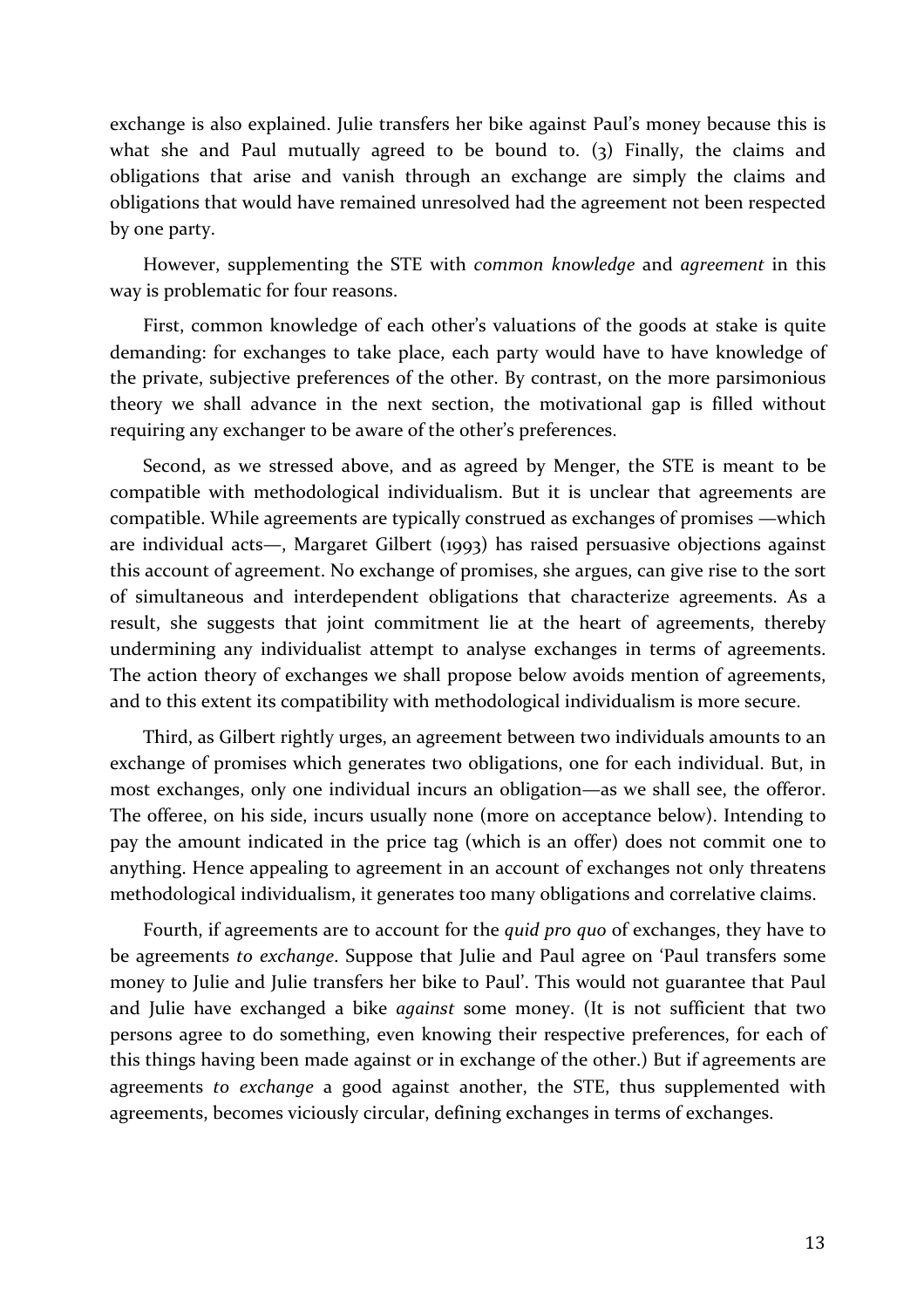Finally, what about our fourth *explanandum*, the buying/selling distinction? Two main strategies have been proposed by upholders of the STE to treat this asymmetry, neither of which we find totally convincing.

The first strategy, advocated by Walras, is to equate *selling a thing* to *giving* it in the context of an exchange; and to equate *buying a thing* to *receiving* it in the context of an exchange (Walras  $1874$ , lesson  $5$ , § 41). In the terminology we retain here, selling a good amounts to *transferring* it, and buying a good amounts to *this good being transferred to one*, again in the context of an exchange. However, since each exchange involves *two* transfers, this proposal entails that each exchange contains two sales (and conversely, two purchases). This is a consequence that Walras happily accepts. According to him, any exchange involves a *double purchasing* and a *double sale*. Not only does Julie sell her bike to Paul and Paul buy it; Paul sells his money to Julie and Julie buys this money with her bike.

Although this makes complete sense in the context of Walras' theory, we wish to point out that, as far as our *ordinary* concepts of selling and buying are concerned, such descriptions are far-fetched. These are quite unnatural things to say. This suggests that Walras' concepts of purchase and sale are revisionary. Although we sometimes have to accept such a scientific revision of our ordinary concepts, we take it that *ceteris paribus* a theory of exchanges that does not entail a revision of our ordinary concepts of selling and buying would be preferable. (To be clear, this is not to say that Walras is not after an important distinction here —he clearly is. We only question his equating of the distinction between giving and receiving goods with the distinction between buying and selling them).

The second strategy, proposed by Mill  $(1874, 869-71)^5$ , Menger  $(1892, p. 252)^6$  and Fisher (1906, p. 11), is to reject the view that all exchanges involve a double sale and a double purchase, thereby maintaining that to buy is to give up *money* against some *nonmonetary* good, and that to sell is to give up *non-monetary* goods in exchange for some *money*. We agree that, *in general*, the exchanger who gives up money is called the buyer, and the one who gives up non-monetary goods is called the seller. However, this is not always so. First, the selling/purchasing asymmetry also arises within non-monetary, direct, exchanges. It is possible to sell apples against massages. Second, it is perfectly fine to buy some money, as we do when we buy some foreign currency in an exchange office. Despite appearances, the buying/selling asymmetry is therefore independent from the use of money or other means of exchange (it might still be true that for reasons pertaining to the pragmatic of language we often use "selling" for "transferring against money").

 $5$  Mill anticipates Walras' proposal and maintains that it only holds true of barter. In case of monetary exchanges, in contrast, there is a single sale and a single purchase.

 $^6$  See Bastiat (1850, p. 74) for a similar proposal (although, as noted above, Bastiat rejects the STE).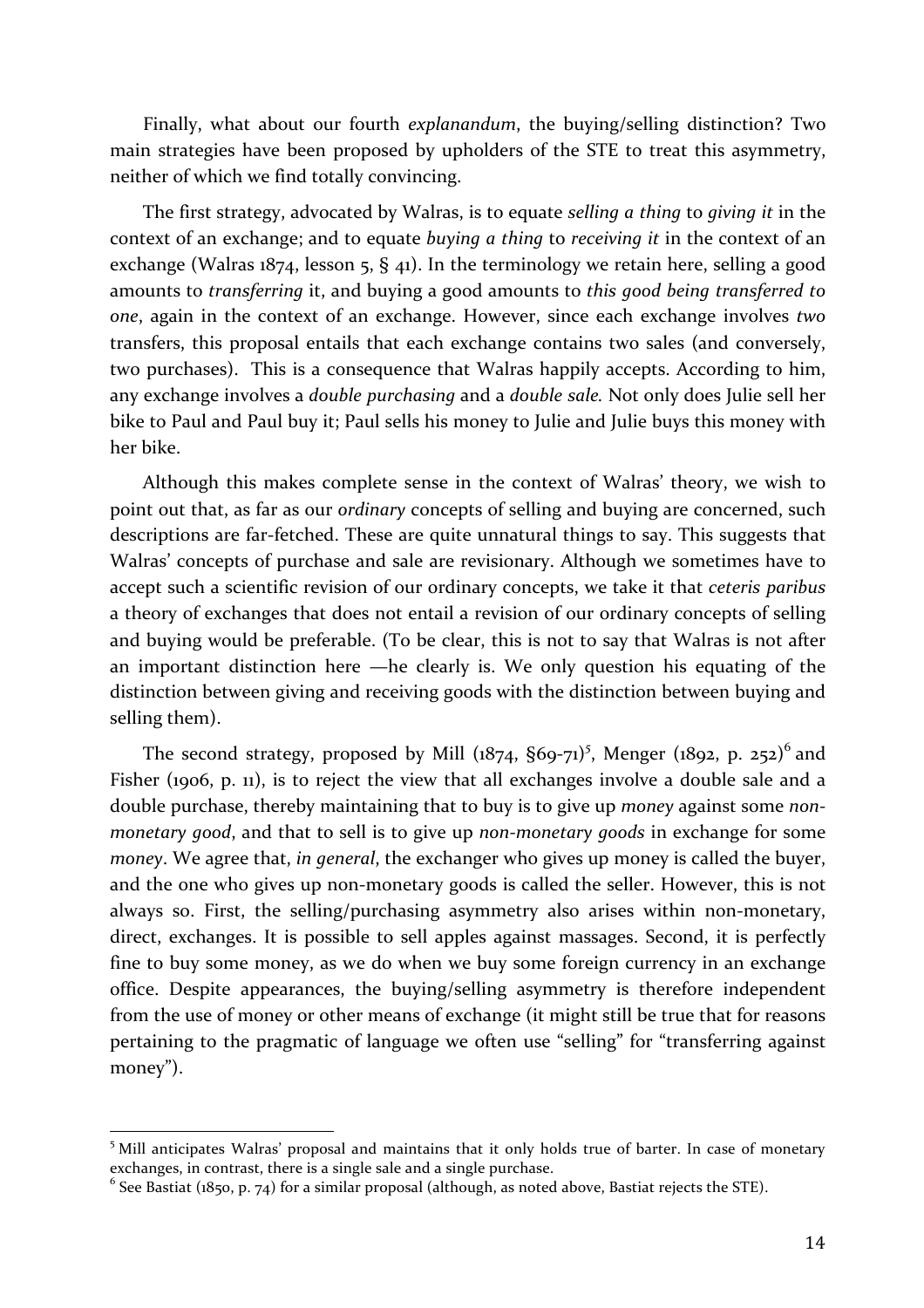In sum, the STE stands in need of completion in at least four respects and the main extant proposal for completing it proves unsatisfying.

## **3** The Restrictedness of the Standard Theory

Our second objection against the STE is more damaging: it fails to provide necessary conditions for exchanges. Many exchanges, we shall now argue, involve neither mutual transfers, nor inverse preferences. So the STE is at best true of only some exchanges. One of the main problems for the STE, we shall now argue, are exchanges of services.

The STE focuses on exchanges of goods. As we saw, to explain exchanges of service its upholders stress that "goods", or "commodities", encompasses more than material goods: "goods" also encompasses *non-tangible* or *immaterial goods*. To apply the STE to exchanges of services, proponents of the STE then identify services as a sub-species of non-tangible goods.

We agree that there are non-tangible goods and that non-tangible goods can be exchanged: pieces of music, theories, the blueprint for a new car, computer programs, etc. are instances thereof<sup>7</sup>. We submit that rights (rights to use a good, financial claims ensuing from debts...) are another central case of non-tangible goods which can be exchanged. Julie can rent her bike to Paul for an hour, that is, exchange her right to use her bike during that hour against some money. Money is perhaps itself a non-tangible good (Smith 2003, p. 285-309). We disagree, however, with the idea that services are non-tangible goods. That "services are not intangibles" has been forcefully argued by Hill in a series of important papers ( $1976$ ,  $1999$ ). In what follows we shall argue that this is especially true in the case of exchanges of services: services cannot be transferred, and their exchanges are not motivated by inverse object-preferences.

# *3.1. Exchanges without transfers*

Consider first transfers. The act of transferring something is an episode involving three participants: the transferer, the transferee, and the thing transferred. A transfer unfolds in such a way that at the beginning the transferer has the thing and the transferee does not have it, whereas at the end the transferee has the thing and the transferer doesn't:

*Transfer: x* is transferred from y to *z* between  $t_0$  and  $t_1$  iff at  $t_0$  *x* exclusively belongs to *y* and at  $t_1$  *x* exclusively belongs to *z*.

An electron can thus be transferred from one atom to another. In the case of economic exchanges, the transfers at stake must be voluntary, and the "belonging" must

 $7$  These examples are taken from Hill  $(1999)$ .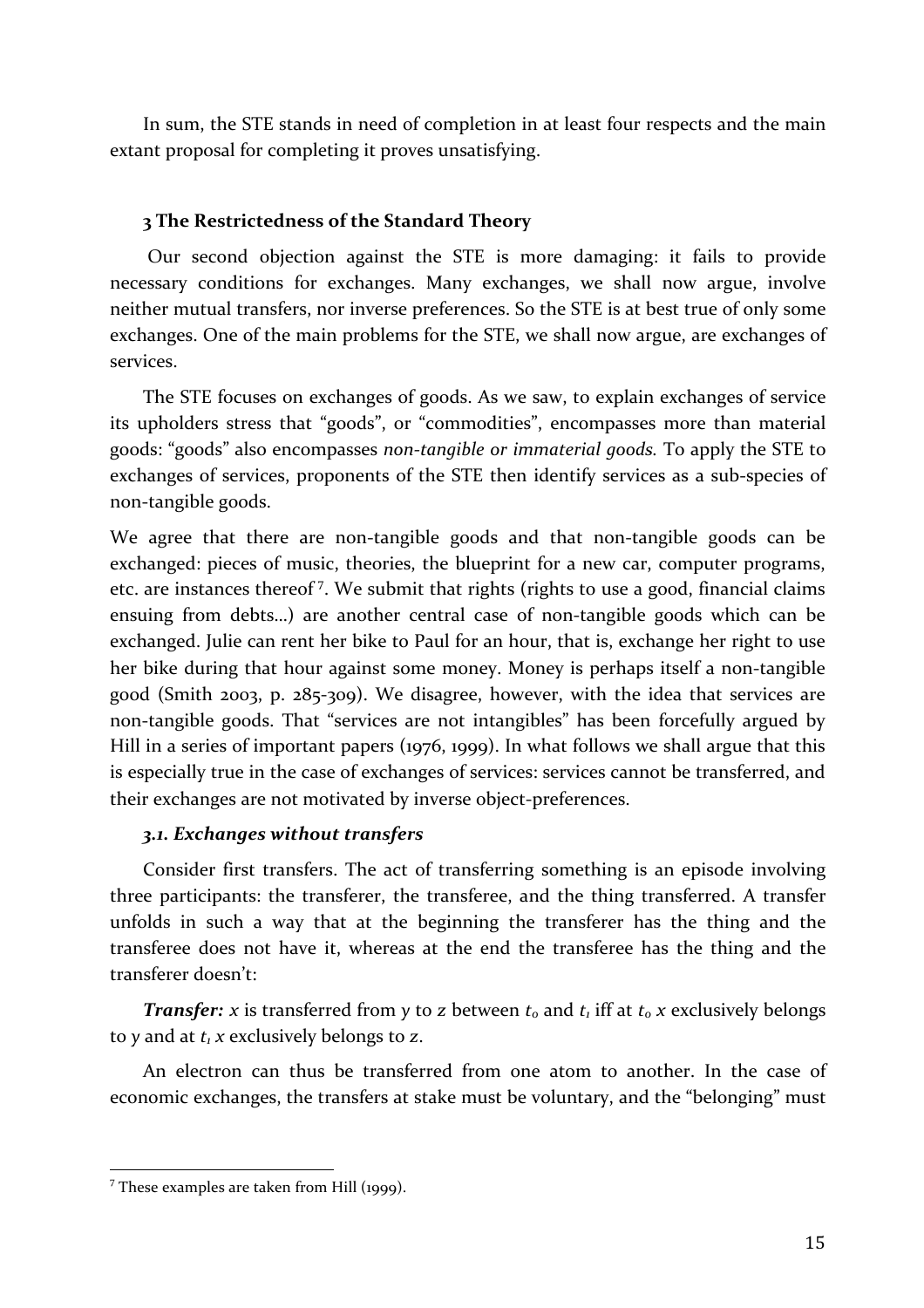be of the economically relevant kind, which we will assume here is *ownership*<sup>8</sup>. This definition of transfers puts two constraints on the kinds of entities that can be transferred:

(i) transferable entities must be liable to enter into exclusive belonging relations with some other entities (the exchangers);

(ii) transferable entities must endure over time, at least during the transfer: the same *x* that was *y*'s is now *z*'s.<sup>9</sup>

As a consequence, if exchanges are defined in terms of transfers, as the STE has it, three kinds of goods cannot be exchanged:

(1) *episodic* goods (services)

(2) *non-depletable* goods (e.g. knowledge)

(3) *un-owned* goods (granted rights). 

Let us explain.

(1) *Episodic goods*. Appealing to transfers in the definition of exchanges forbids exchanges of *services*. The reason is this: only *endurants*, that is, entities that persist over time without having temporal parts, can be transferred. Services, typically, either do not persist over time (the prescription of a remedy, the delivery of letter, the opening of a bank account are instantaneous—which is not to say that it does not take time to achieve them, or that they lack long-standing effects) or persist by having temporal parts (a violin lesson, a massage, a lawyer's plea, visiting a cathedral). In both cases, services cannot be transferred because they do not keep their numerical identity over time, they do not endure<sup>10</sup>.

Furthermore, services might be *provided* or *rendered*, but they cannot be *had* or *owned*, as goods can. If Julie sells a biking lesson to Paul, it is not the case that there was a biking lesson that she had in the first place and that now belongs to Paul.

(2) *Non-depletable goods*. The second restriction imposed by the appeal to transfers in the definition of exchanges concerns *non-depletable* goods, which we understand as goods such that their being owned by some agent do not decrease the amount of them available to other agents. Consequently, such goods might be transmitted to others

<sup>&</sup>lt;sup>8</sup> For simplicity's sake we ignore the important distinction between *possession* or *command*, understood as the capacity to *use* one thing, and *ownership*, understood as the source of property rights on a thing (the robber of Julie's bike possesses it, but does not own it). What follows is fully compatible with the distinction, and could in fact be refined thanks to it, distinguishing between transferring the mere possession of a good (which happens for instance on the black market), the mere ownership of a good, or both.

 $9$  The reasons why perdurant entities —entities such as lives, weddings or soccer games— cannot be transferred partly overlap with the reason why they can't move: see Dretske (1967).<br><sup>10</sup> For similar remarks about the non-transferability of services, see Say (1855, book I, chap. XIII) and Hill

*<sup>(</sup>*1976, 1999).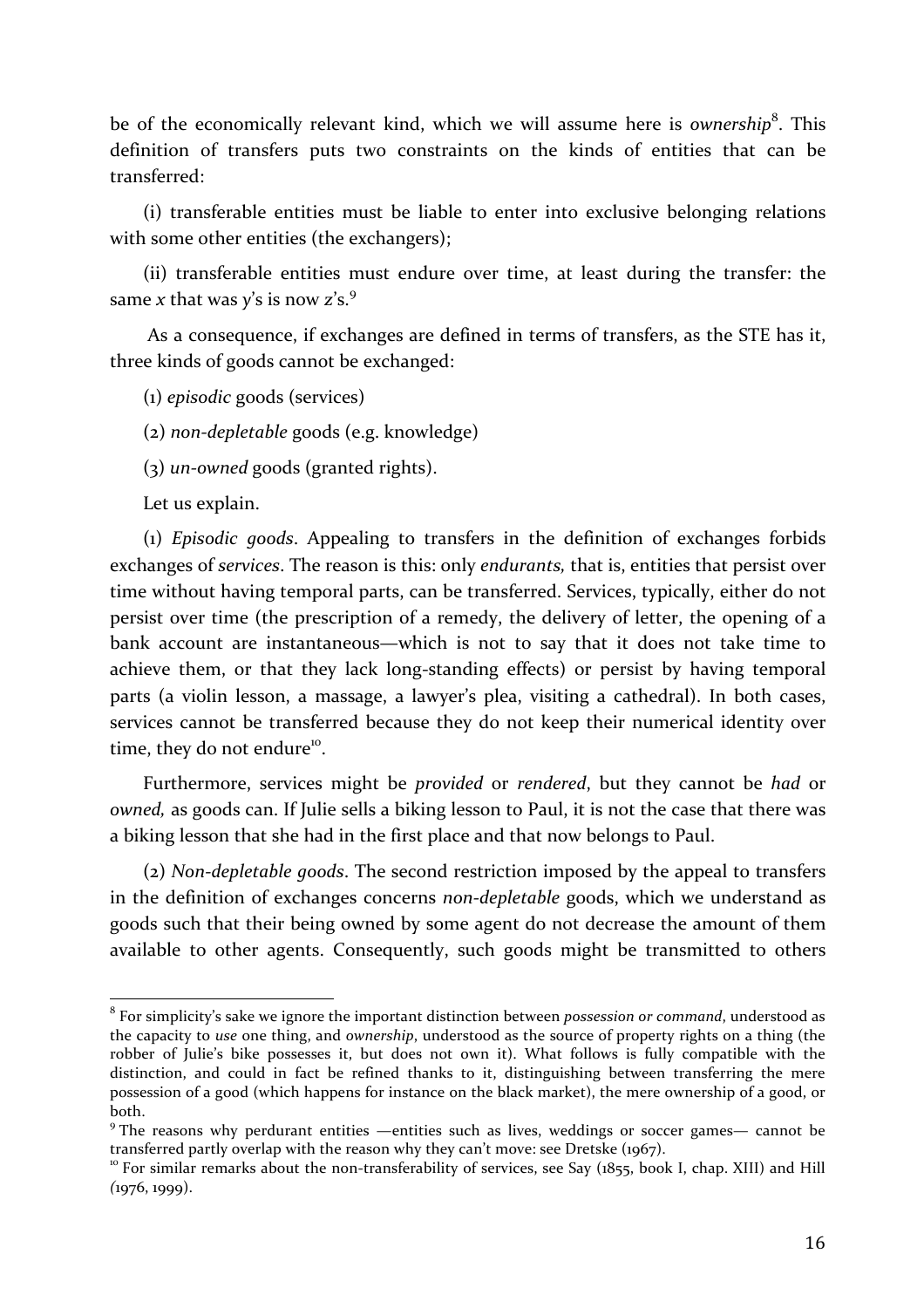without losing them. If Julie shares some of her knowledge to Paul in exchange for some money, she hasn't lost any of her knowledge once the exchange has taken place. Julie and Paul now both have this piece of knowledge in its entirety<sup>11</sup>. Likewise, if the young Julie gives her chickenpox to Paul against a doll, she still has her chickenpox after the exchange. The same is often true of transmission of digital data. Non-depletable goods can be transmitted without being lost. But since transfers are defined in terms of *exclusive* belonging, our definition cannot account for such exchanges. If we want to account for the exchange of non-depletable goods, we need a different relation to transferring in the third stage. Transmitting is a good candidate. Transmission is also a three-places relation. But, while something that is transferred is lost by the transferrer, something might be transmitted without being lost by the transmitter. Compare transmitting some piece of knowledge to transferring a bike.

(3) *Un-owned goods*. Finally, the STE cannot accommodate cases of exchanges of *unowned* goods. To the extent that *rights* are owned and endure over time, rights can be transferred. For instance, Julie can transfer to Paul —either forever or for some limited time— the right to use her bike. But, as urged by Reinach, transferring a right is not the only way to confer a right on another person: one might also *grant* that right to a person (Reinach 1983,  $\S6$ , p. 68). Suppose Julie made a promise to Paul, and that, for whatever reason, she asks Paul for the right to *revoke* her promise. Paul might *grant* that right to Julie. But that granting, Reinach urges correctly, is not a transfer, for Paul never *had* the right to revoke Julie's promise in the first place (only the promisor might have such a right). Thus, this right to revoke is a right the promisee can grant, although he never had it. Besides, such un-owned rights clearly can be exchanged. Paul might grant to Julie the right to revoke her promise in exchange for Julie's bike. Here again, we have an exchange without any mutual transfers.

Summing up: the STE only accounts for exchanges of *enduring* entities that can be *owned*. To expand the definition of exchanges to other kinds of exchangeables, in particular to services, non-depletable goods or un-owned goods, *transfers* would have to be supplemented with *provisions* (for services, e.g. playing the piano<sup>12</sup>), *transmissions* (for non-depletable goods, e.g. knowledge), and *grantings* (for un-owned goods, e.g. right to waive a promise).

 $11$  What economists call non-depletable goods display some analogies with universals, i.e. repeatable entities: non-depletable goods (e.g. a piece of knowledge, a broadcast, a software) can be *wholly had* by several individuals all at once. Non-depletable goods are also non-rival goods, i.e. they can be *used* by more than one person at a time. However, they are not equivalent to non-excludable goods (goods that it is not possible to exclude people from using): streets and sidewalks are non-excludable but depletable goods.

 $\frac{12}{12}$  We here conform, for the sake of the argument, to the economic jargon, which has it that services are *provided*. In fact, we have doubts that the term is adequate. To provide something to someone is to make it available to him, but when one repairs someone's bike, it is unclear that one makes a reparation available to him. Instead of being provided, services are rather simply *done*.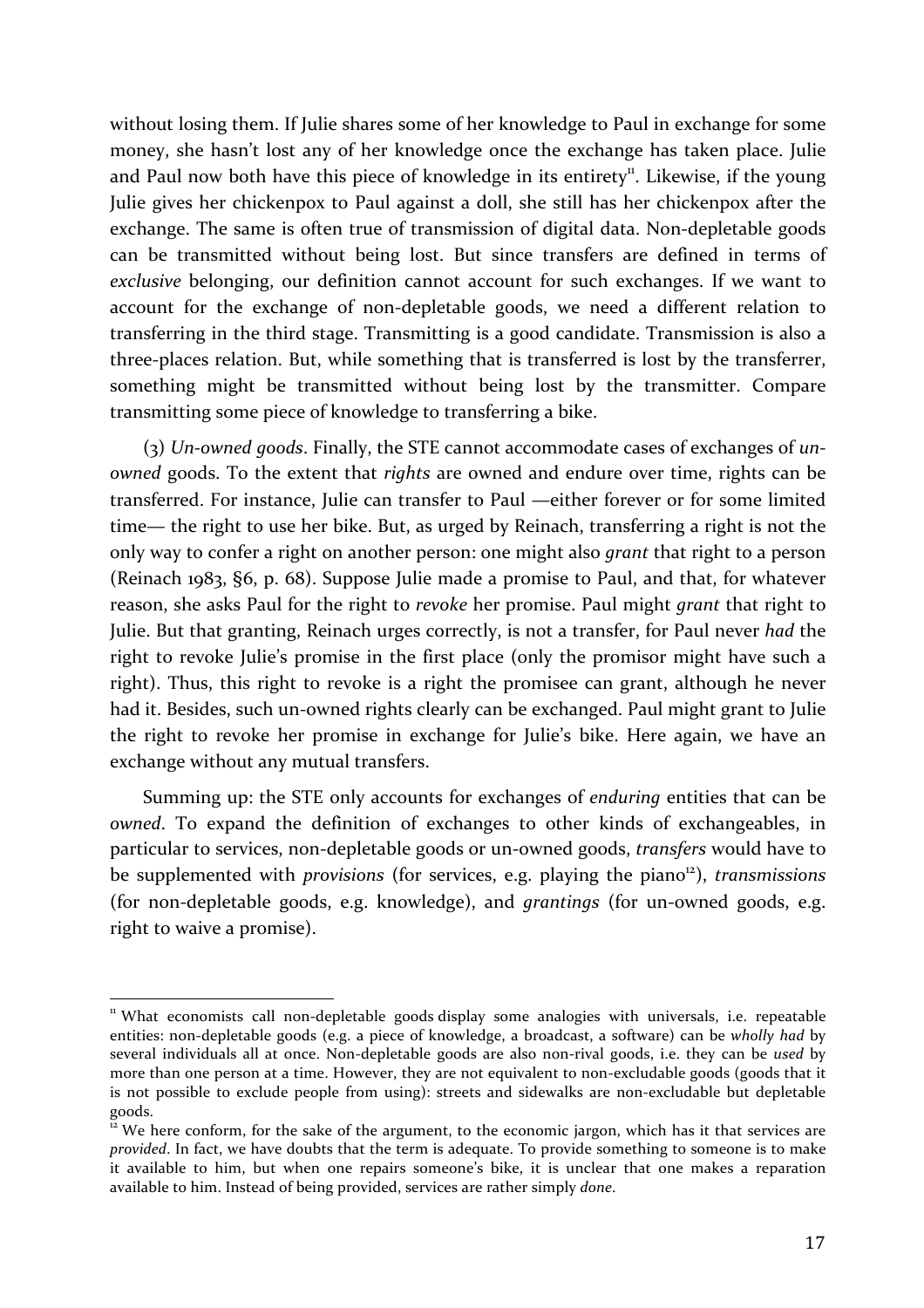It could be replied that we have been attributing too strict a notion of transfer to the STE. Perhaps the STE can rely on a broader concept of transfer, which would subsume transfers in the strict sense above, but also transmissions (of non-depletable goods), provisions (of services) and grantings (of rights). Clearly, if such a broad category of transfer, compatible with the STE, can be defined, our objection collapses. But, first, at this point it is up to the upholder of the STE to tell us more about this broader concept of transfer. For it is *prima facie* far from obvious that there exists a natural, nondisjunctive kind which subsumes transfers in the strict sense, transmissions, provisions, grantings, and plausibly other cases. The most obvious candidate is the kind *action*, but this is too generic.<sup>13</sup> And, second, even if such a sufficiently informative kind could be defined, one would still need to show that it fits the others general features of the STE. For suppose that transmitting knowledge is now considered as a kind of transfer. Is it at all plausible to say that, when Julie shares her knowledge of deontic logic with Paul against some money, she values her knowledge less than she values Paul's money? Or suppose that rendering a service is considered as a kind of transfer. Is it at all plausible to say that when Julie sells a biking lesson to Paul she prefers Paul's money to her biking lesson? Widening the concept of transfer beyond the clear cases of material and immaterial goods changing hands not only leads to a gerrymandered concept of transfers; it also violates the point and the spirit of the STE, which is driven by the idea that economics is about allocating goods, conceived of as scarce resources.

### *3.2 Exchanges without inverse object-valuations*

In the same way that there are exchanges that do not involve mutual transfers, there are exchanges which do not involve any inverse preferences.

Exchanges made simply for the pleasure of exchanging constitute a first kind of counterexample. Such exchanges are often dismissed out of hand by upholders of the STE, who consider them rare borderline cases not worth spending too much time on (Menger 1976, p. 176, Böhm-Bawerk 1891, p. 190-194). Upholders of the STE are right that *most* exchanges are "not made simply for amusement", in Böhm-Bawerk's terms (1891, book 4, chap. 1). But as long as some exchanges are pleasurable, however rare they may be, a good theory of exchange should accommodate them. The STE fails to account for such exchange for two reasons. First, the preferences involved in exchanges made for amusement are not directed at goods, but at the action of mutual exchange. Second, when two children exchange two toys back and forth, their preferences are not opposite but convergent: both prefer exchanging over not exchanging.

<sup>&</sup>lt;sup>13</sup> This category of action is too generic for the purpose of explaining exchanges in the context of the STE: replacing "A voluntarily transfers  $x$  to  $B$ ;  $B$  voluntarily transfers  $y$  to  $A$ " by "A does something; and  $B$ does something" would render the incompleteness worry raised above even more pressing. For why should we say of two individuals who do something as a result of their inverse valuation of some goods that they are exchanging, rather than, say, praising or stealing each other's good?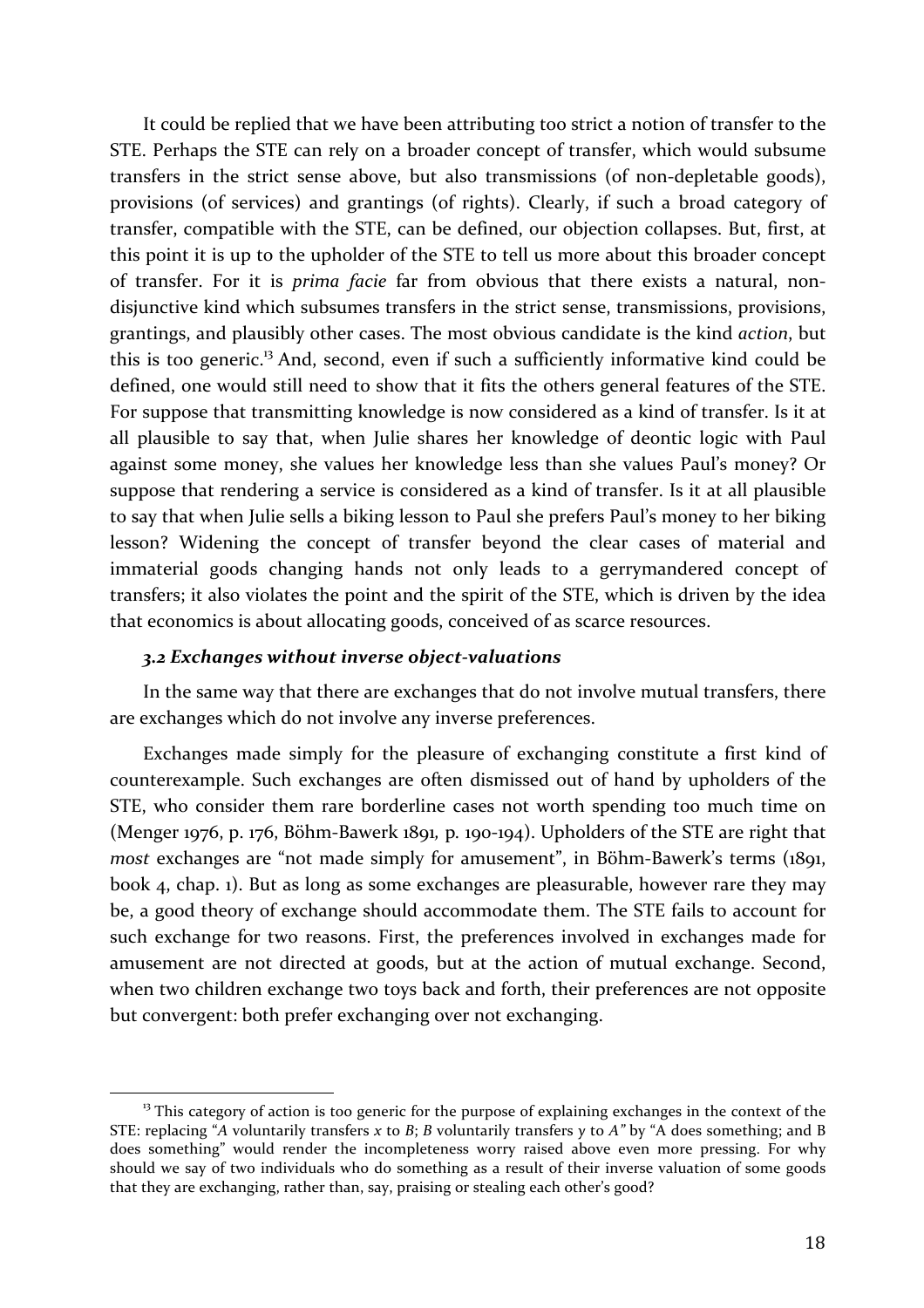But the most important class of counterexamples to the claim that exchanges are motivated by inverse preferences about the exchangeables are, again, exchanges of services. Suppose Julie explains modal logic to Paul in exchange for Paul's playing the violin to her. Should we say, as entailed by the STE, that Julie values Paul's playing the violin to her more than she values explaining modal logic to him? And that, on the other hand, Paul prefers Julie's explaining modal logic to him to playing the violin to Julie? That sounds very weird. If anything, Paul and Julie have converging preferences: both of them prefer a situation where Julie explains modal logic to Paul *and* Paul plays the violin to Julie to a situation where none of these two events happens. Such preferences or valuations are clearly not opposite but convergent.

The point is perhaps even more obvious in the case of mixed exchanges, where a good is exchanged against a service. Suppose Julie transfers her bike to Paul in exchange for Paul's playing the violin to her. One might, perhaps, make sense of the idea that Julie prefers Paul's playing the violin to her bike. But it would be quite contrived to say that Paul prefers Julie's bike to his playing the violin for her.

The intuition of opposite valuations works well for goods, but vanishes once services are taken into consideration. This is not to say, nor to imply, that no preference is at stake here, nor that the idea of exchanges being mutually beneficial is misguided. On the contrary, we shall argue that all exchanges involve valuations, preferences -albeit convergent ones- in virtue of which they are mutually beneficial (not only *ex ante*, but also *ex* post). Our point has only been that neither mutual transfers nor inverse preferences hold true in the case of exchanges of services<sup>14</sup>.

This confirms that, as forcefully argued by Hill, it is a bad mistake to equate services with intangible goods. The STE has no problem dealing with exchanges of such intangible goods (suppose Julie exchanges her right to use her bike against Paul's right to attend a concert: we've got mutual transfers of rights and inverse preferences about these rights). But the STE cannot deal with exchanges of services. The more it treats services as goods —that is, as objects which one refers to, which can be owned, transferred, and towards which we entertain objectual attitudes —the more it is led to absurd conclusions of the above kind. While there are clearly intangible goods (tranferrable rights, for instance), the distinction between tangible and intangible goods does not dichotomize exchangeables. This is the reason why, in order to capture exchanges of services, the theory of exchange needs to accept exchangeables which are not goods. Services do not belong to the category of objects, but to the category of actions. Bracketing vexing issues, actions are not primarily referred to: they are

<sup>&</sup>lt;sup>14</sup> Note that although we have been relying on very simple examples, the problems we raised generalize to more complex cases of services, such as financial services (investment management, processing of credit cards transactions, reinsurance, etc.) or legal services. In all cases where a service is bought, some money is transferred to its provider in exchange for him doing something (managing a portfolio, processing transactions, etc.).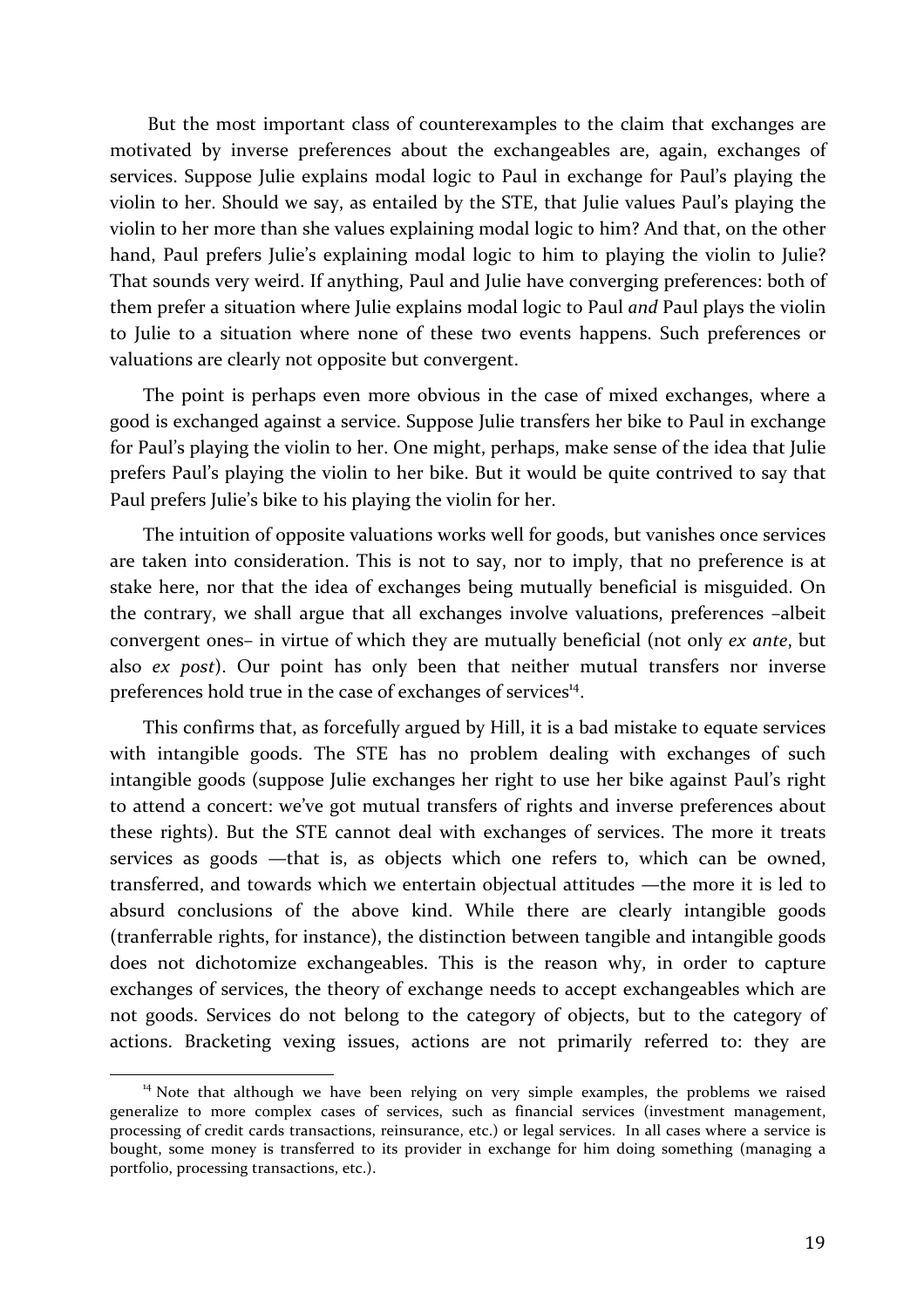expressed through verbs and propositions, not names. Correspondingly, our attitudes towards actions are typically propositional. Not: preferring *x* to *y*; but: preferring to  $\phi$ rather than to  $\psi$ . Not: liking x more than one likes y; but: liking to  $\phi$  better than liking to ψ. Actions cannot be owned in the strict sense, they do not endure over time, and therefore cannot be transferred. Yet they can be exchanged. They are even, as we shall now argue, the most fundamental exchangeables.

### **4. The Action Theory of Exchanges**

In order to avoid the problems faced by the STE, we proceed as follows. To get a *complete* theory of exchange, we introduce *offer* and *acceptance*. To get an *unrestricted* theory of exchange, able to account for exchanges of services, we argue that even in the case where goods are exchanged, *what is immediately exchanged are actions*. One consequence of focussing on actions rather than goods is that the motivating preferences are convergent rather than inverse.

The view that actions are the target of exchanges is not unprecedented. It was endorsed by Frederic Bastiat, who insisted that all exchanges (which are for him the fundamental social phenomena) are fundamentally exchanges of services: "every transaction can be reduced to a bartering of services"  $(1851, p. 106,$  see also, p. 31-33, 63, 74-75, 115). Unfortunately, perhaps because Bastiat combined his approach to exchanges with a disputable theory of economic value<sup>15</sup>, his proposal has remained widely neglected. One exception is his American disciple Arthur Latham Perry, who builds upon Bastiat's proposal to develop a plausible threefold classification of exchangeable entities (commodity, claims and services), arguing that the later are the most basic (Perry, 1978, p. 84-87).

The action theory of exchange we shall now propose takes up Bastiat's central proposal: what we basically exchange are not goods (which fall under the category of objects) but services (which fall under the category of actions). This is the first respect in which our theory departs from the STE. The second respect is that the action theory introduces *social acts*, namely offers and acceptances, at the heart of exchanges.

Let us introduce this action theory by looking at how it deals with our earlier example of exchange of services: *Julie explains modal logic to Paul in exchange for Paul's playing the violin to her iff:* 

(1) Julie *prefers* [to explain modal logic to Paul and that Paul plays the violin to her] rather than that none of these actions take place. Paul has a preference with basically

<sup>&</sup>lt;sup>15</sup> Although he sometimes denies it, Bastiat's theory of value is a version of the labour theory of value. Bastiat defines services as *efforts* made to satisfy the wants of others (Bastiat 1850, p. 32), and argues that the value of a service resides in the amount of effort spared to the person to which it is rendered rather than the amount of effort the service requires  $(p, m)$ .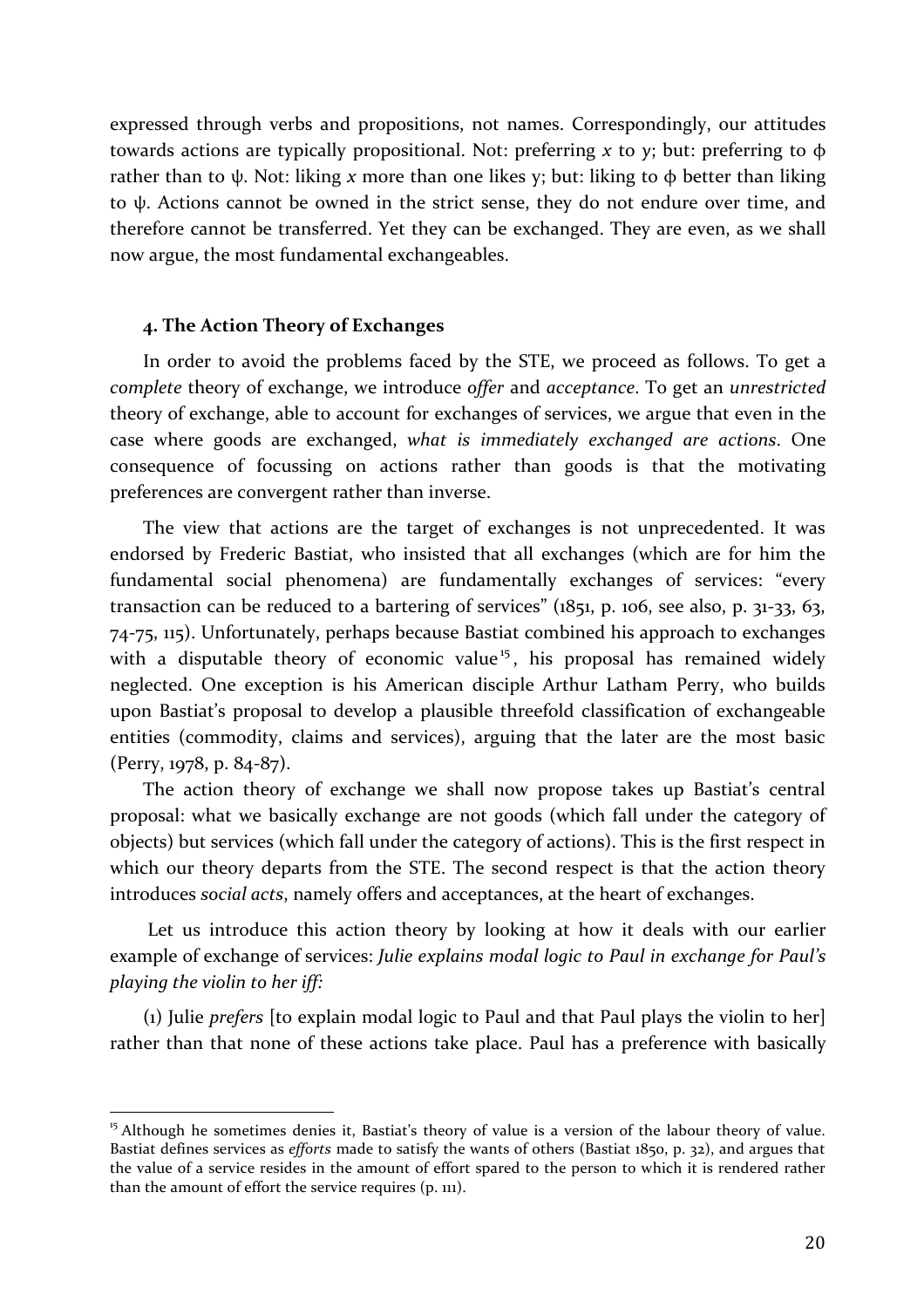the same content: he *prefers* that [the two actions be performed] rather than none of them.

Furthermore, Julie *believes* that making an offer to Paul is a way for her to get Paul to play the violin to her.

(2) Because of her preference and her belief, Julie makes the following *offer* to Paul: "I promise you that if you play the violin to me, I will explain modal logic to you."

(3) Because of his preference, Paul accepts Julie's offer and plays the violin to her. Julie now incurs, in virtue of her promise, the unconditional obligation to explain modal logic to Paul, which she does, thereby settling the exchange.

The action theory of exchange is a generalisation of this story:

*Action theory of exchanges (ATE):* Individuals *A* and *B*  $\phi$  and  $\psi$  *in exchange* = df

(1) *Preferences and belief*: 

(1.1) *A* prefers [to  $\phi$  and that *B*  $\psi$ -s] rather than [not to  $\phi$  and that *B* does not  $\psi$ ]

(1.2) *B* prefers [to ψ and that *A* φ-s] rather than [not to ψ and that *A* does not  $\phi$ ]<sup>16</sup>

(1.3) *A* believes that [promising to  $\phi$  to *B* on the condition that *B*  $\psi$ -s] is a way for him to make *B* ψ.

(2) *Offer & acceptance*: 

(2.1) *The offer*: Because of (1.1) & (1.3), *A* promises to *B* that he will  $\phi$ , if *B*  $\psi$ -s.

(2.2) *The acceptance*: Because of  $(1.2)$ , *B* accepts the offer.

(3) *Provisions*:

(3.1) *First provision.* Because of (2.2),  $B \psi$ -s. As a result, A incurs the obligation to  $\phi$ .

(3.2) *Second provision*. Because of  $(2.1)$  and  $(3.1)$ , *A*  $\phi$ -s.

*Or the reverse*:  $(1,3')$ : *B* believes that promising to  $\psi$  to *A* on the condition that *A*  $\phi$ -s is a way for him to make *A*  $\phi$ ; hence: (2.1') *B* promises to *A* that he will  $\psi$ , if *A*  $\phi$  –s; (2.2<sup>'</sup>) A accepts B's offer; (3.1'):  $A$  φ –s; (3.2')  $B$  ψ-s.

Let us comment on and motivate these conditions in turn.

### **4.1** *Preferences and beliefs***.**

The first stage only involves each party's private mental states: each has a preference of a given sort, and at least one of them has a belief.

<sup>&</sup>lt;sup>16</sup> This does not reflect the whole ordering of A and B's preferences. A's complete order of preferences in this respect will typically be: [A does not  $\phi$  and  $B \psi$ -s]  $\geq$  [A  $\phi$ -s and  $B \psi$ -s]  $\geq$  [A does not  $\phi$  and  $B$  does not  $\psi$  > [A  $\phi$ -s and *B* does not  $\psi$ ] (and conversely for B).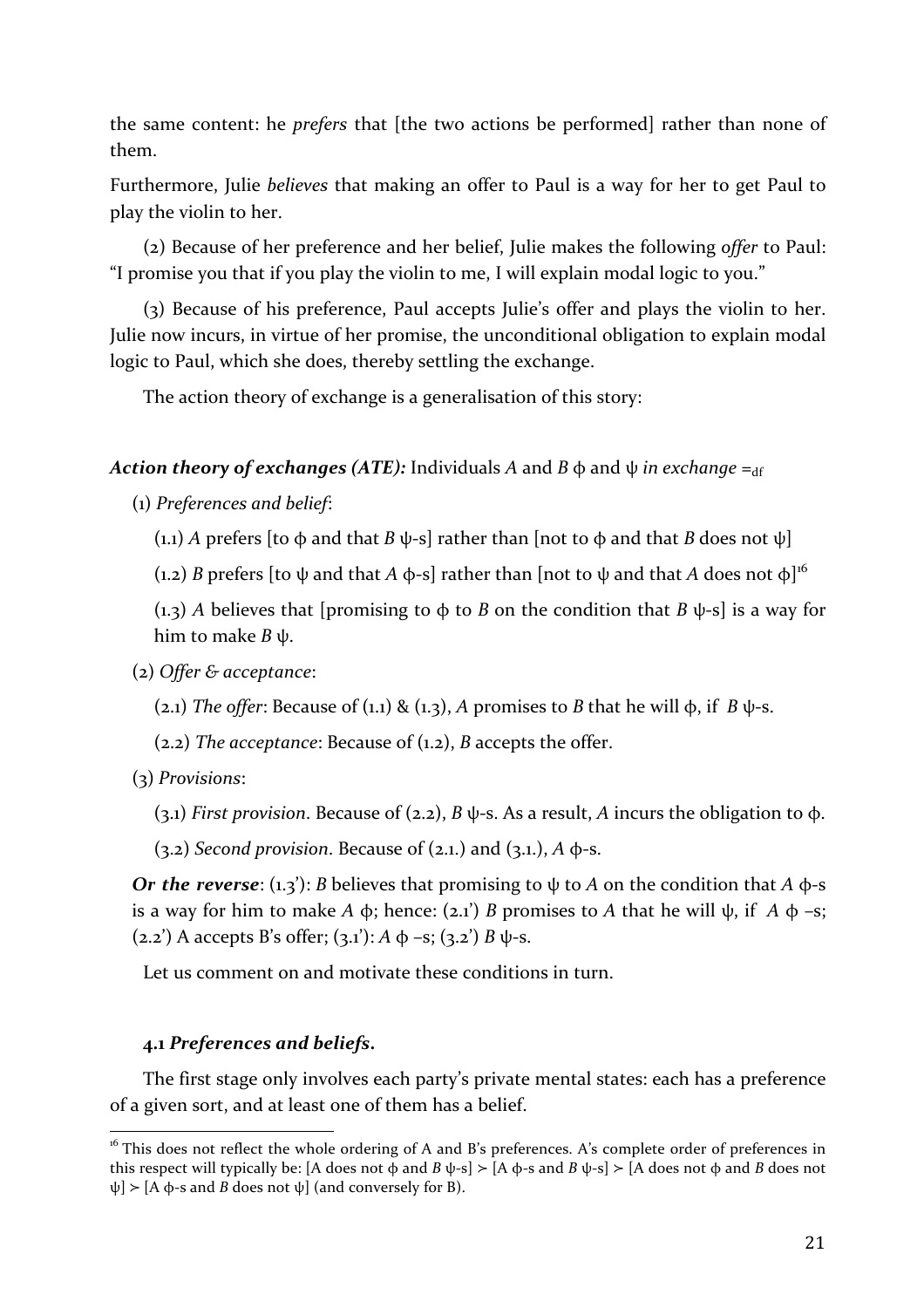$(1.1)$  &  $(1.2)$ . The preferences. First, under the ATE, the preferences essential to exchanges are directed at the *actions<sup>17</sup>* of the exchangers (transferring the bike/the money), rather than at their *goods* (the bike, the money). The first reason in favour of this move, as we saw, is that it paves the way for a unified account of the exchanges of tangible goods *and services*. A second reason in favour of this focus on actions is that it connects preferences more tightly with the content of offers and acceptances, and that of provisions: the very same actions that are preferred are promised in the second step and *performed in the third*. In the STE, there was a motivational gap between preferences and transfers. No such gap impairs the ATE.

Second, the preferences at stake in the ATE are convergent rather than inverse. It is initially tempting to interpret this convergence as consisting in the fact that these preferences have exactly the same content, namely:

• *A* prefers (that *A*  $\phi$ -s and that *B*  $\psi$ -s) rather than (that *A* does not  $\phi$  and that *B* does not  $\psi$ )

• *B* prefers (that *B*  $\psi$ -s and that *A*  $\phi$ -s) to [(that *B* does not  $\psi$  and that *A* does not  $\phi$ )

There are however two quibbles here. First, one of the actions that each party prefers is an action that he identifies as an action of himself, which is not guaranteed by the just given formulation. Applying J. Perry's problem of essential indexicals to preferences (Perry 1979), *A* might prefer that  $A \phi$ -s, without realising that he is  $A$ . If true, although both preferences converge, they don't have *exactly* the same content: the indexical anchorage of the action differs in the content of both preferences.

The second reason why the converging preferences might have different contents is due to the fact that, in many (perhaps most) cases of exchange, the content of the preferences, as well as the content of the offers, should be expressed by general instead of singular propositions. The preferences will often be of the form:

- *A* prefers (that he does  $\phi$  and that *someone* does  $\psi$ ) rather than (that he does not  $\phi$  and that *nobody* does  $\psi$ )
- *B* prefers (that he does  $\psi$  and that *someone* does  $\phi$ ) to (that he does not  $\psi$  and that *nobody* does φ)

How to handle these general preferences in more detail is a question we shall leave open. The point is that, when at least one preference is general, the two preferences motivating an exchange have distinct contents.

In spite of these two reasons to reject the same-content view of the preferences motivating exchanges, these preferences are clearly convergent. Indexical anchorage of

<sup>&</sup>lt;sup>17</sup> What is exchanged may not be an action, strictly speaking, but its forbearance. A case in point, described by Nozick  $(1974, p. 84-85)$ , is the offer to pay a neighbour for not going on with his plan to erect an ugly building in his garden.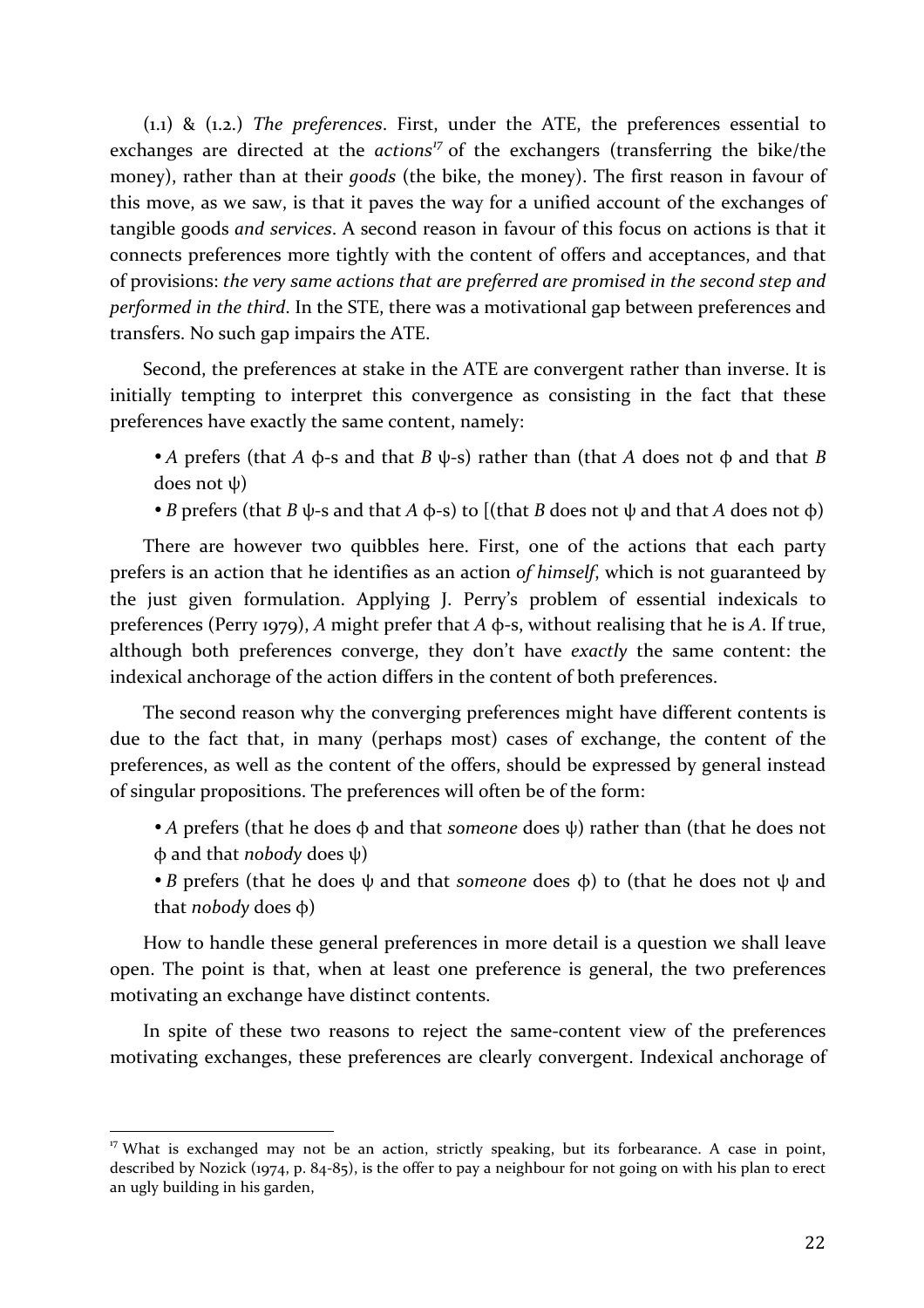action and generality aside, the exchangers value the same course of action against the same alternative course of action.

(1.3) *The belief*. We now have two agents with converging preferences: there is a course of action which both prefer to alternative ones. In our example, both Julie and Paul prefer the course of action in which Julie explains modal logic to Paul and Paul plays the violin to Julie. How do we move from these converging preferences towards the exchange? Although the preferences of the parties are private, their expression or disclosure is not required in order for Julie and Paul to move on to the next stage. All that is needed to go further, we submit, is an *offer* from one of them to the other. In order to make such an offer, one party must have, on top of his preference, a belief. In order to make an offer to Paul, Julie must believe that making such an offer is likely to bring her the money transfer she wants. If, on top of her preference, Julie believes that offering to explain modal logic to Paul if he plays the violin to her is a way to get Paul to play the violin, she may well proceed with making this offer (Paul might not have any belief of the sort).

Although Julie's instrumental belief *might* stem from some beliefs or guesses regarding the other party's own preferences, they do not *have* to. Julie's belief that Paul might accept her offer is often justified by her attributing to Paul some preference for her explaining modal logic to him. But there is no necessity to speculate about the other agent's preferences in order to rationally make an offer to him. Surely, Julie needs to believe that her offer has a chance of being accepted by Paul in order to make it to him. But she does not need to believe that he prefers her explaining modal logic to him in order to offer to explain modal logic to him in exchange for him playing the violin to her. This is because she does not need to know what might prompt him to accept her offer in order to make such an offer. An economic agent conditioned purely behaviourally, lacking any theory of mind, could still rationally proceed to make an offer. "Making some kind of offers happens to get me what I want. I have no clue about why this is so, but this works".

Besides, even when Julie's offer is motivated by her ascribing some preferences to Paul, Paul's acceptance will often remain blind to Julie's own preferences: typically, only the offer will matter to him, regardless of its underlying motivation<sup>18</sup>. So neither exchanger needs to inquire about the other's preferences in order for the exchange to take place.

# **4.2** *Offer & acceptance.*

 $18$  As Anderson rightly observes, "Commodities are exchanged without regard for the reasons people have for wanting them" (Anderson 1993, p. 146).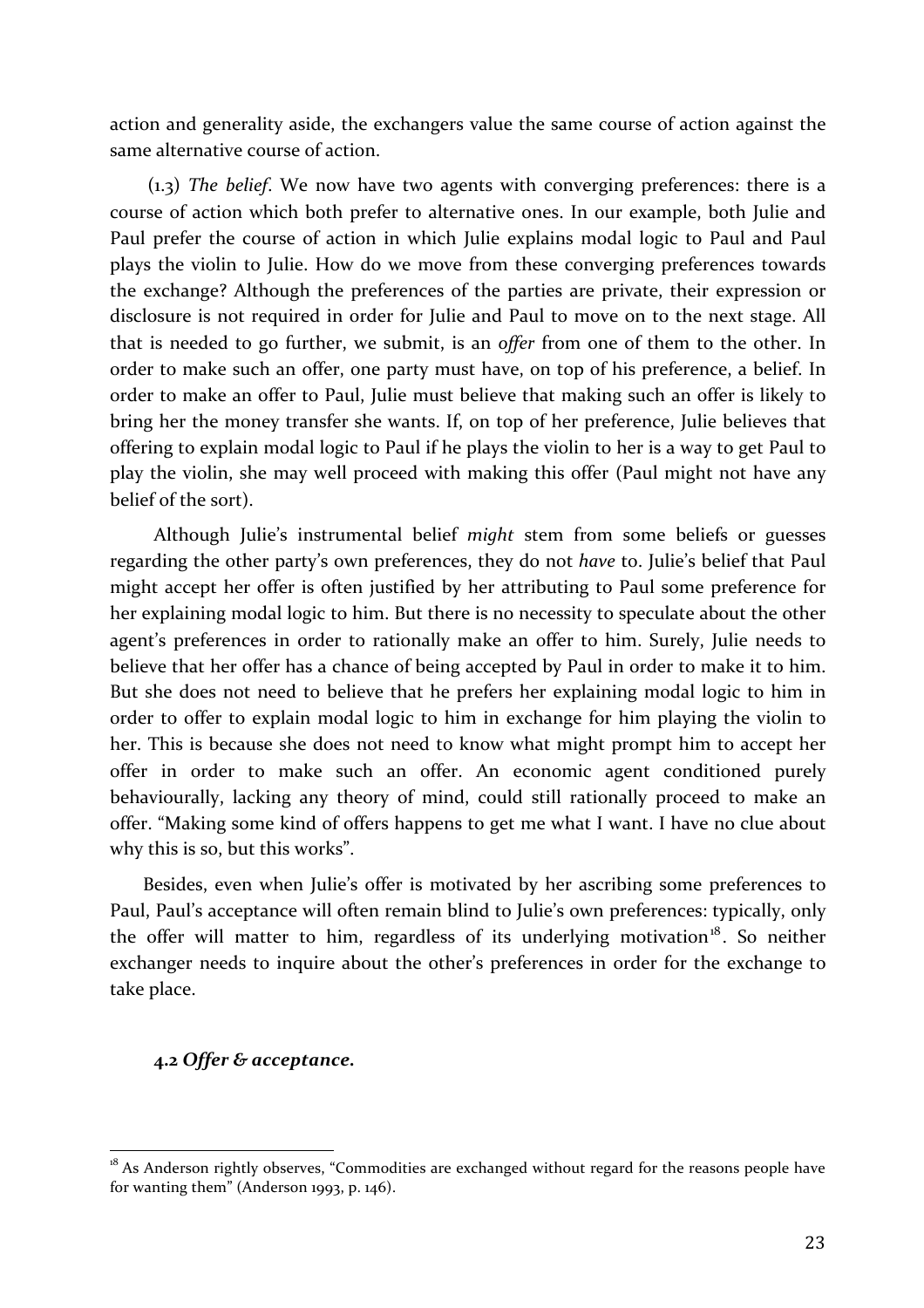$(2.1)$  Following Kent Bach  $(1995)^{19}$ , we assume that *offers* are promises with conditional content. There is a distinction between *unconditional promises* with *conditional content* (I promise that if  $p$ , I  $\phi$ ), and *conditional promises* (If  $p$ , I promise that  $I \phi$ <sup>20</sup>. Offers are of the former kind: *promises* with a conditional content. Julie promises to Paul to transfer the ownership of her bike to him if he transfers to her the ownership of some amount of money. Because of this offer, Julie incurs an obligation to transfer her bike to Paul *if he pays her*. Julie's offer may be that she promises to transfer her bike to Paul if he pays her *now*. But she may alternatively offer Paul the possibility to pay later. In such a case, Julie promises to transfer the bike to Paul now, *if Paul promises now to pay her later*. In that case, the action that is exchanged against Julie's transfer of her bike is Paul's promise to pay rather than Paul's payment itself.

Following Reinach's pioneering work (1983), we here assume that promises have at least the two following essential features:

- 1) Promises are *social acts* in the sense that they are uttered by a promisor, and have to be heard and understood by the promisee.
- 2) Promises generate, in virtue of their nature, *pro tanto* obligations on the promisor to realize their content, and correlative claims for the promisee.<sup>21</sup>

That is, necessarily, in virtue of the nature of promises, if *A* promises to  $\phi$  to *B*, then  $(1)$  *B* heard and understood *A*'s utterance  $(ii)$  as an immediate result of this promise, *A* incurs the obligation to  $\phi$  and *B* incurs the correlative (same content) claim to *A*'s φ-ing. In the case of promises with conditional content, the obligation of the offeror and the related claim of the offeree also arise at the very moment the offer is made, but both are conditional: the offeror has an obligation to  $\phi$  *if some condition* is *met*; and the offeree has the correlative conditional claim to the offeree's φ-ing. Both the obligation and the claim are actual, but unactivated, as it were, waiting for the fulfilment of the condition in order to become unconditional.

<sup>&</sup>lt;sup>19</sup> Offers are sometimes alternatively defined in contract law in terms of expression of intention (Guenter, Treitel  $2003$ , p. 8). We believe that this theory of offers should be rejected on the very same ground as the theory according to which promises are expressions of intentions, namely, that expressions of intentions are not binding: they do not generate claims and obligations (Reinach 1983, p. 27). Promises and offers, on the other hand, are binding.

<sup>&</sup>lt;sup>20</sup> The distinction is drawn independently by Reinach (1983) and Gilbert (1993) whose accounts match very closely on this point. Conditional promises (externally conditional promises in Gilbert's terms) raise difficult issues about the time at which the corresponding obligations arise. Additionally, one might suspect that conditional promises are either not promises, but expressions of intentions to promise if some conditions are met, or that they are second-order promises with conditional content: "If p, I promise (to  $\phi$ )" would then amount to "I promise that (If *p*, I will promise to  $\phi$ )".<br><sup>21</sup> These two features of promises are widely accepted, and, since Hume at least, most philosophical

debates about promises have focussed on how to explain the second feature: how do promises generate promissory obligations? Reinach thought of these two features as being primitive and nonconventional; on the other hand, various reductionist or conventionalist accounts of promises have been given -see for instance Fried 1981; Gilbert 1993, 2011; Darwall 2011. In so far as such approaches explain the two features above, any one of these can be plugged into the ATE.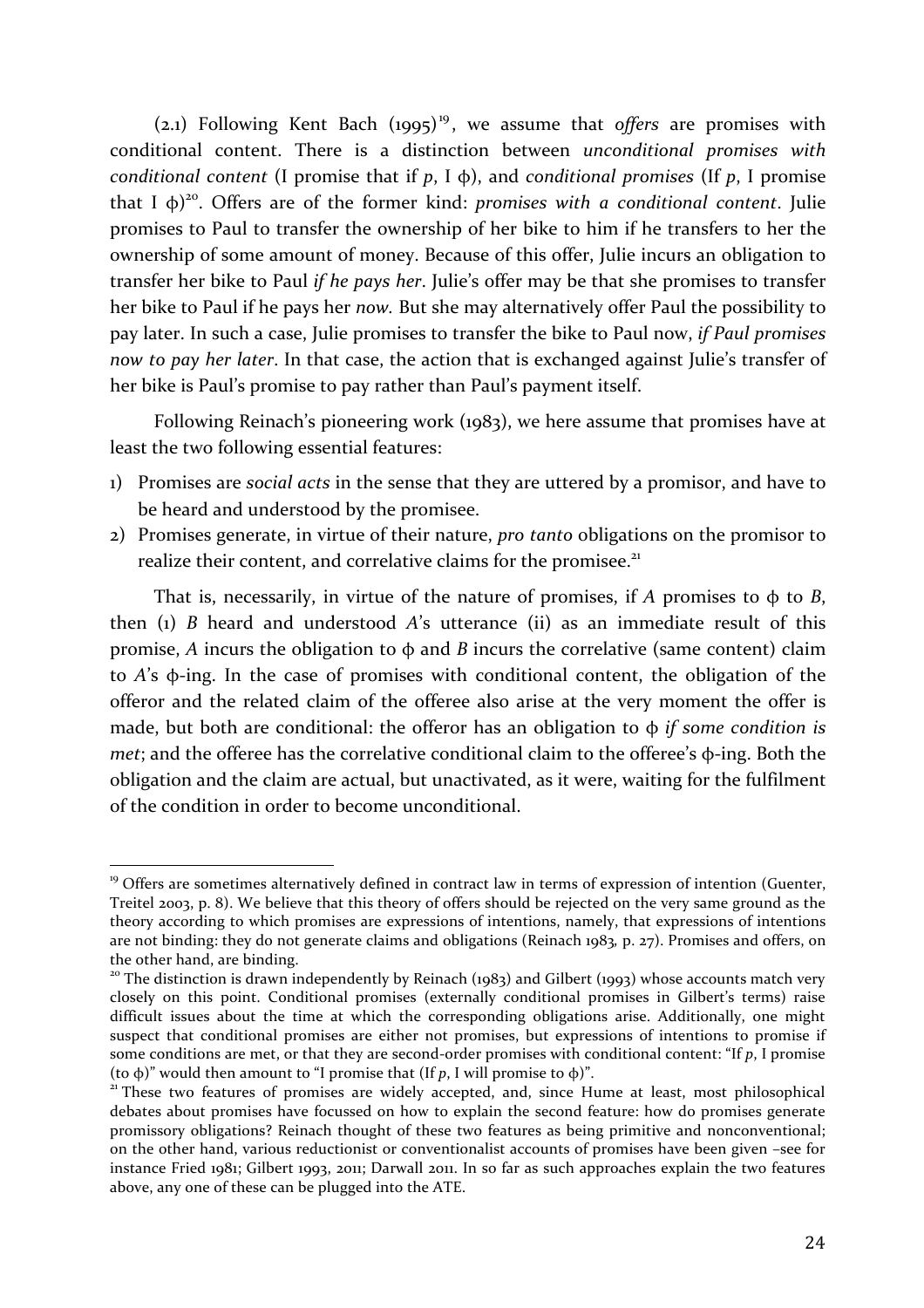One might object that many exchanges occur without any offers having been made. This however neglects the fact that many offers remain implicit or tacit. Price tags, for instance, constitute one ubiquitous form of offer (no to be conflate with prices, which, contrary to price tags, are determined by the exchanges actually taking place).

Another possible objection is that the preference of the offeree is often not fixed before the offer. Offers might prompt new preferences or change the preferences of offerees. We entirely agree: it could be that Paul did not have a preference for buying Julie's bike before receiving Julie's offer. Although the linear presentation we have adopted might suggest the contrary, the ATE, we wish to stress, is not committed to the offeree's preferences being fixed before the offer. All what it requires is that the offeree accepts the offer *because* of his preference. This does not rule out the possibility that the offer elicited the offeree's preference.

(2.2) *Acceptance*: once Julie makes her offer, the ball is in Paul's court. It's up to him to decide to accept the offer or not. In the present context, accepting an offer is not simply uptaking it (that is, hearing it, grasping it), nor is it simply expressing one's intention to realize the condition. There are two possibilities:

- a) To accept an offer may consist in performing another social act, such as *the unconditional promise to fulfil the condition of the offer, as argued by Bach (1995).* To accept Julie's offer to provide him with the bike if he pays her, would be for Paul *to promise to pay her.*
- b) To accept an offer may be simply voluntarily *fulfilling the condition* specified in its content. Accepting an offer conditional on a payment might just be putting the money on the table. In this case, the act of transferring counts as both an acceptance of the offer and as the fulfilment of the condition, thus activating  $A$ 's obligation to actually transfer the good. The acceptance  $(2.2)$  and the first provision  $(3.2)$  are one and the same.

We suspect that the last answer is the correct one, and that the intuition in favour of the first answer stems from a confusion between offers conditioned on payment and offers conditioned on promises of payment. These two kinds of offers give rise to two very distinct sorts of exchanges. Suppose Julie promises Paul to explain modal logic to him if Paul *pays* her a certain amount of money. The ensuing exchange will be an exchange of a lesson of modal logic against *a certain amount of money*. Suppose, on the other hand, that Julie promises to Paul to explain modal logic to him if Paul *promises* to pay a certain amount of money to her. Such an exchange will (likely) be an exchange of a lesson of modal logic *against a claim to a certain amount of money* (by contrast to an exchange against a certain amount of money). What Julie has earned after the second exchange is a financial claim (i.e. the right to receive money latter) rather than some money. Such a claim does not need to be met for the exchange to have taken place. Debts are exchanged in financial markets, whether or not these debts will be repaid.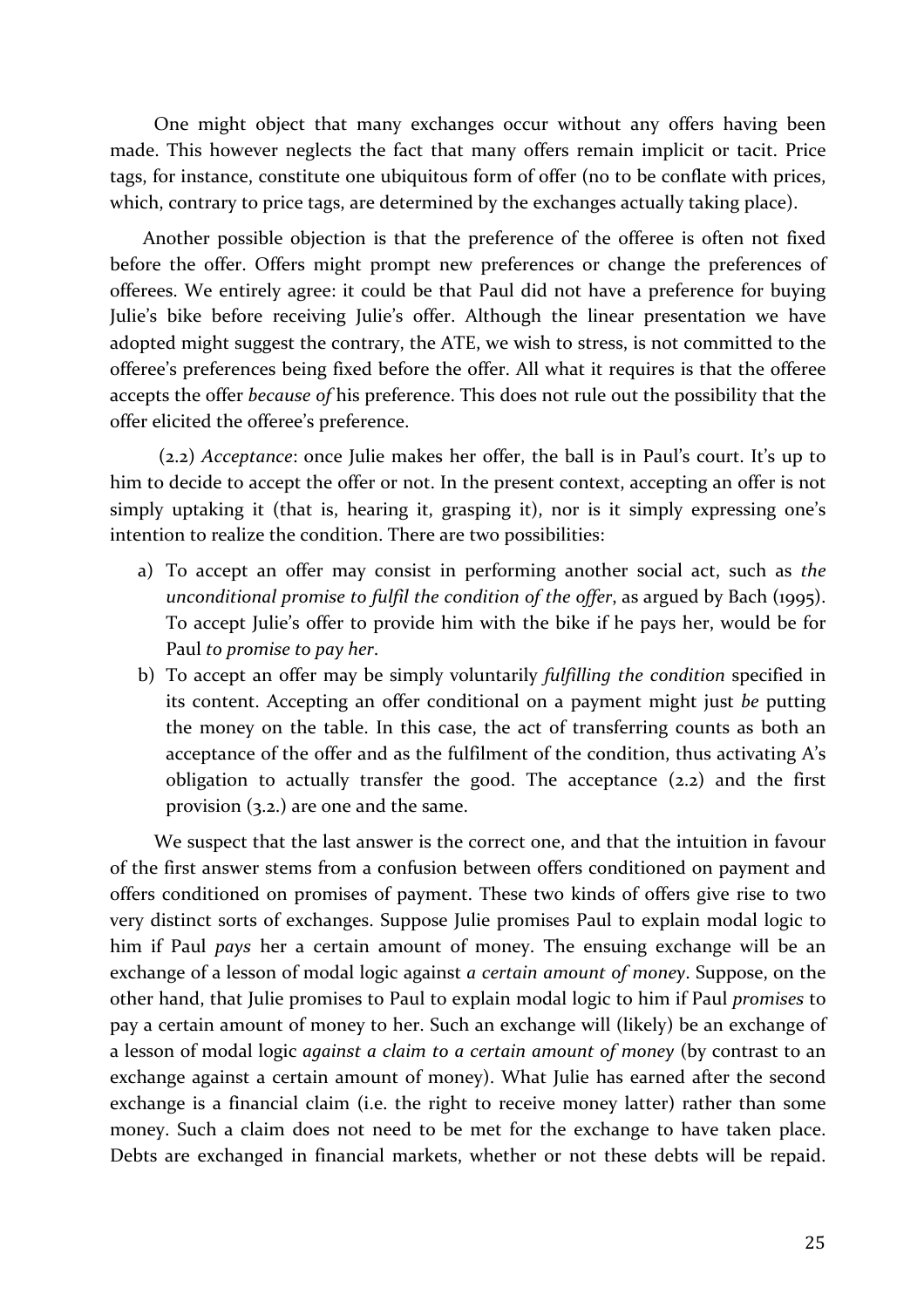Offers conditioned on transfers of goods are distinct from offers conditioned on promises of transfer of goods.

With this distinction in hand, our proposal is that promises constitute acceptances only in the latter case, that is, the case of offers conditioned on promises. Not all acceptances are promises; only acceptance of offers conditioned on promises are. In any case, accepting an offer is just fulfilling its condition.

But why should we accept this? Isn't it perfectly fine for Paul to accept Julie's offer to explain modal logic to him against a payment just by *promising* to pay her? Admittedly, on the face of it, it is quite common to accept offers whose conditions cannot be fulfilled immediately (such as important payments) by *promising* to fulfil these conditions later. But such cases, we submit, should not be taken at face value. The reason for this is that, when Paul replies to Julie's offer by saying "I accept, I will pay you by tomorrow", it is perfectly correct for Julie to retort, without violating any of her promissory obligations, "*No credit given*, I want a payment, not a promise thereof". Were Paul's promise to count as an acceptance, Julie would be refusing Paul's acceptance of her offer, which she is not entitled to do (the best she can do is to revoke her promise to retract her offer—but for this, as we saw in  $\S$ 3.1. Paul has to grant her the right to revoke).

What then, really happens in cases where offers conditioned on *payments* are seemingly accepted through *promises* of payment? At least two readings are possible.

First, it might be that the offer was *implicitly* conditioned on *a promise* of payment, so that the promise is indeed an acceptance of that implicit offer. How an offer explicitly conditioned on a payment may actually count as an offer conditioned on a *promise* of payment is, we surmise, easily explained through conversational implicatures. For instance, in cases where a large amount of money is in play it usually goes without saying that the money cannot be transferred right away.

Second, if the initial offer was fully explicit and not implicitly conditioned on any *promises* to pay, the offeree's promise to pay might constitute a *counter* offer instead of an acceptance. Julie's offer was to explain modal logic to Paul against a payment. Paul does not accept that offer, but instead makes the following counter offer: he promises Julie that, if she explains modal logic to him, he will pay her. It is now up to Julie whether to accept that offer or not. In such a case, some other intermediary steps would have taken place between the first offer  $(2.1)$  and the acceptance of the final offer  $(2.2)$ , namely, a negotiation. Admittedly, while exchanges may involve such turnarounds, these are not essential components of them.

## **4.3** *Provisions***.**

(3.1) Before the condition specified in Julie's offer has been fulfilled, Julie's claims and Paul's related obligation remain conditional, until they are activated. But, once Paul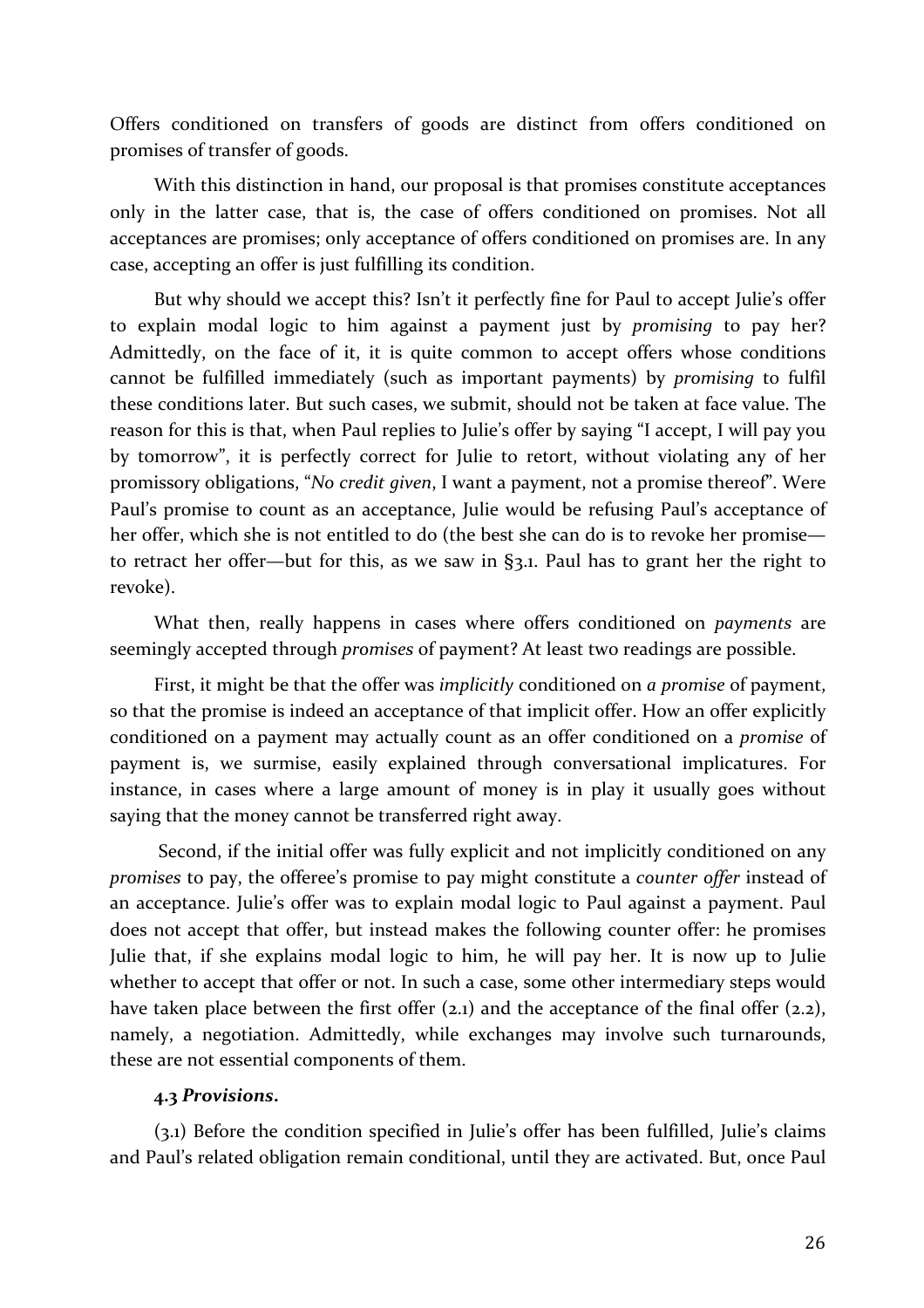has played the violin to Julie, his claim to Julie's logic lesson, together with Julie's obligation to provide such a lesson, become fully actual and unconditional.

(3.2) These two correlative claims and obligations are met and disappear once Julie explains modal logic to Paul. The exchangers are then finished: once an exchange has been completed, all the obligations and claims which arose during it are resolved. The claims and obligations generated within exchanges are transient.

We shall now argue that the ATE fares better than the STE.

#### **5. Exchange of goods with the ATE**

The STE, because it is tailor-made for exchanges of goods, cannot account for exchanges of services. Now our own ATE faces a symmetrical objection: since it is modelled on exchanges of services, one should worry that it cannot account for exchanges of goods. Given the central role that good exchanges play in economics, the sheer denial of their possibility would clearly be a *reductio* of the ATE.

A natural way to do fit exchanges of goods into the ATE would be *to equate exchanges of goods with exchanges of transfers of goods*. To go back to our opening example, Julie sells her bike to Paul iff:

(1) Julie *prefers* [to transfer the ownership of her bike to Paul and that Paul transfers the ownership of his money to her] rather than that none of these transfers happen. Paul has a preference with basically the same content: he *prefers* that [the two transfers take place] rather than not.

Furthermore, Julie *believes* that making an offer to Paul is a way to get Paul transfer the ownership of his money to her.

(2) Because of her preference and of her belief, Julie makes the following *offer* to Paul: "I promise you that, if you transfer the ownership of your money to me, I will transfer the ownership of my bike to you."

(3) Because of his preference, Paul accepts Julie's offer and transfers the ownership of his money to Julie. Julie now incurs, in virtue of her promise, the unconditional obligation to transfer the ownership of her bike to Paul, which she does, thereby settling the exchange.

There are however strong reasons to reject this proposal. Exchanging transfers of goods is necessary but not sufficient to exchange goods. To see this, consider the case of exchanges made simply for amusement. Such exchanges, we argued  $(S_3, 2)$ , are motivated by preferences bearing on the actions of transferring, rather than by preferences bearing on the goods exchanged. What the exchangers really exchange (and enjoy) are not goods, but actions of transferring goods. Our point was that the STE, with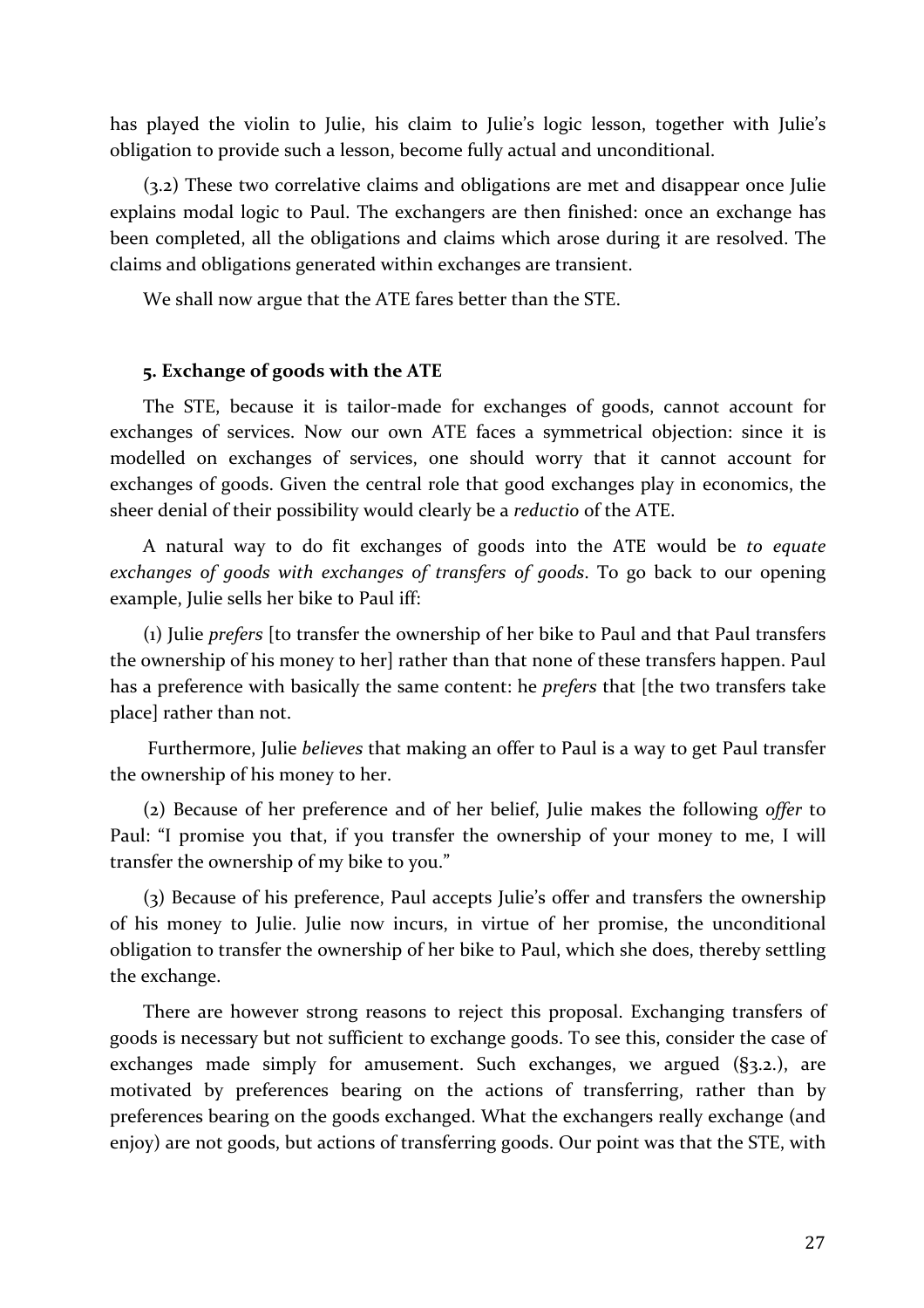its inverse object-preferences, couldn't accommodate such exchanges, because the preferences motivating them are convergent.

Now this objection to the STE backfires against our ATE in the present context. If exchanges made for amusement are ultimately just exchanges of actions and not exchanges of goods, then some exchanges of transfers of goods are not exchanges of goods. Unless there is a way to discriminate, within exchanges of transfers of goods, between those that are simply exchanges of transfers and those that are really exchanges of goods, the ATE fails to capture what is specific about goods exchanges.

To answer this important worry, we propose utilising the STE's own arsenal. To distinguish between exchanges of transfers of ownership of goods *simpliciter* and genuine exchanges of goods we suggest appealing to *the preferences* that ground the *preferences for transfers*. The idea is that what distinguishes mere exchanges of transfers of goods from exchanges of goods is that, in the latter but not the former case, the preferences for transferring the ownership of goods are grounded in the opposite preferences for goods. This is the grain of truth in the STE:

### *Exchanges of goods (second try): A* and *B* exchange goods *x* and *y* iff:

(o) Inverse valuations:

 $(0.1)$  *A* prefers  $\gamma$  to *x* 

 $(0.2)$  *B* prefers *x* to *y* 

(1) *Preferences and belief*: 

 $(1.1)$  Because  $(0.1)$ , *A* prefers [to transfer the ownership of *x* to *B* and that *B* transfers the ownership of y to him] to [not to transfer the ownership of x to *B* and that *B* does not transfers the ownership of  $\gamma$  to him]

(1.2) Because (0.2), *B* prefers [to transfer the ownership of  $y$  to *A* and that *A* transfers the ownership of x to him] to [not to transfer the ownership of y to A and that *A* does not transfers the ownership of *x* to him]

(1.3) *A* believes that promising to *B* to transfer the ownership of *x* to *B* on the condition that *B* transfers the ownership of  $y$  to him is a way for him to get *B* transfer the ownership of *y* to him.

(2) *Offer & acceptance*: 

(2.1) *The offer*: Because of (1.1.) & (1.3), *A* promises to *B* to transfer the ownership of *x* to *B* on the condition that *B* transfers the ownership of *y* to him.

(2.2) *The acceptance*: Because of  $(1.2)$ , *B* accepts the offer. Hence, *B* incurs the obligation to fulfil the condition specified in *A*'s promise: *B* ought to transfer the ownership of *y* to B.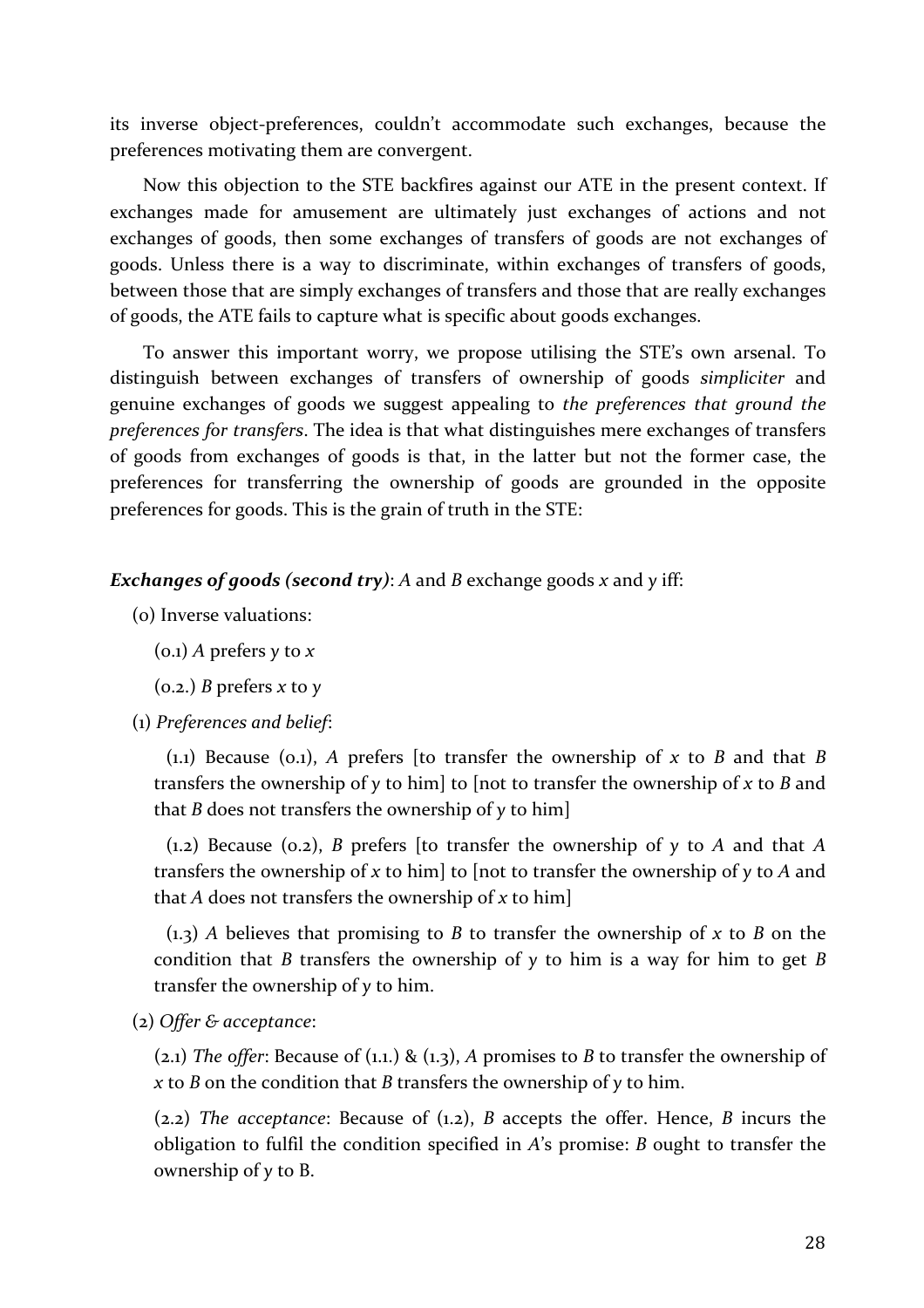### (3) *Provisions*:

(3.1) *First provision.* Because of  $(2.2)$ , *B* transfers the ownership of y to *A*. As a result,  $A$  incurs the obligation to transfer the ownership of  $x$  to  $B$ .

 $(3.2)$ *Second provision.* Because of  $(2.1)$  and  $(3.1)$ , *A* transfers the ownership of *x* to *B*.

# *Or the reverse (...)*

Thus, in the case of exchanges made for pleasure, exchangers do not care about the goods at stake: what they value is the activity of transferring. Their preferences for transfers are not grounded in inverse preferences for goods. Accordingly, goods are here mere decorations, and all we have is an exchange of actions (namely, of transfers).

If, on the other hand, the exchangers prefer to transfer the ownership of their goods *because* they prefer each other's goods, then we have an exchange of goods. When exchanges of transfers of ownership of goods are ultimately grounded in reverse preferences for these goods, then is it is right to say that these goods are exchanged. Note, incidentally, that this story typically holds for offers conditioned on promises, discussed above. Such offers typically prompt exchanges that are not only exchanges of actions (promises), but more basically exchanges of a special kind of goods: claims. This is because the reason why one usually accepts a promise in return for, say, the transfer of a good, is that one values promises in virtue of the claims they give rise to. When Julie transfers her bike to Paul in exchange for Paul's promise to pay her, what she really is after is not Paul's promising *per se*, but the claim that the promise gives rise to. The two goods exchanged are here the (promise-generated) claim and the bike.

This strategy of identifying the target of exchanges via the preferences that ground the preferences for transfers yields two interesting refinements.

First, building on Commons (see Appendix), there is a distinction between valuing *goods* and valuing *ownership* of *goods*. These valuations usually go together: we often prefer the good that we prefer to own. But this does not need to be so. Julie might prefer her castle to Paul's house, but nevertheless prefer owning Paul's house to owning her castle (because, say, maintaining the castle it too costly). Paul, on the other hand, might prefer his house to Julie's castle, but nevertheless prefer owning Julie's castle to his house (because, say, his house is in a country in which he has fiscal troubles). In such a case, Paul and Julie might end up exchanging the ownership of their house and castle. However, the targets of their exchange are not the castle and the house, but rather the ownerships of the castle and of the house. More generally, if the exchangers prefer to *transfer* the ownership of their goods because they prefer to own each other's good, and they do *not* prefer each other's good, we have an exchange of ownership of goods which is not an exchange of goods owned.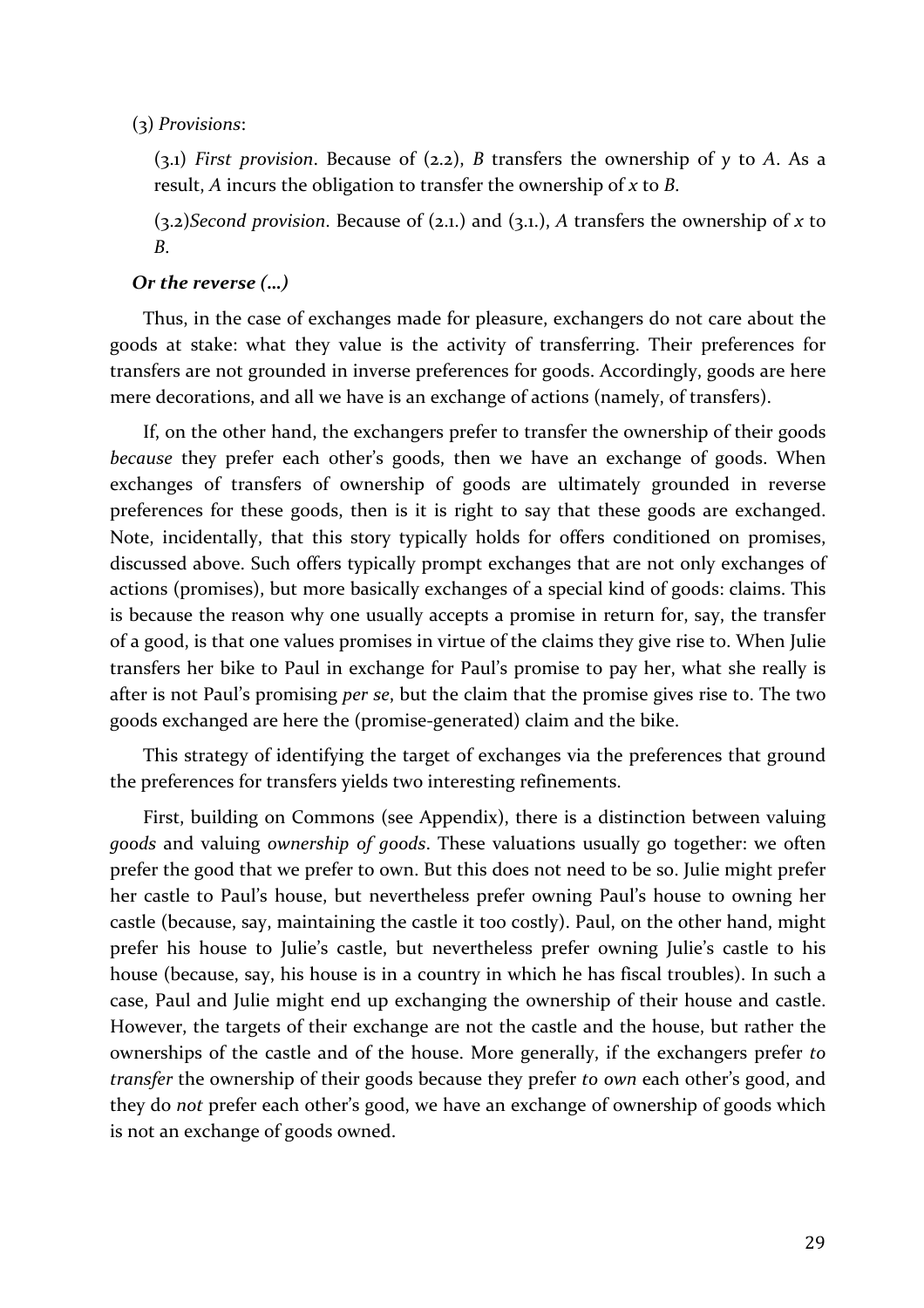Second, whether an exchange is ultimately an exchange of goods, an exchange of ownership, or just an exchange of transfers, is dependent on *each* exchanger's motivation. Since these intrinsic motivations need not be the same, one and the same exchange can be both an exchange of goods relative to one exchanger and a pure exchange of action relative to the other. Suppose Julie transfers her bike to Paul against some money because she values Paul's money more than her bike, and that Paul transfers her money to Julie against her transferring her bike to him, because he simply loves transacting with Julie. This single exchange proceeds from two very different motivations: for Julie, the exchange is ultimately motivated by intrinsic object preferences; for Paul, it is fundamentally motivated by action preferences. This very same exchange will be an exchange of goods with respect to Julie, and a simple exchange of services with respect to Paul.

In sum, by introducing object preferences (which upholders of the STE appeal to) as possible grounds for the action preferences (on which the ATE relies), the ATE is in a position to distinguish between *exchanges* of *goods*, *exchanges* of *ownership* of *goods*, and *pure exchanges of transfers of ownership of goods*, although all these exchanges essentially require exchanges of transfers of ownership of goods.

#### **6. Wrapping up: STE** *vs.* **ATE**

We raised two kinds worries against the STE.

*Incompleteness*. First, the STE is incomplete in four respects: (i) there is a motivational gap between inverse object preferences and mutual transfers, (ii) the *quid pro quo* of exchanges–exchanging something *against* something else–is left unexplained, (iii) the claims and obligations that arises within exchanges remain ungrounded, and finally, (iv) the asymmetry between buying and selling is also not accounted for.

The ATE avoids all these flaws<sup>22</sup>: (i) The motivational gap is filled since the preferences motivating exchanges bear on the very actions constitutive of exchanges, which also figure in the content of the offer, (ii) the *quid* pro *quo* of exchange is accounted for by offers (understood as promises with conditional content), and their acceptance: *A* conditionally promises to  $\phi$  in order to get *B* to  $\psi$ , and *B*  $\psi$ -s in order to get  $A$  to  $\phi$ , (iii) the claims and obligations that arise within exchanges are simply the promissory claims and obligations that arise from any promise, and finally, (iv) the

<sup>&</sup>lt;sup>22</sup> Our argument, as we see it, is not, strictly speaking, based on an idealized market ontology, but relies on ontologically categorialized notions. An idealized view of exchanges would be a view that strips exchanges from all their non-essential, contingent features. However, when we say that all exchanges are essentially exchanges of services, we do not neglect, or leave aside, cases of transfers of goods on the ground that they appear to us as mere contingent cases of exchanges that can be safely left aside for the sake of generalization. Rather our theory integrates exchanges of goods as being ultimately acts of transferr*ing* goods, thus always consisting in the accomplishment of an action —on a par, in this respect, with any kind of service, standardly understood as "doing something to someone".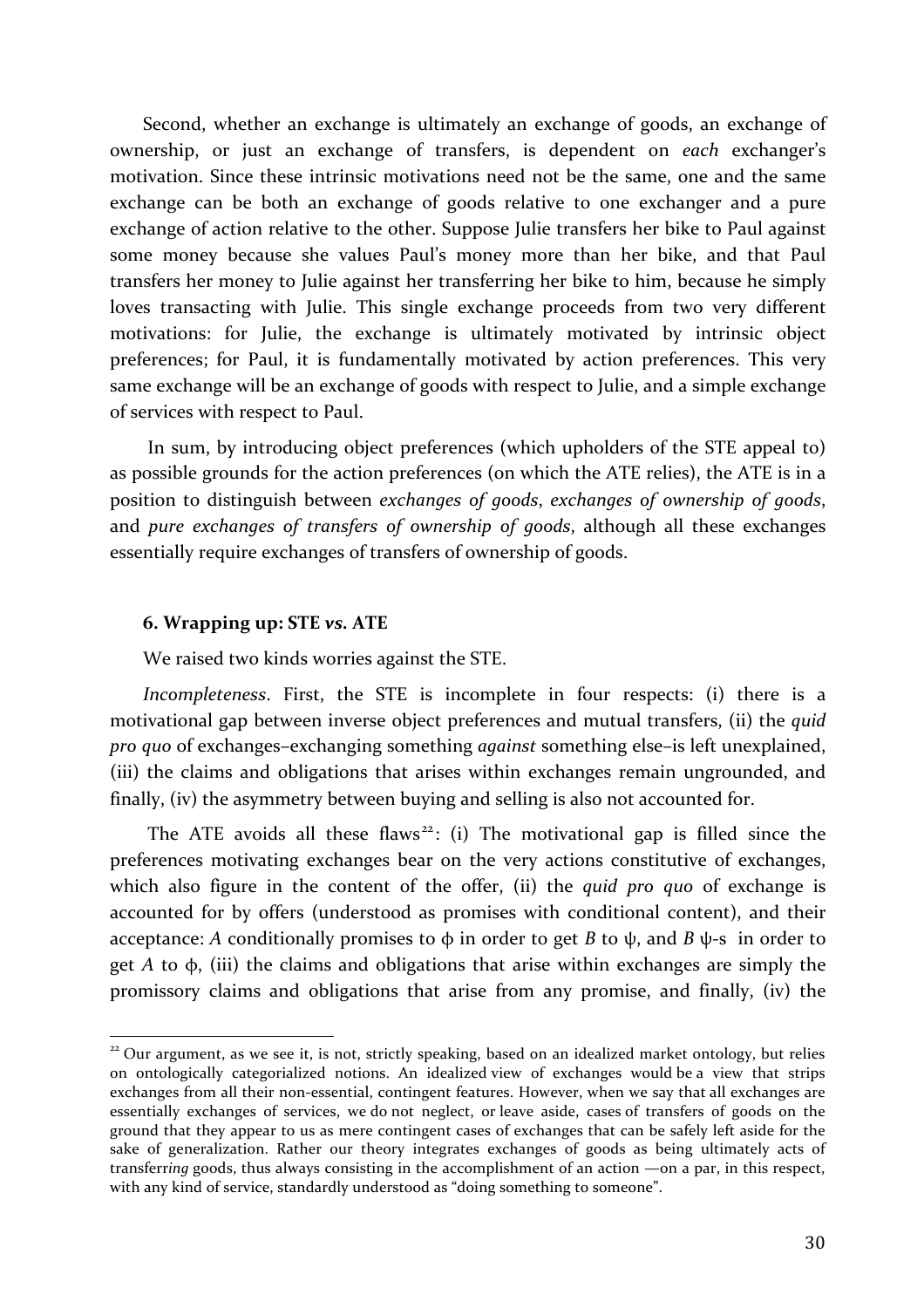selling/buying asymmetry is accounted for straightforwardly: *the seller is the offeror* and *the buyer is the offeree* who accepts the offer (thus exchange offices sell currencies, because they offer to transfer currencies if some other currencies are transferred to them).

It might be objected that the ATE too comes with its own gaps. First, one might think that a key ingredient missing from the ATE is *trust*. To accept Julie's offer, Paul needs to trust Julie's description of the bike, and he also needs to trust that she will fulfil her promise and give him her bike after having received the price-tagged amount of money. Trust is indeed often required for an offer to be accepted, and therefore for an exchange to take place. But that does not entail that trust is an ingredient of exchanges. A first reason for this is that interpersonal trust may not always be necessary. Perhaps Paul does not trust Julie, who he considers to be very unreliable, but nevertheless accepts her offer because he counts on the legal institutions to enforce the rights and obligations arising from promises<sup>23</sup>. For this he may need to trust the institutions at stake, but this is a very different kind of trust than trust directed at the promisor. Other cases are imaginable: it is not the task of a general theory of exchange, we submit, to elucidate and spell out the various possible pre-conditions of acceptances.

Likewise, one may worry that the ATE neglects another core aspect of exchanges, namely, their various degrees of voluntariness. Often a preference for exchanging exists only because one party in the exchange feels compelled to carry out the exchange, typically because of asymmetries in bargaining power. Extreme cases are the so-called "offers one can't refuse", such as 'Your money or your life'. Our response here, again, is that, in the same way that a theory of exchange does not need to incorporate the preconditions of offers and acceptances, a theory of exchange does not need to elucidate the origin of the agents' preferences<sup>24</sup>. This way, the theory of exchange remains compatible with all the varieties of genetic explanations of agents' preferences, from coercion to autonomous deliberation. Correspondingly, the many normative issues raised by blackmail, coercive offers, unequal or exploitative exchanges, etc., should not be settled by a theory of the nature of exchange. If, for instance, one is to disagree about whether or not there are exploitative exchanges, or about whether or not they should be regulated, one needs first to agree about what exchanges are<sup>25</sup>.

*Restrictedness*. Our second objection to the STE was that it is unable to account for exchanges of services, because both the preferences and the actions (transfers) it appeals

 $23$  Note that such institutions are not always necessary. Crusoe and Friday may be the parties in an exchange, even in the absence of the aforementioned legal or moral institutions enforcing the rights and obligations they incur. To be sure, such institutions, when they exist, do help with the carrying out of exchanges between strangers. But these institutions may not be necessary to exchanges.<br><sup>24</sup> That preferences are fixed and exogeneously given also is a general assumption in rational choice

theory. For an attempt to explore the formation of preferences within the rational choice framework, see List, Dietrich (2012).

<sup>&</sup>lt;sup>25</sup> We thank an anonymous referee for pressing us on the question of trust and power discussed here.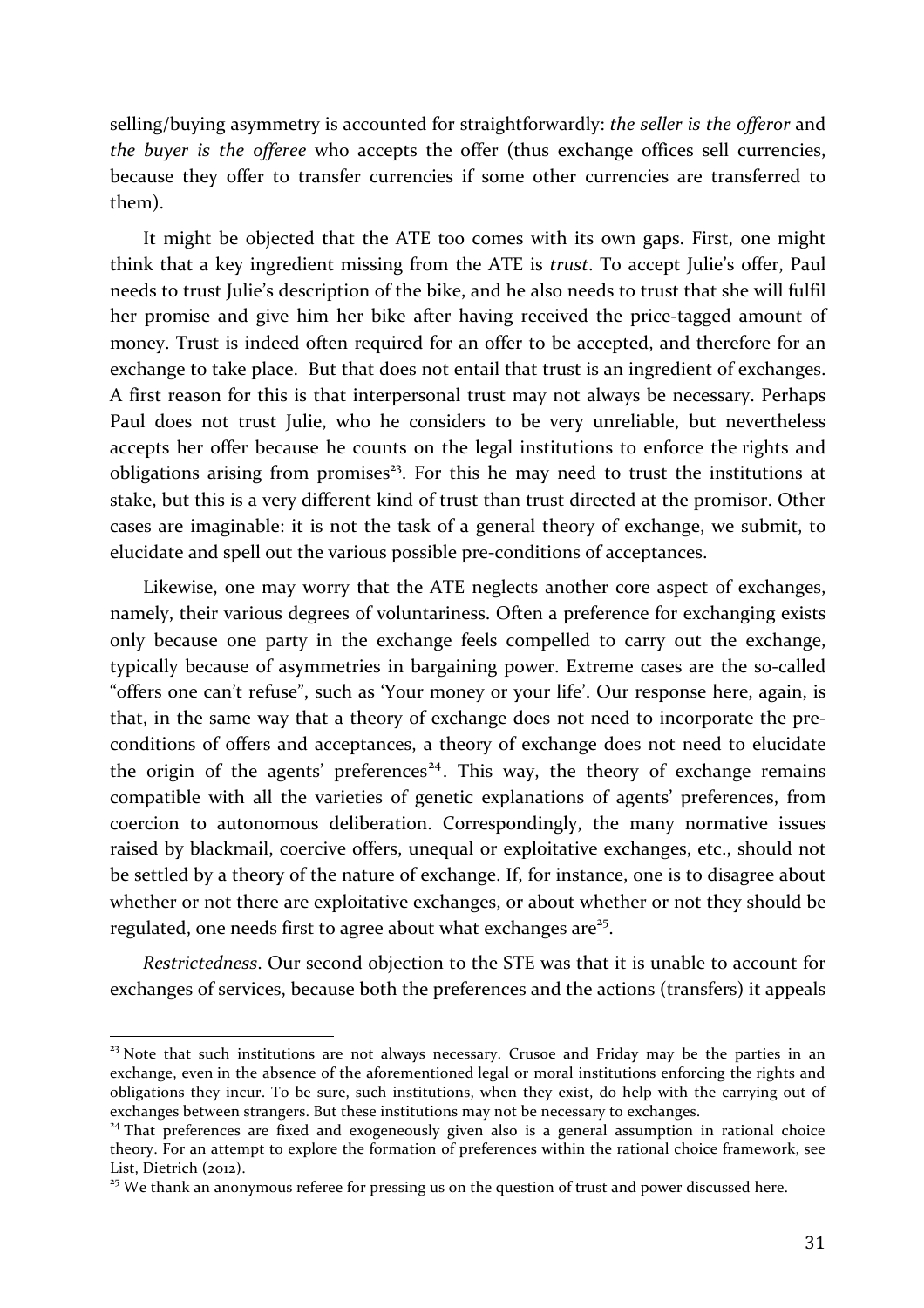to bear on objects, and because it assumes that such preferences are inverse, which does not hold true of services. No such problem arises within the ATE. When Julie explains modal logic to Paul in exchange for Paul's playing the violin to her, no transfer ever takes place: the ATE takes services for what they are, actions, and does not need to consider them as intangible goods passing from hand to hand. Preferences, being propositional, do not need to be interpreted as bearing on hypostasized actions. Further, because the preferences are convergent, the ATE conforms to our intuitions that, in the case of exchanges of services, it is not the case that one exchanger values more what the other values less.

Finally, while the STE fails to account for exchanges of services, the ATE can use inverse valuation to account for exchanges of goods.

However, one may ask, couldn't the STE fare better than the ATE in other respects?

*Methodological individualism*. One purported advantage of the STE we noted in §1 is its compatibility with methodological individualism (despite it being threatened by the introduction of agreements, as we saw in section  $\S$ 2.2). One might worry that, by putting social acts (offers) at the heart of exchanges, the ATE, for its part, proves incompatible with methodological individualism: some form of collective intentionality or joint action would be nested within all exchanges.

But this worry is misguided. Social acts indeed require more than one individual as opposed to solitary actions, such as intending, grieving, or running— but they do not require collective agents or thinkers. Other people are essential to social acts not because they jointly perform them but because they *hear* them. The promise that Julie makes to Paul has to be heard, and understood, by Paul (Reinach 1983, p. 109). But, while its uptake by Paul is essential to Julie's promise being made, Julie is the only agent that makes the promise. Thus, although any social act requires two persons at least, they usually remain the act of one person only. No we-promises are required by the theory (which can however accommodate them): only I-promises and I-uptakes.

*Value subjectivism*. Another noted feature of the STE is its value-neutrality: exchanges, on the STE, are only motivated by subjective-valuations of individuals, and no commitment to objective values is required to account for exchanges. One might fear that the ATE is, in contrast, too normative. Because each promise generates an obligation on the part of the promisor to keep his promise, and a claim to the same effect on the part of the promisee, objective norms enter the scene. After the offer, the offeror incurs a conditional obligation  $(A \text{ has the obligation to transfer } x \text{ if } B \text{ transfers } y$ to *A*), and the offeree has a conditional claim (*B* has a claim to the transfer of *x* if *B* transfers  $\gamma$  to  $\Lambda$ ). After the offeree's acceptance these norms become non-conditional:  $\Lambda$ has the non-conditional obligation to transfer  $y$  to  $B$ , and  $B$  a non-conditional claim to the same effect. All these norms are objective: neither figure within the scope of an attitude. It is not that Julie thinks she has an obligation; she really has one, whether she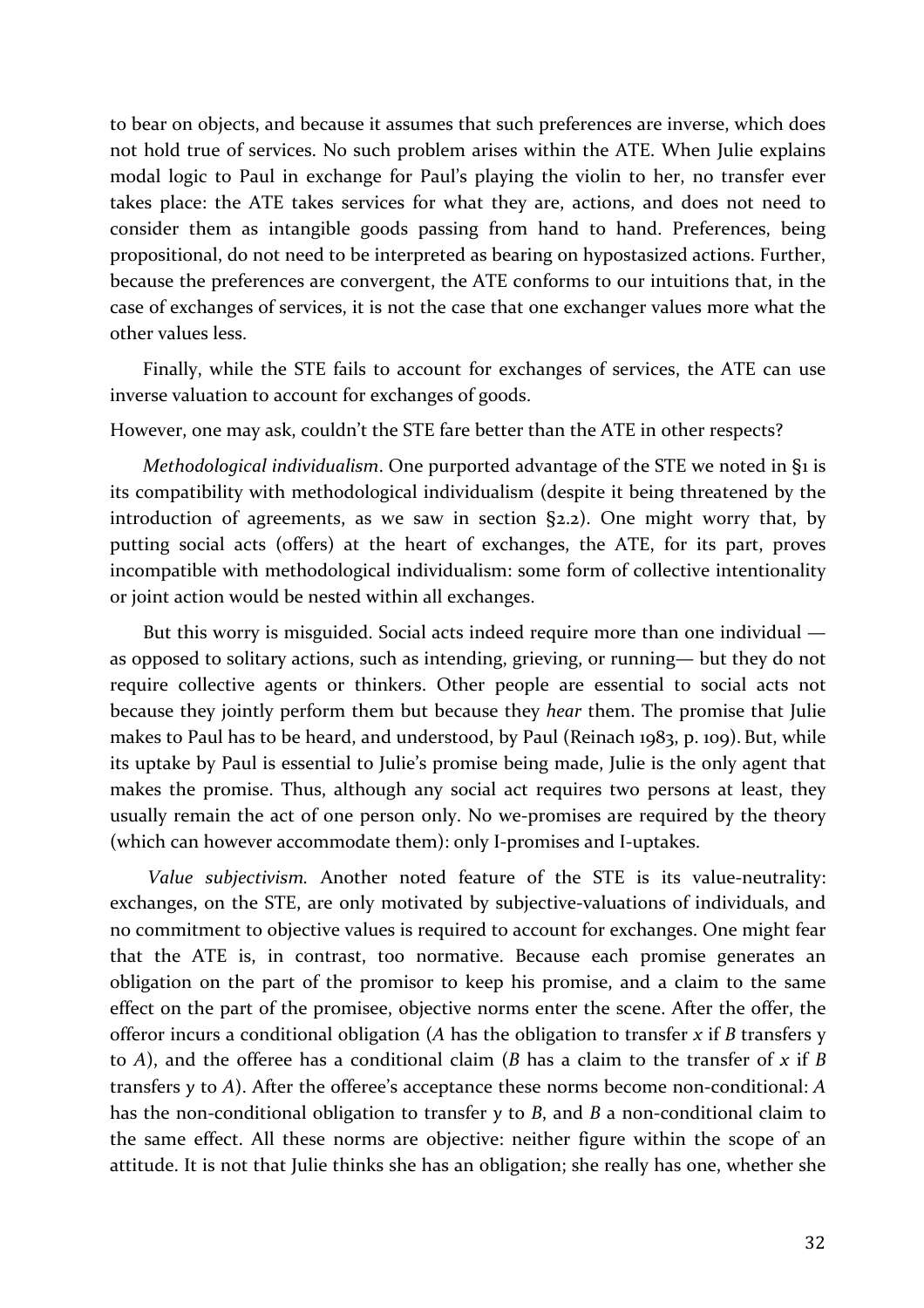recognizes it or not. And the same hold for Paul's claim. So, according to the ATE, exchanges are norms-laden from the second-step on.

We submit that, while this is true, it is harmless. The crucial thing is that no normative assessment of the *preferences* of the *individuals* is involved in this picture. Nowhere is it claimed that individuals *should* prefer  $x$  to  $y$ , or that it would be (rationally, ethically, aesthetically...) *better* to prefer *x* to *y*. To the extent that an assessment of preferences is, according to the principle of value-neutrality, what economic science purports to avoid, the ATE is as value-free as the STE.

*Mutual gains*. Under the STE, the mutual gains from exchanges are grounded in the exchanges' satisfying the inverse object preferences of the exchangers. Paul values Julie's bike more than his money; Julie values Paul's money more than her bike. Hence, exchanging the bike against the money would satisfy them both. Under the ATE, exchanges are also mutually beneficial, but for a different reason. The preferences at stake are not opposed, but have (nearly, as we saw) the same content: both Paul and Julie prefer that Paul transfers the bike to Julie and that Julie transfers the money to Paul to the situation in which neither of these transfers take place. Under the ATE, the mutual gains from exchanges are grounded in the exchanges' satisfying the convergent propositional preferences of the exchangers. Note that while, on the STE, exchanges are mutually beneficial *ex ante*, this is not the case on the ATE, because the preferences that an exchange satisfies bear on the very actions constitutive of the exchange (there is not motivational gap). It is not because the exchangers expect (correctly or not) to be better off after the exchange that exchanges are mutually beneficial (although this might also be the case); more fundamentally, but also more trivially, it is because the exchangers are willing to exchange that exchanges satisfy them.

*Grammaticality.* Finally, one might think that, contrary to the STE, the ATE achieves generality at the price of violating the syntax of "exchange". The verb "to exchange" usually takes four referring expressions to make a sentence:

• *Julie* and *Paul* exchange *a* bike for *an amount of money*.

"Exchanging" is an n-place predicate. While the STE got this right, the ATE, appears to entail an ungrammatical construal, where "exchange" functions (partly) as a connective taking sentences:

• \**Julie* and *Paul* exchange *that Julie transfers her bike to Paul* for *that Paul transfers his bike to Julie*. 

Our reply is that not all uses of the term "exchange" are predicative. The locution "in exchange" takes sentences. We suggest that, with respect to the nature of exchanges, it constitutes the fundamental form:

• *Julie transfers her bike to Paul* and, in exchange, *Paul transfers his money to her*.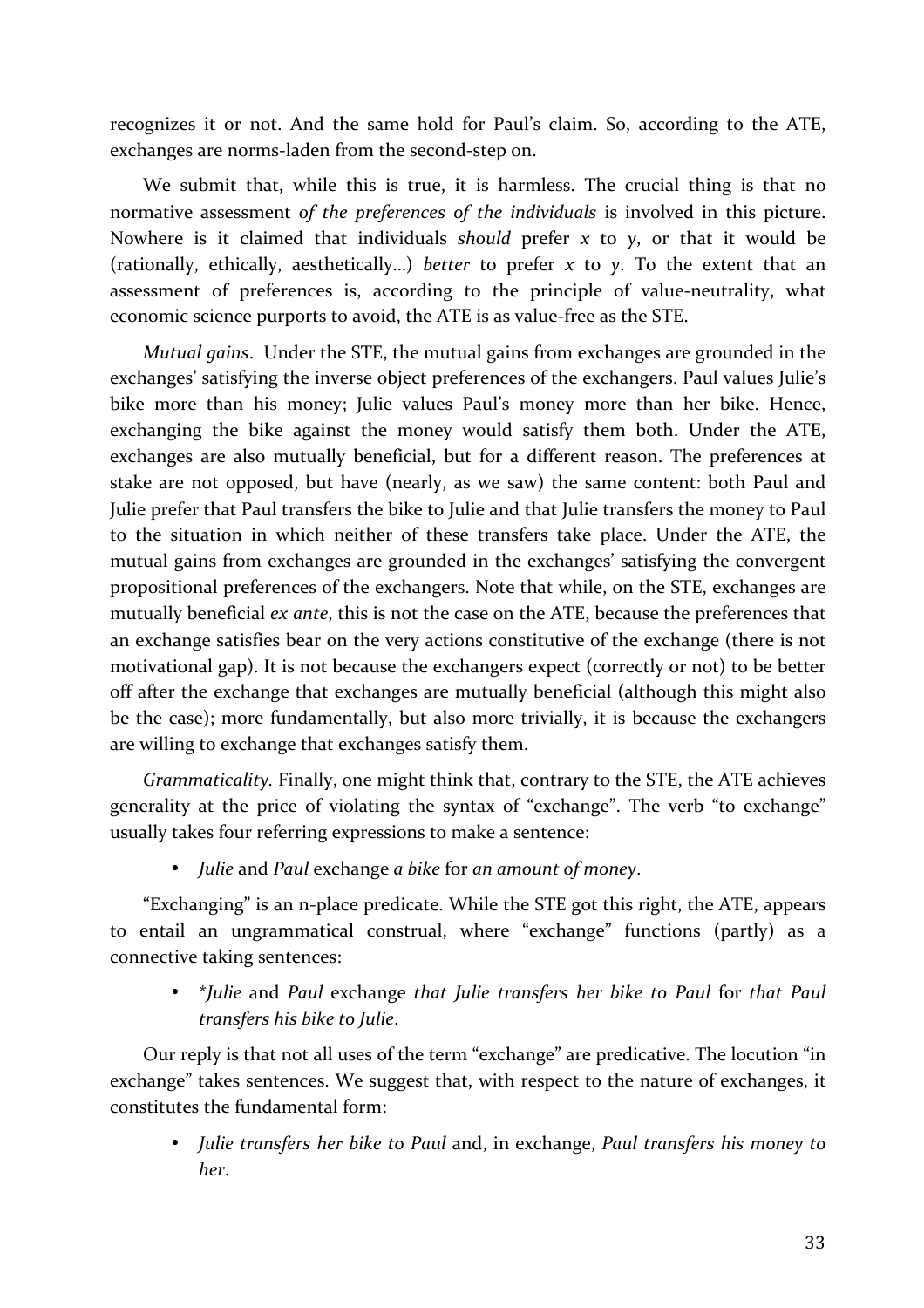On the whole, with respect to *methodological individualism*, *value subjectivism*, *mutual advantages* and *grammaticality*, the ATE fares at least as well as the STE. And it clearly fares better than the STE in providing *sufficient* conditions for exchange and in accounting for exchanges of *services*.

To conclude, the distinction between exchanges of goods and exchanges of services is uncontroversial. The difficulty is to understand how they relate. The STE tackles this issue by treating exchanges of services as a special case of exchanges of goods. We have argued that this strategy is doomed to failure. What should be done is exactly the opposite: consider exchanges of goods as a special case of exchanges of services. In accordance with Bastiat, exchanges of services, not exchanges of goods, constitute the most fundamental kind of economic exchanges<sup>26</sup>.

## Appendix: the Ownership Theory of Exchange

Here we critically examine a close cousin of the STE, namely the Ownership Theory of Exchange (OTE). We show that, although the OTE fails to go far enough, it is nevertheless on the right track. According to it, what we exchange are not goods, but *ownership* of goods<sup>27</sup>. This view was first explicitly put forward by Commons in a seminal paper: 

The so-called "exchange" of money, materials or services is not an exchange of physical products or material services, as assumed by the classical and hedonistic economists. It is two transfers of two ownerships. The physical delivery occurs after the ownership is transferred (Commons 1931, p. 241, fn  $7$ ).

What we buy and sell is not material things and services but ownership of materials and services (p.  $242$ ).

This suggests the following account of exchanges (although Commons does not state it explicitly):

*Ownership Theory of Exchange (OTE)*: if *A* and *B* exchange their goods *x* and *y*, then:

(1) *Valuations*: 

 

 $(1.1)$  *A* prefers [owning *y* to owning *x*]

 $26$  We wish to thank Kent Bach, Nicola Guarino, Robin McKenna, Kevin Mulligan and students who participated to our philosophy of economics seminar, for invaluable criticisms and suggestions. The paper also benefited from insightful comments from audiences in Geneva, Paris (Institut Jean-Nicod), Madrid (ENPOSS2014) and Gothenburg (Social Complexes Parts and Wholes 2), for which we are grateful. Special thanks are due to two anonymous referees of this journal for their detailed and very helpful reports.

 $27$  Economists indeed often waver between transfer of goods, and transfer of the ownership of good. Menger for instance sometimes describes exchanges in terms of mutual transfers of *commands* of certain goods (Menger 1996, p. 177**).**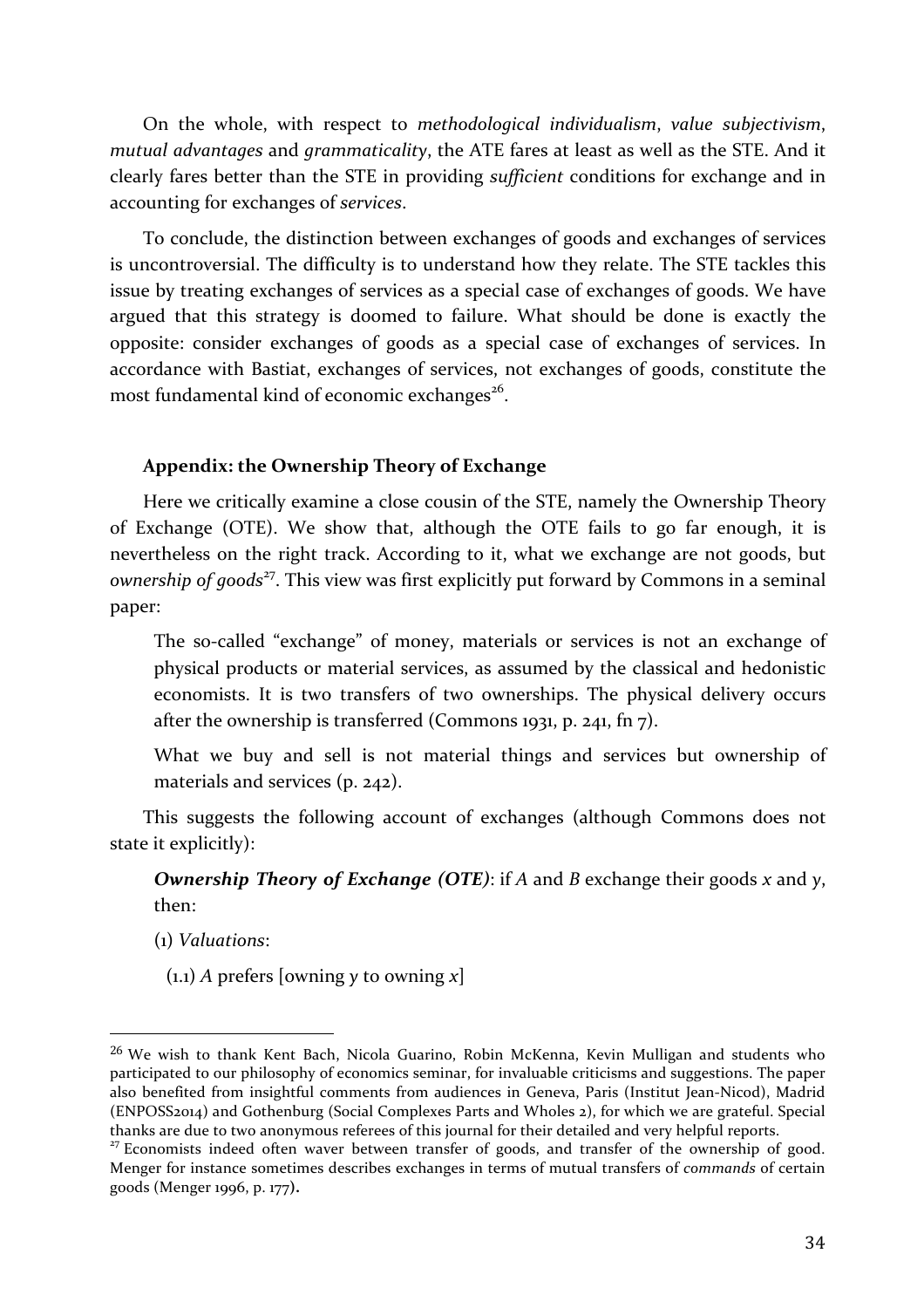- $(1.2)$  *B* prefers [owning *x* to owning *y*]
- (2) *Mutual transfers*:
- (1.1) *A* voluntarily transfers the ownership of *x* to *B*
- (1.2) *B* voluntarily transfers the ownership of  $\gamma$  to *A*
- $(3)$  (2.1.) partly because of  $(1,1)$ ;  $(2.2)$  partly because of  $(1,2)$ .

The OTE suffers from very similar flaws to the STE. Not only is it incomplete, it is, furthermore, unable to account for exchanges of services. The reason why is that, in the same way that upholders of the STE mistakenly assume that services can be transferred, Commons misleadingly assumes that services can be owned. Julie, however, does not become the owner of the lesson that Paul gives to her. She might own a *right* to Paul's lesson, but not the lesson itself. That she does not become the owner of the lesson she gets from Paul is reflected in the fact that she cannot re-sell it (contrary, again, to a right to this lesson, or to a lesson *she* would give on the basis of what she learnt through Paul's lesson).

Despite these flaws, the OTE constitutes a significant improvement over the STE. It appeals to propositional instead of objectual preferences, and therefore explicitly parts ways with the view that one exchanges goods. It is, so to speak, less goods-minded than the STE. In particular, we submit that Commons is right to insist that goods *simpliciter* are not exchanged. It is clear than in most cases "transferring  $x$ " is elliptical for "transferring the ownership of  $x$ ". What we own are goods, but what we transfer when exchanging are typically not goods, but ownerships thereof.

A second respect in which we believe the OTE fares better than the STE is that the preferences it must rely on are not inverse. Because ownership is a relation between a person and a thing, the owner has to appear in the content of ownership preferences. Although these owners often remain unarticulated constituents of the propositional contents, once made explicit we get:

- (1.1) *A* prefers [that (*A* owns *y*) rather than that (*A* owns *x*)]
- (1.2) *B* prefers [that (*B* owns *x*) rather than that (*B* owns *y*)],

These are not inverse preferences, for they are not instances of: (i) *A* prefers that *p* rather than that  $q$  and (ii)  $B$  prefers that  $q$  rather than that  $p$ .

Hence, the OTE, although incomplete and unable to account for exchanges of services, is, we submit, on the right track: the track away from goods and inverse preferences. The view of exchange we have proposed goes further: on our view, what is basically exchanged, when tangible goods are at stake, is neither goods (in accordance with Commons), nor ownership of these goods (*pace* Commons), but transfers of ownerships of goods. What we own are goods. What we transfer are ownerships of goods. What we *exchange are transfers of ownerships of goods.*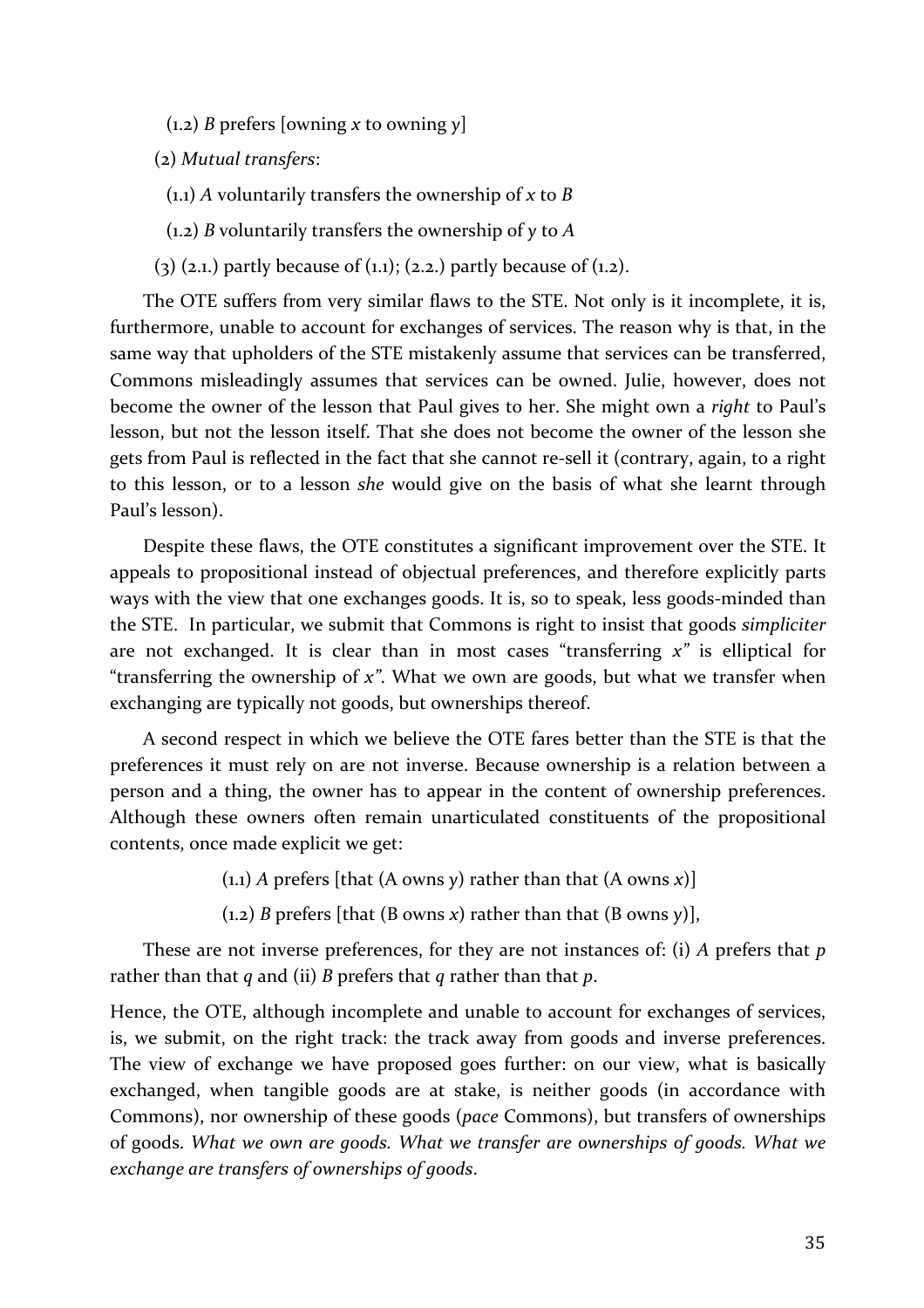# References

Aquinas, St Thomas (1920): *Summa Theologia. Translated by Fathers of the Englisch Dominican Province*. London: Burns Oates & Washbourne.

Anderson, Elizabeth (1993): *Ethics and Economics*. Harvard: Harvard University Press.

Arnold Roger A (2016): *Microeconomics*. San Marcos : California State University (12th edition).

Aristotle (1925) : *The Nicomachean Ethics*, translated and introduced by David Ross Oxford, Oxford University Press.

Bach, Kent (1995): "Terms of Agreement". *Ethics* 105. No 3, p. 604-612.

Bastiat, Frédéric (1850) : *Economic Harmonies*. Translated by George B. de Huszar. W. Hayden Boyers (ed.). Irvington-on-Hudson, New York: Foundation for Economic Education, 1996. Library of Economics and Liberty [Online] available from http://www.econlib.org/library/Bastiat/basHar.html, visited on 23 September 2016.

Böhm-Bawerk, Eugen von (1891) : *The Positive Theory of Capital*. Translated by Smart A. W. London: Macmillan. Library of Economics and Liberty [Online] available from http://www.econlib.org/library/BohmBawerk/bbPTC.html, visited on 23 September 2016; Internet.

Brennan, Geoffrey, Pettit, Philip (2000): "The Hidden Economy of Esteem". *Economics and Philosophy* 16. No 1, p. 77-98.

Broome, John (1991): "Utility". *Economics and Philosophy*. Cambridge University Press 7. No 1, p. 1-12.

Buchanan, James McGill (1964): "What should economists do?". Southern *Economic Journal* 30. No S, p. 213-222.

Buchanan, James McGill (2001): "Game theory, mathematics, and economics". *Journal of Economic Methodology* 8. No 1, p. 27-32.

Commons, John Rogers (1931): "Institutional economics". *American Economic Review* 21, p. 648-657. 

Condillac, Étienne Bonnot de (1776): Commerce and Government Considered in their *Mutual Relationship.* Translated by Shelagh Eltis, with an Introduction to His Life and Contribution to Economics by Shelagh Eltis and Walter Eltis. Indianapolis: Liberty Fund, 2008 http://oll.libertyfund.org/titles/2125. Visited on 23 September 2016; Internet.

Darwall, Steven (2011): "Demystifying Promises", in H. Sheinman (ed.): *Promises and Agreements: Philosophical Essays. Oxford: Oxford University Press, p. 255–76.*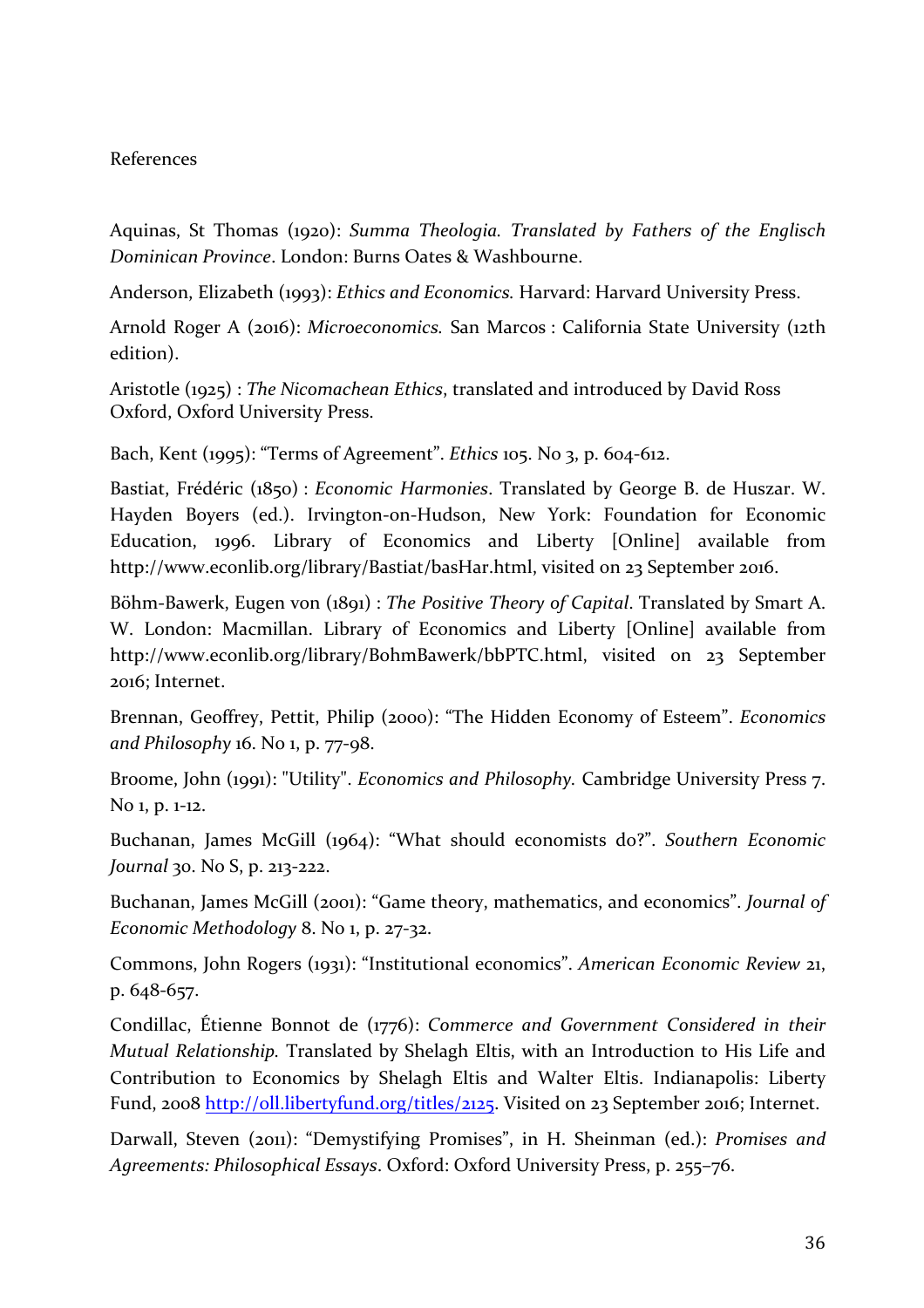Destutt de Tracy, Antoine Louis Claude (1817): *A Treatise on Political Economy: to which is* Prefixed a Supplement to a Preceding Work on the Understanding or Elements of *Ideology;* with an Analytical Table, and an Introduction on the Faculty of the Will. Georgetown: Joseph Milligan. Visited on 23 septembre 2016. http://oll.libertyfund.org/titles/121.

Dretske, Fred Irvin (1967): "Can Events Move?", *Mind* 76(304), p. 479-492.

Edgeworth, Francis Isidro (1925) : Papers Relating to Political Economy. London: Macmillan.

Fisher, Irving (1906): *The nature of capital and income*. New York: Macmillan.

Fischer, Irving (1912): *The purchasing power of money*. New York: Macmillan.

Fried, Charles (1981): Contract as Promise, A Theory of Contractual Obligation. Cambridge, Massachusetts, London, England: Harvard University Press.

Gilbert, Margaret (1993): "Is an agreement an exchange of promises?", *Journal of Philosophy* 90. No 12, p. 627-649.

Gilbert, Margaret (2011): "Three Dogmas about Promising". In: H. Sheinman (ed.): *Promises and Agreements: Philosophical Essays. Oxford: Oxford University Press, p. 80-*107.

Hill, Peter (1999): "Tangibles, intangibles and services: a new taxonomy for the classification of output". The Canadian journal of economics/Revue canadienne *d'Economique 32.* No 2, p. 426-447.

Hill, Peter (1976): "On Goods and Services", *Review of Income and Wealth* 23. No 4, p. 315-338.

Jevons, William Stanley (1888): *The Theory of Political Economy*. London: Macmillan. Library of Economics and Liberty [Online] available from http://www.econlib.org/library/YPDBooks/Jevons/jvnPE.html; visited on 23 September 2016. 

Kirzner, Izrael (1960): *The Economic Point of View: An Essay in the History of Economic Thought.* Menlo Park, California: The Institute for Human Studies.

Kreps, David M (1990): *A Course in Microeconomic Theory*. Princeton, New Jersey: Princeton University Press.

List, Christian, Dietrich, Franz (2012): "Where do preferences come from?", *International Journal of Game Theory* 42. No 3, p. 613-637.

Long, Roderick Tracy (2008). "Montaigne on Profit and Loss". (blog Austro-Athenian Empire. http://aaeblog.com/2008/05/05/montaigne-on-profit-and-loss/, visited on September  $23^{\text{rd}}$ , 2016.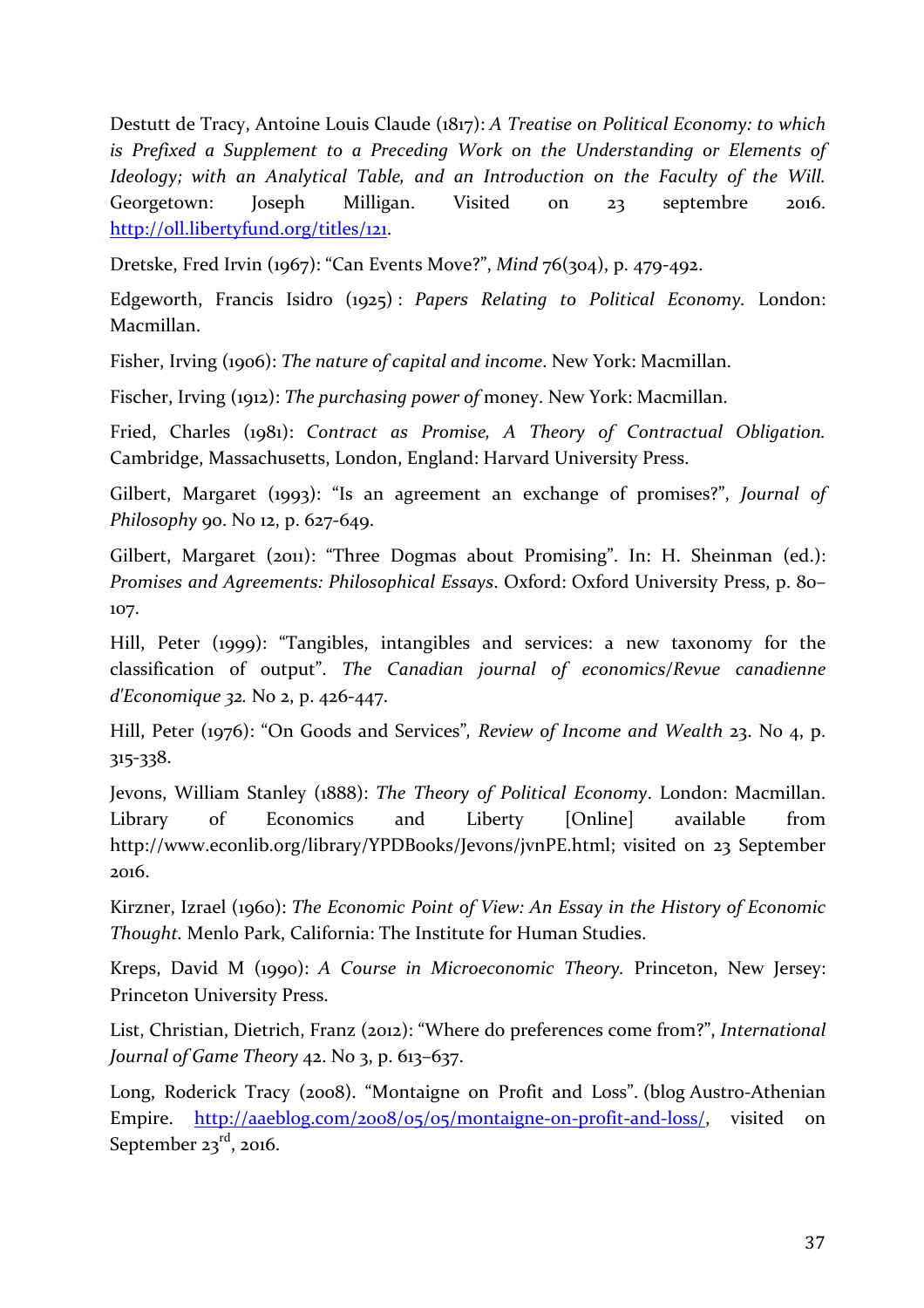Marshall, Alfred (1920): *Principles of Economics*. London: Macmillan. Library of Economics and Liberty [Online] available from http://www.econlib.org/library/Marshall/marP.html; visited on 23 September 2016.

Mas-Colell, Andreu, Whinston, Micheal D, Green Jerry R (1995): *Microeconomic Theory.* New York, Oxford: Oxford University Press.

Menger, Carl (1976): *Principles of Economics*, translated by Dingwall, Hoselitz. New York, London: New York University Press.

Menger, Carl (1892): "On the origin of money", *The Economic Journal* 2(6), p. 239-255.

Mill, John Stuart (1874) : *Essays* on Some Unsettled Questions of Political Economy. London: Longmans, Green, Reader, and Dyer. Library of Economics and Liberty [Online] available from http://www.econlib.org/library/Mill/mlUQP.html, visited on 23 September 2016.

Mises, Ludwig von (1949): *Human Action*. New Haven: Yale University Press.

Mulligan, Kevin (2015): "Is Preference Primitive?". In: Persson, J., Hermerén, G. and Sjöstrand, E. (eds.): *Against boredom.* 17 *Essays presented to Nils-Eric Sahlin.* Lund: Fri tanke förlag.

Nozick, Robert (1974): *Anarchy State, and Utopia*. Harvard: Harvard University Press.

Pindyck, Rober S, Rubinfeld, Daniel (2005): *Microeconomics* (6<sup>th</sup> edition), Upper Saddle River, New Jersey: Pearson.

Perry, Arthur Latham (1978): *Elements of Political Economy*. New York, Charles Scribner's Sons.

Perry, John (1979): "The problem of the essential indexical", *Noûs* 13. No 1, p. 3-21.

Reinach, Adolf (1983): *The A priori Foundations of the Civil Law*. Translated by J.F. Crosby. In: *Aletheia 3*, p. 1-142.

Robbins, Lionel (1984): An Essay on the Nature and Significance of Economic Science (3rd edition). London: Macmillan.

Rothbard, Murray (2009): Man, *Economy and State, A Treatise on Economic Principles with Power and Market Government and the Economy* (2<sup>nd</sup> edition). auburn, alabama: ludwig von mises Institue

Rutherford, Donald (2002): *Routledge Dictionary of Economics* (2<sup>nd</sup> edition). London, New York: Routledge

Say, Jean-Baptiste (1855) : *A Treatise on Political Economy*, translated by Prinsep, Clement Biddle (ed.). Philadelphia: Lippincott, Grambo & Co.,. 1855. Library of Economics and Liberty [Online] available from http://www.econlib.org/library/Say/sayT.html; accessed 23 September 2016.